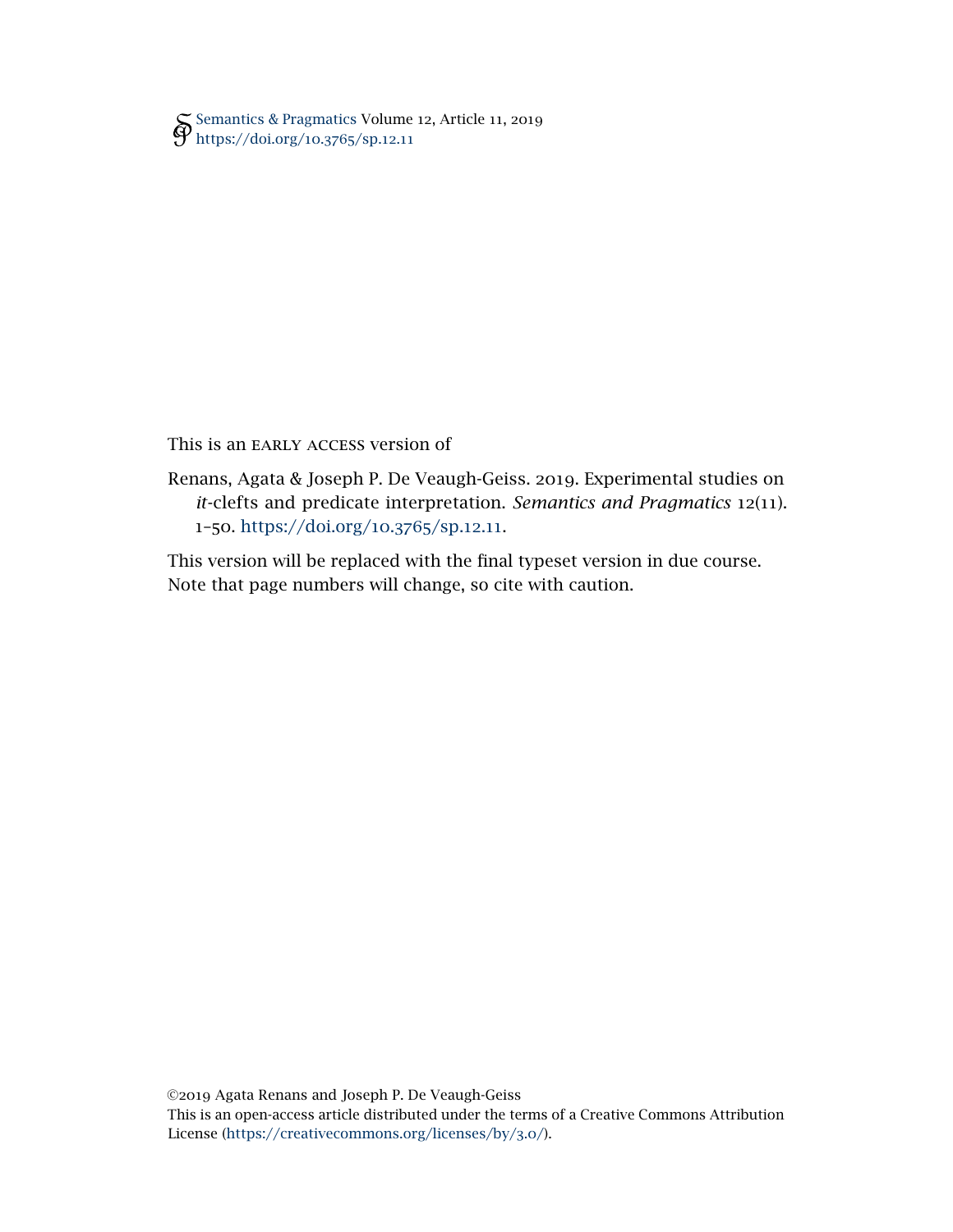# early access

# Experimental Studies on *it*-Clefts and Predicate Interpretation\*

Agata Renans *Ruhr-Universität Bochum* Joseph P. De Veaugh-Geiss *Universität Potsdam*

Abstract There is an ongoing discussion in the literature whether the series of sentences '*It's not* α *that did P.* α *and* β *did P.*' is acceptable or not. Whereas the *homogeneity approach* in [Büring & Križ](#page-34-0) [2013,](#page-34-0) [Križ](#page-35-0) [2016,](#page-35-0) and [Križ](#page-36-0) [2017](#page-36-0) predicts these sentences to be unacceptable, the *alternative-based approach* predicts acceptability depending on the predicate being interpreted distributively or nondistributively (among others, [Horn](#page-35-1) [1981,](#page-35-1) [Velleman et al.](#page-37-0) [2012,](#page-37-0) [Renans](#page-36-1) [2016a,](#page-36-1)[b\)](#page-36-2). We report on three experiments testing the predictions of both types of approaches. These studies provide empirical data that not only bears on these approaches, but also allows us to distinguish between different accounts of cleft exhaustivity that might otherwise make the same predictions. The results of the three studies reported here suggest that the acceptability of clefts depends on the interpretation of the predicate, thereby posing a serious challenge to the homogeneity approach, and contributing to the ongoing discussion on the semantics of *it*-clefts.

Keywords: *it*-clefts; exhaustivity; homogeneity; distributive, collective, and mixed predicates; distributive vs. non-distributive interpretation; experimental study

### 1 Introduction

It has been observed in the literature that focus-background *it*-clefts of the form '*It's*  $\alpha$  *that did P*.' give rise to an exhaustive inference that  $\alpha$  in the cleft pivot is the only entity for which the predicate *P* holds [\(Horn](#page-35-1) [1981,](#page-35-1) [Percus](#page-36-3) [1997,](#page-36-3) [Velleman](#page-37-0) [et al.](#page-37-0) [2012,](#page-37-0) [Büring & Križ](#page-34-0) [2013,](#page-34-0) [Destruel et al.](#page-34-1) [2015,](#page-34-1) [Renans](#page-36-1) [2016a](#page-36-1)[,b,](#page-36-2) [Križ](#page-36-0) [2017,](#page-36-0)

<sup>\*</sup> Authors listed in reverse alphabetical order. We would like to thank the anonymous reviewers at Semantics & Pragmatics as well as the editor, Kristen Syrett, for the critical and very helpful comments on earlier versions of this paper. We would also like to thank Malte Zimmermann, Jacopo Romoli, Dario Paape, Edgar Onea, as well as the audiences at the "Theoretical and Experimental Approaches to Presuppositions" Workshop at the Università degli studi di Genova, Italy, and the "International Workshop on Non-Prototypical Clefts" at KU Leuven, Belgium. All errors are our own. In order to prevent link rot, all URLs included in this document were archived, when possible, at the Internet Archive's Wayback Machine at [https://web.archive.org/.](https://web.archive.org/) This research was funded in part by the Deutsche Forschungsgemeinschaft (DFG, German Research Foundation)— Projektnummer 317633480 — SFB 1287, Project C02, as well as the "Exhaustivity in *it*-Clefts" project in the XPrag.de priority program (SPP 1727).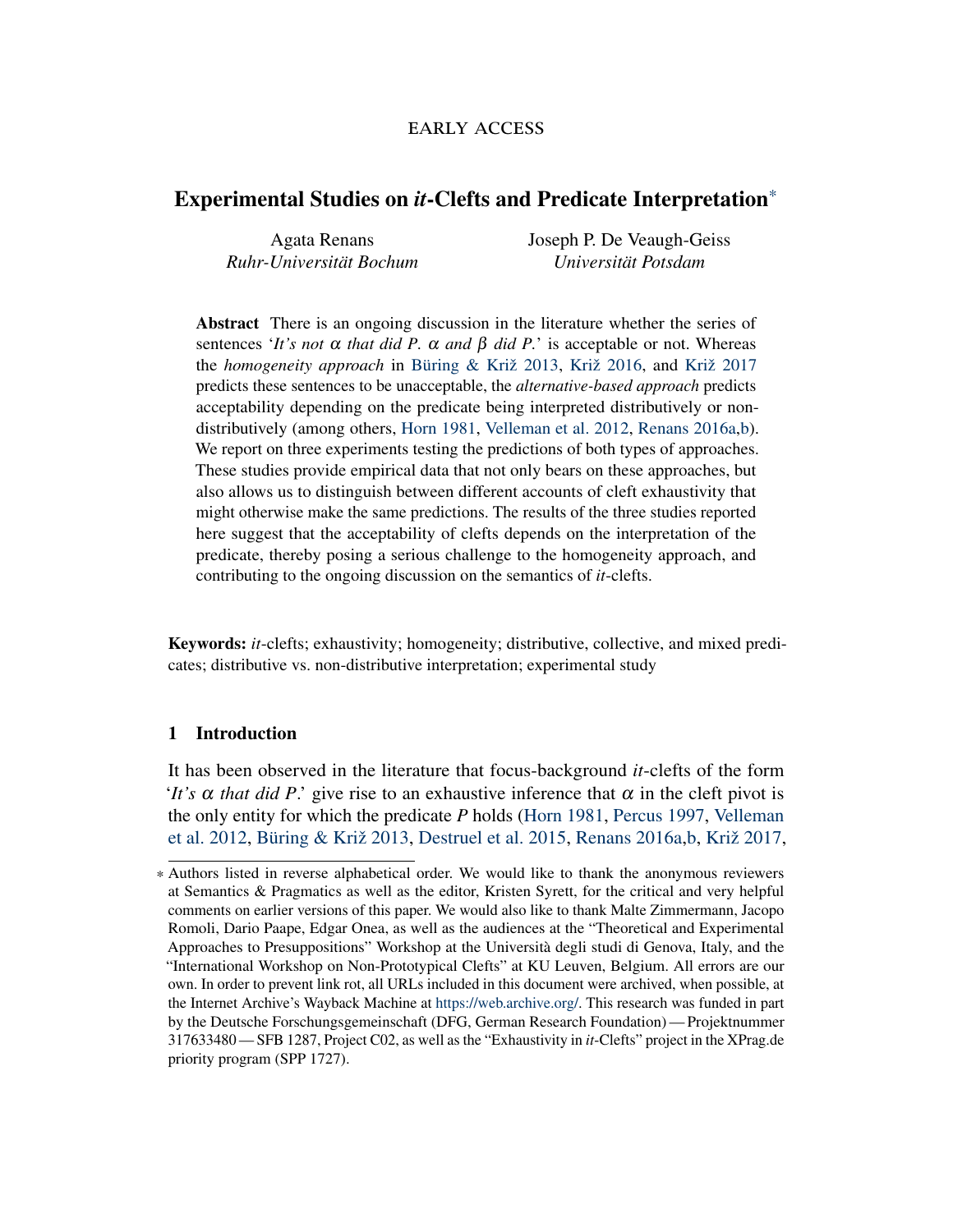[De Veaugh-Geiss et al.](#page-34-2) [2018,](#page-34-2) among many others). For the sake of example, consider the sentence in [\(1\).](#page-2-0)

<span id="page-2-0"></span>(1) It was Kimberly who did the dishes.

 $\rightsquigarrow$  *Kimberly and nobody else did the dishes.* (exhaustive inference)

There is, however, an ongoing debate as to whether the series of sentences as in [\(2\)](#page-2-1) is acceptable.

<span id="page-2-1"></span>(2) It wasn't Kimberly who did the dishes. Kimberly and Helen did the dishes.

In particular, the *homogeneity approach* in [Büring & Križ](#page-34-0) [2013,](#page-34-0) [Križ](#page-35-0) [2016,](#page-35-0) and [Križ](#page-36-0) [2017](#page-36-0) predicts [\(2\)](#page-2-1) to be invariably unacceptable.<sup>[1](#page-2-2)</sup> By contrast, [Velleman et al.](#page-37-0) [\(2012\)](#page-37-0) and [Renans](#page-36-1) [\(2016a,](#page-36-1)[b\)](#page-36-2) observe that the acceptability of [\(2\)](#page-2-1) will differ depending on the interpretation of the predicate being either distributive or non-distributive; moreover, several other approaches to cleft exhaustivity are compatible with the (un)acceptability of [\(2\)](#page-2-1) being influenced by the distributive/non-distributive interpretation of the predicate [\(Horn](#page-35-1) [1981,](#page-35-1) [Destruel et al.](#page-34-1) [2015,](#page-34-1) [De Veaugh-Geiss et al.](#page-34-2) [2018\)](#page-34-2). Despite their differences, we will lump these non-homogeneity accounts into one group which we call, following [Križ](#page-36-0) [\(2017\)](#page-36-0), the *alternative-based approach*.

As [Velleman et al.](#page-37-0) [\(2012:](#page-37-0) p. 455) remark, however: "we must admit that these are subtle intuitions, and further empirical evidence here would be helpful". Therefore, the clarification of the (un)acceptability of [\(2\)](#page-2-1) is urgent not only for empirical reasons, but more importantly, it provides a new empirical landscape allowing one to distinguish between different approaches to cleft exhaustivity which might otherwise make the same predictions.

The goals of the three studies presented here are twofold: we aim at (i) clarifying the empirical generalizations, and (ii) experimentally testing the theoretical predictions of clefts with distributively and non-distributively interpreted predicates. Results reveal that the distributive vs. non-distributive interpretation of the predicate does indeed influence judgments of acceptability for the series of sentences as in [\(2\):](#page-2-1) specifically, sentences with distributively interpreted predicates were judged as less acceptable than sentences with non-distributively interpreted predicates, and this effect was robust and replicated across three different experiments. The results reported here are thus consistent with the alternative-based approach to cleft exhaustivity, while posing a direct challenge to the homogeneity approach.

The outline of this paper is as follows: In Section [2](#page-3-0) we present the theoretical background to both the homogeneity approach and the alternative-based approach,

<span id="page-2-2"></span><sup>1</sup> [Büring & Križ](#page-34-0) [\(2013:](#page-34-0) Fn. 1) and [Križ](#page-36-0) [\(2017:](#page-36-0) Fn. 1), following [Horn](#page-35-1) [\(1981,](#page-35-1) [1985,](#page-35-2) [1989\)](#page-35-3), acknowledge that it may be possible for  $(2)$  to be acceptable if the negation in the first sentence is metalinguistic negation. We come back to this issue in Section [4.](#page-28-0)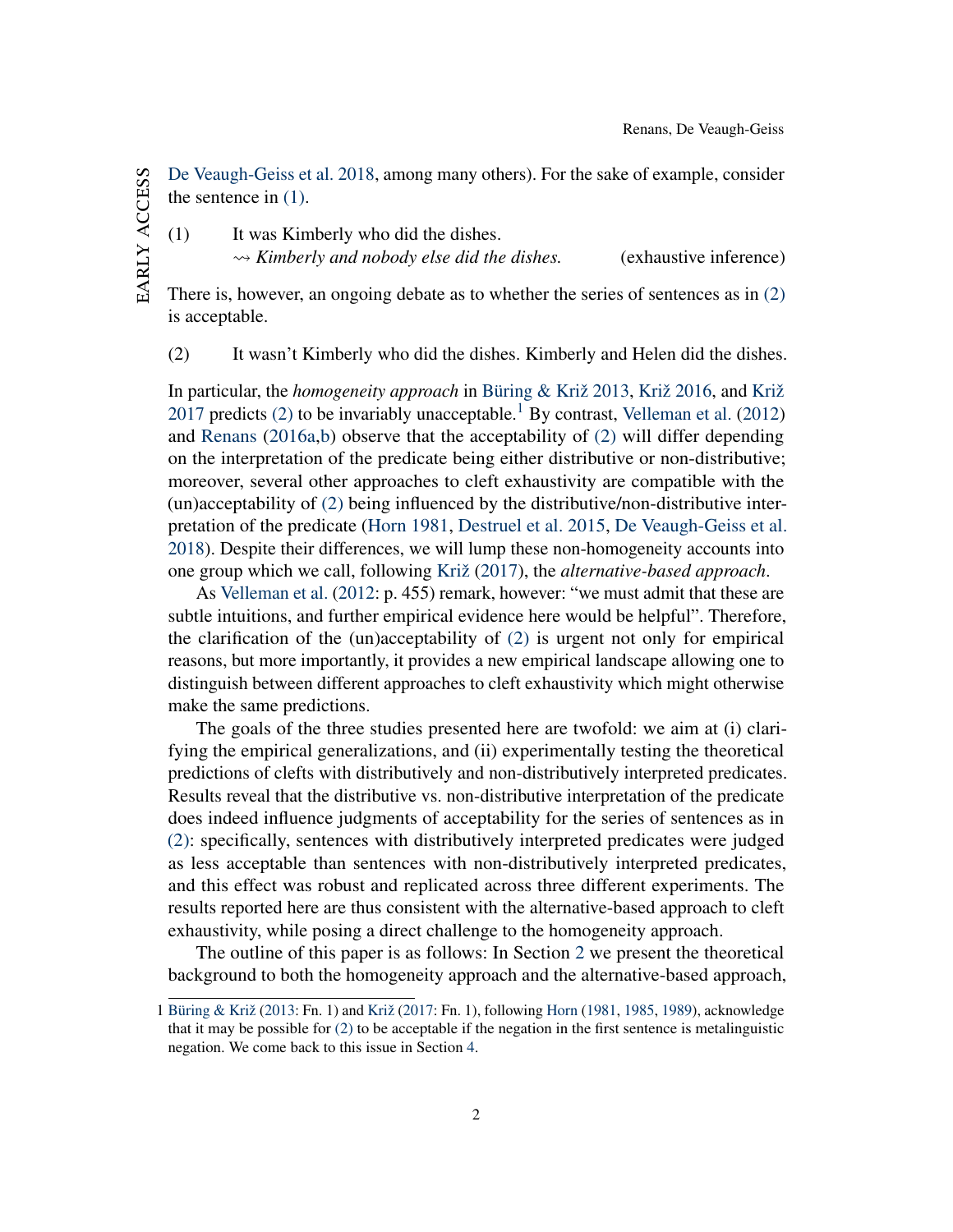in particular [Velleman et al.](#page-37-0) [2012,](#page-37-0) along with the predictions of each. In Section [3,](#page-13-0) we present three experiments designed to test these predictions, one with written stimuli and two with auditory stimuli. In Section [4,](#page-28-0) we address the role of negation — in particular, metalinguistic negation — for the reported experiments. Section [5](#page-33-0) concludes.

# <span id="page-3-0"></span>2 Theoretical background

# 2.1 Predicate types (distributive, collective, and mixed)

We begin by spelling out the theoretical assumptions regarding distributive and other predicate types, namely, collective and mixed predicates. Following [Landman](#page-36-4) [1989,](#page-36-4) we assume that distributive predicate types predicate of the atomic individuals that constitute the plurality: that is, they have atomic entities in their denotation. For example, upon hearing  $(3a)$ , one can conclude that Alice laughed, shown in  $(3b)$ .<sup>[2](#page-3-3)</sup>

### <span id="page-3-1"></span>(3) *Distributive Predicate*

- a. Alice and Bob laughed.  $\rightsquigarrow$  *Alice laughed and Bob laughed.*
- b. *laughed*( $a \oplus b$ )  $\models$  *laughed*( $a$ ) (distributive interpretation)

<span id="page-3-2"></span>By contrast, collective predicate types predicate of pluralities only: that is, they only have plural individuals in their denotation. This means that the predicate is not true of each atomic entity. For that reason, given that Carol and Dan gathered, as in [\(4a\),](#page-3-4) it is not true that Carol gathered, shown in [\(4b\).](#page-3-5)

<span id="page-3-4"></span>(4) *Collective Predicate*

- a. Carol and Dan gathered.
- b. *gathered*( $c \oplus d$ )  $\neq$  *gathered*( $c$ ) (non-distributive interpretation)

<span id="page-3-5"></span>Finally, in addition to distributive and collective predicates, there are mixed predicate types such as *do the dishes* in example [\(5\)](#page-3-6) below. These are referred to as 'mixed' since the interpretation of the predicate depends on the context in which the predicate appears. For example, while in the context of [\(5a\)](#page-3-7) *do the dishes* is interpreted distributively, in [\(5b\)](#page-4-0) it is interpreted non-distributively.

- <span id="page-3-7"></span><span id="page-3-6"></span>(5) a. *Distributive Interpretation* Helen and Kimberly live together. On Saturday Kimberly did the dishes and yesterday Helen did the dishes.
	- (i) Kimberly and Helen did the dishes.  $\rightsquigarrow$  *Kimberly did the dishes and Helen did the dishes*

<span id="page-3-3"></span><sup>2</sup> See [Champollion](#page-34-3) [\(to appear\)](#page-34-3) for an overview and discussion on distributivity vs. collectivity.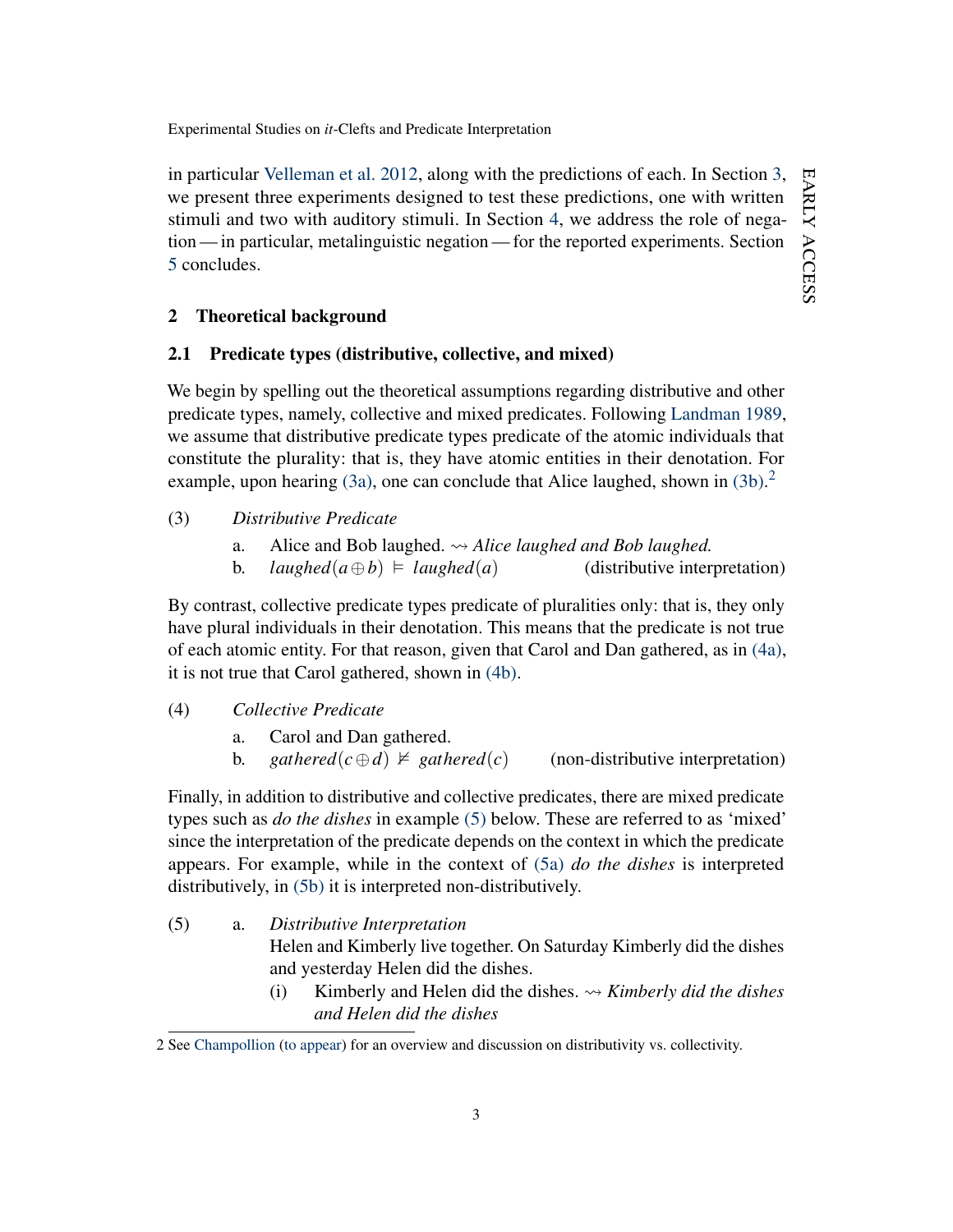(ii) 
$$
did\_the\_dishes(a \oplus b) \models did\_the\_dishes(a)
$$

<span id="page-4-0"></span>b. *Non-Distributive Interpretation*

Helen and Kimberly live together. Yesterday Helen cooked, but they did the dishes together.

- (i) Kimberly and Helen did the dishes.
- (ii) *did\_the\_dishes*( $a \oplus b$ )  $\neq$  *did\_the\_dishes*( $a$ )

[Experiment 3, Item 12]

There is an ongoing discussion whether such mixed predicates should be analyzed as being underspecified [\(Kratzer](#page-35-4) [2008,](#page-35-4) [Schwarzschild](#page-37-1) [1993,](#page-37-1) [Moltman](#page-36-5) [1997\)](#page-36-5) or ambiguous [\(Heim](#page-35-5) [1994,](#page-35-5) [Moltman](#page-36-6) [2005,](#page-36-6) [Frazier et al.](#page-35-6) [1999\)](#page-35-6). In our study, we manipulated the context such that only one interpretation of the predicate — either the distributive or a non-distributive— was pragmatically plausible. Since the interpretation was controlled for by the context, we stay neutral in the debate as to whether mixed predicates are underspecified or ambiguous.

Before we go into the details of our three experiments, let us first discuss two competing approaches to exhaustivity in clefts: the homogeneity approach and the alternative-based approach.

### <span id="page-4-3"></span>2.2 Homogeneity approach

Under the homogeneity approach, *it*-clefts semantically correspond to copular sentences with the cleft predicate turned into a (number-neutral) definite description: they are identity statements between two individuals [\(Büring & Križ](#page-34-0) [2013,](#page-34-0) [Križ](#page-36-0)  $2017$ ).<sup>[3](#page-4-1)</sup> The core idea is that the violation of the exhaustivity inference results in the cleft sentence— as well as its negated version— being neither true nor false; that is, there is a truth-value gap. This trivalent property of the predicate is called homogeneity. For example, the sentence in [\(6\)](#page-4-2) is argued to give rise to the following truth-conditions.

<span id="page-4-2"></span>(6) It was Kimberly who did the dishes.

<span id="page-4-1"></span><sup>3</sup> While there are in fact differences between the accounts in [Büring & Križ](#page-34-0) [2013](#page-34-0) and [Križ](#page-36-0) [2017,](#page-36-0) they do not influence the predictions for our studies. One difference to note is that under [Križ'](#page-36-0)s [\(2017\)](#page-36-0) formulation, unlike in Büring  $&$  Križ's [\(2013\)](#page-34-0) account, homogeneity in clefts is not a presupposition and it is not triggered by the definite article but by the predicate. However, as [Križ](#page-36-0) [\(2017:](#page-36-0) p. 25) writes: "In terms of actual empirical predictions about clefts in particular, [\[Büring & Križ'](#page-34-0)s] theory is in some places ill-defined, but once this is remedied in the natural way, the predictions turn out to be entirely identical to ours. The theory we have presented is thus simply to be viewed as an update of [\[Büring & Križ](#page-34-0) [2013\]](#page-34-0) [...]".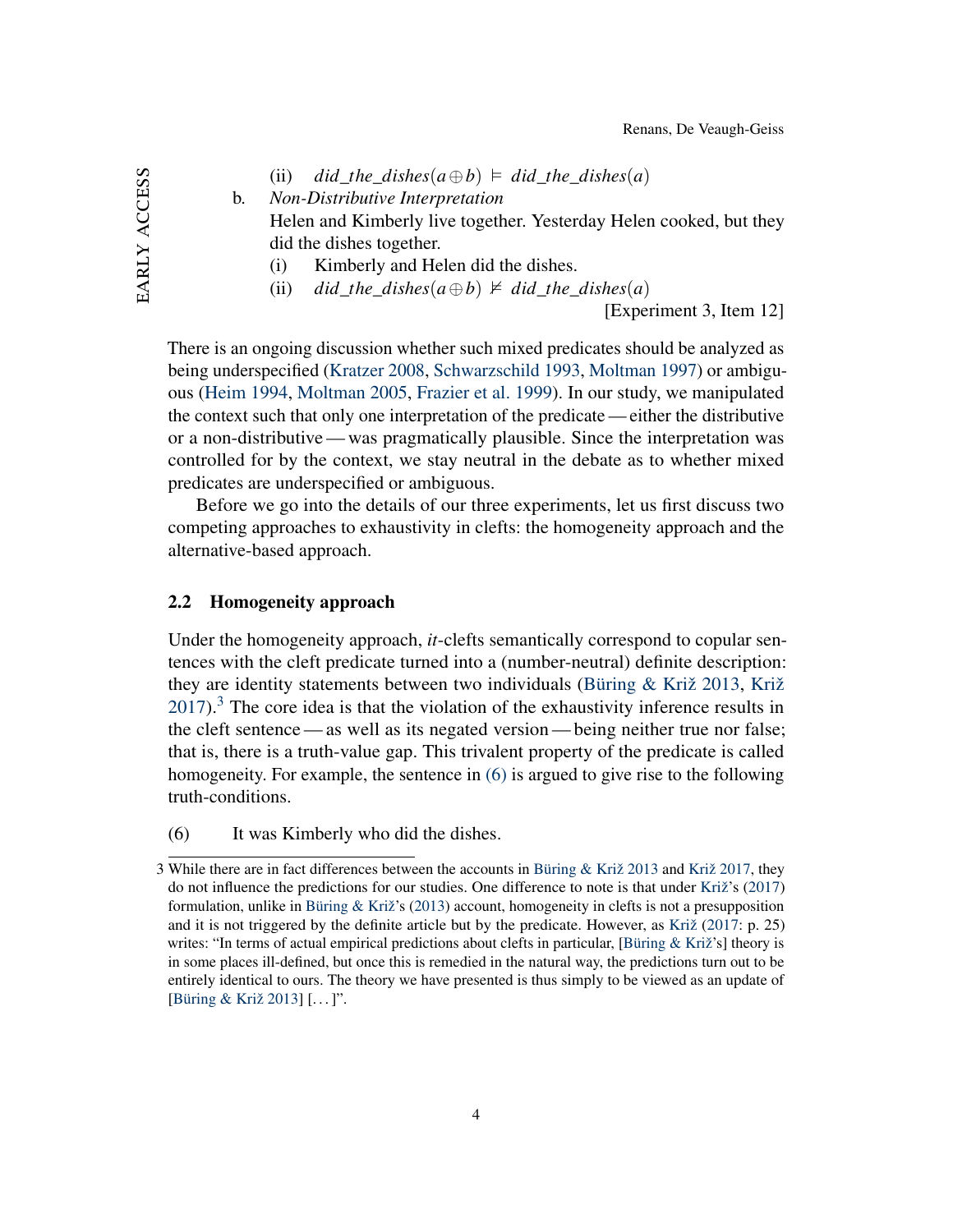early ARLY ACCESS access

Experimental Studies on *it*-Clefts and Predicate Interpretation

|                                                                | <b>true</b> iff Kimberly is identical to the mereological sum of people who did<br>्                   |
|----------------------------------------------------------------|--------------------------------------------------------------------------------------------------------|
| the dishes                                                     |                                                                                                        |
| $\approx$ iff Kimberly and only Kimberly did the dishes        |                                                                                                        |
|                                                                | $\ddot{\phantom{1}}$<br><b>false</b> iff Kimberly does not overlap with the mereological sum of people |
| who did the dishes                                             |                                                                                                        |
| $\approx$ iff Kimberly did not participate in doing the dishes |                                                                                                        |
| <b>undef</b> otherwise                                         |                                                                                                        |
| $\approx$ iff Kimberly and somebody else did the dishes        |                                                                                                        |

<span id="page-5-0"></span>Crucially, negation switches truth and falsity but leaves undefinedness intact.

(7) It wasn't Kimberly who did the dishes.

true iff Kimberly does not overlap with the mereological sum of people who did the dishes

- ≈ *iff Kimberly did not participate in doing the dishes*
- false iff Kimberly is identical to the mereological sum of people who did the dishes
	- ≈ *iff Kimberly and only Kimberly did the dishes*

undef otherwise

≈ *iff Kimberly and somebody else did the dishes*

Now, it is easy to see why the series of sentences '*It wasn't Kimberly who did the dishes. Kimberly and Helen did the dishes.*' is invariably predicted to be unacceptable under the homogeneity approach. In the situation in which Kimberly and Helen did the dishes, the cleft sentence '*It wasn't Kimberly who did the dishes.*' cannot be true since Kimberly does in fact overlap with the mereological sum of people who did the dishes. It also cannot be false, however, since Kimberly is not identical to the mereological sum of people who did the dishes (i.e., Helen did the dishes as well). Hence, it is undefined. Crucially, since under the homogeneity approach the truth conditions of cleft sentences are defined by overlap with or identity to the mereological sum of entities who satisfy the cleft predicate, it makes exactly the same predictions for distributively and non-distributively interpreted predicates.

#### <span id="page-5-1"></span>2.3 Alternative-based approach

A contrasting account is the alternative-based approach, which postulates that the meaning of *it*-clefts is fully described by (at least) two meaning components: (i) the asserted canonical meaning of clefts, which is the same as its non-cleft Subject-Verb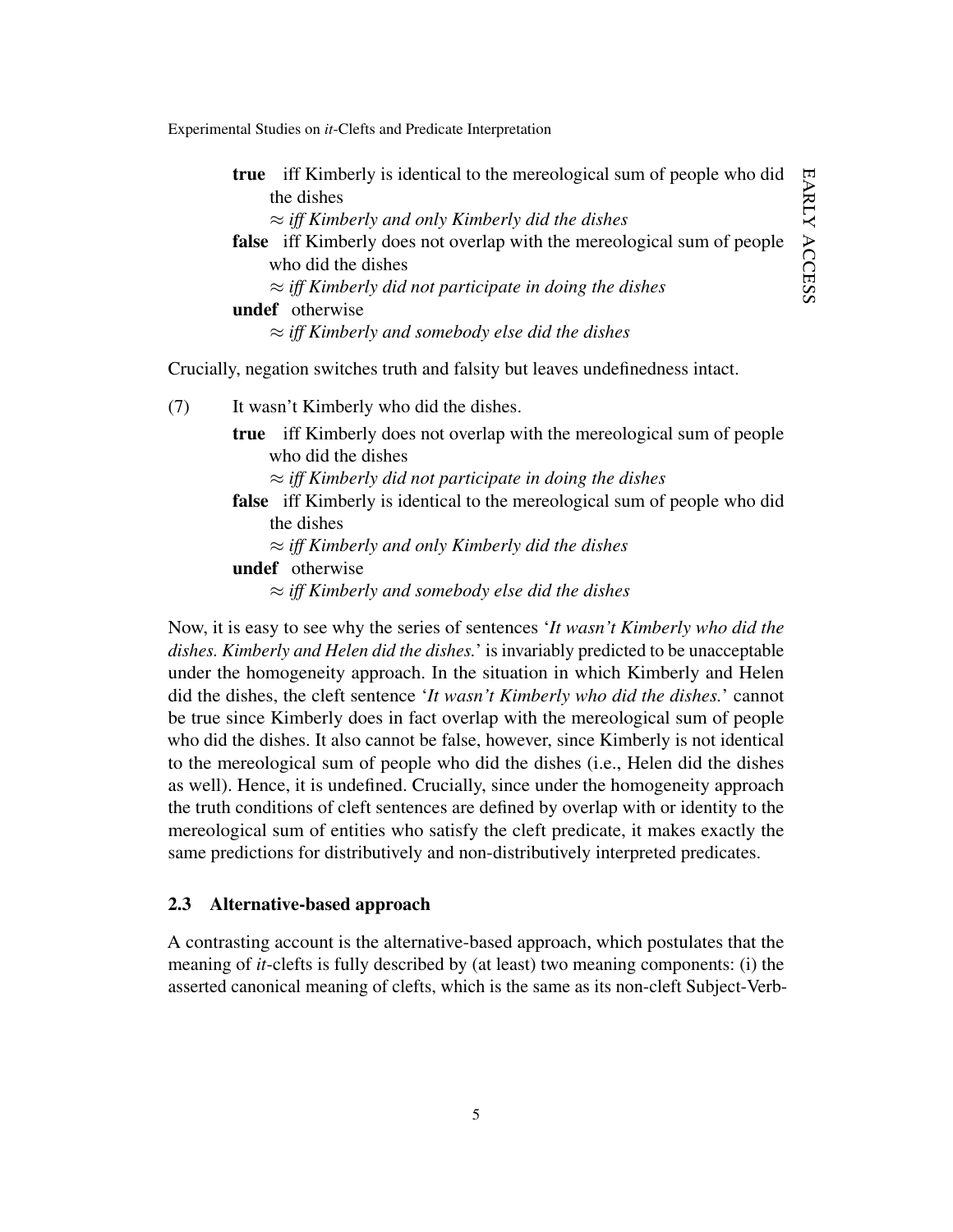EARLY ACCESS early access

(8) It was Kimberly who did the dishes.

- a. Asserted meaning component: *Kimberly did the dishes.*
	- b. Non-asserted meaning component: *Kimberly and nobody else did the dishes.*

The various theories differ in terms of how the non-asserted exhaustive meaning component comes about. For concreteness, we will discuss in detail the account in [Velleman et al.](#page-37-0) [2012,](#page-37-0) which analyzes clefts as focus-sensitive inquiry-terminating operators indicating a complete answer to the Question Under Discussion (QUD) [\(Roberts](#page-36-7) [1996\)](#page-36-7). In particular, clefts assert  $MIN_S(p)(w)$  and presuppose  $MAX_S(p)(w)$ , shown in  $(9)$ .<sup>[5](#page-6-2)</sup>

Object (SVO) counterpart, and (ii) the non-asserted exhaustive meaning component (e.g., [Horn](#page-35-1) [1981,](#page-35-1) [Destruel et al.](#page-34-1) [2015,](#page-34-1) [De Veaugh-Geiss et al.](#page-34-4) [2015,](#page-34-4) [Renans](#page-36-1) [2016a\)](#page-36-1).[4](#page-6-0)

<span id="page-6-1"></span>(9) 
$$
\text{CLEFT}_S = \lambda w \cdot \lambda p \colon \text{MAX}_S(p)(w) \cdot \text{MIN}_S(p)(w)
$$

- a. Asserted (MIN): There is a true answer at least as strong as *p*.
- b. Presupposed (MAX): No true answer is strictly stronger than *p*.

[based on ex. (22) in [Velleman et al.](#page-37-0) [2012\]](#page-37-0)

For the sake of illustration, consider both example [\(10\)](#page-6-3) and the figure in [\(11\),](#page-6-4) which shows the contextual alternative answers in the entailment scale corresponding to the QUD '*Who laughed?*' (example from [Velleman et al.](#page-37-0) [2012:](#page-37-0) §4.1).

<span id="page-6-4"></span><span id="page-6-3"></span>(10) It was Alice who laughed.



<span id="page-6-0"></span><sup>4</sup> We ignore here another meaning component of *it*-clefts, the *existence presupposition*, from which various approaches (e.g., [Pollard & Yasavul](#page-36-8) [2016,](#page-36-8) [Destruel & De Veaugh-Geiss](#page-34-5) [2018,](#page-34-5) [De Veaugh-](#page-34-2)[Geiss et al.](#page-34-2) [2018;](#page-34-2) see also [Horn](#page-35-1) [1981\)](#page-35-1) derive the exhaustive meaning. In direct contrast, Büring  $\&$ [Križ](#page-34-0) [\(2013:](#page-34-0) §6) argue that the existence presupposition is independent of the exhaustivity inference, if it is encoded in *it*-clefts at all.

<span id="page-6-2"></span><sup>5</sup> Following [Heim & Kratzer'](#page-35-7)s [\(1998\)](#page-35-7) convention, the presupposed material is between the semicolon and the dot.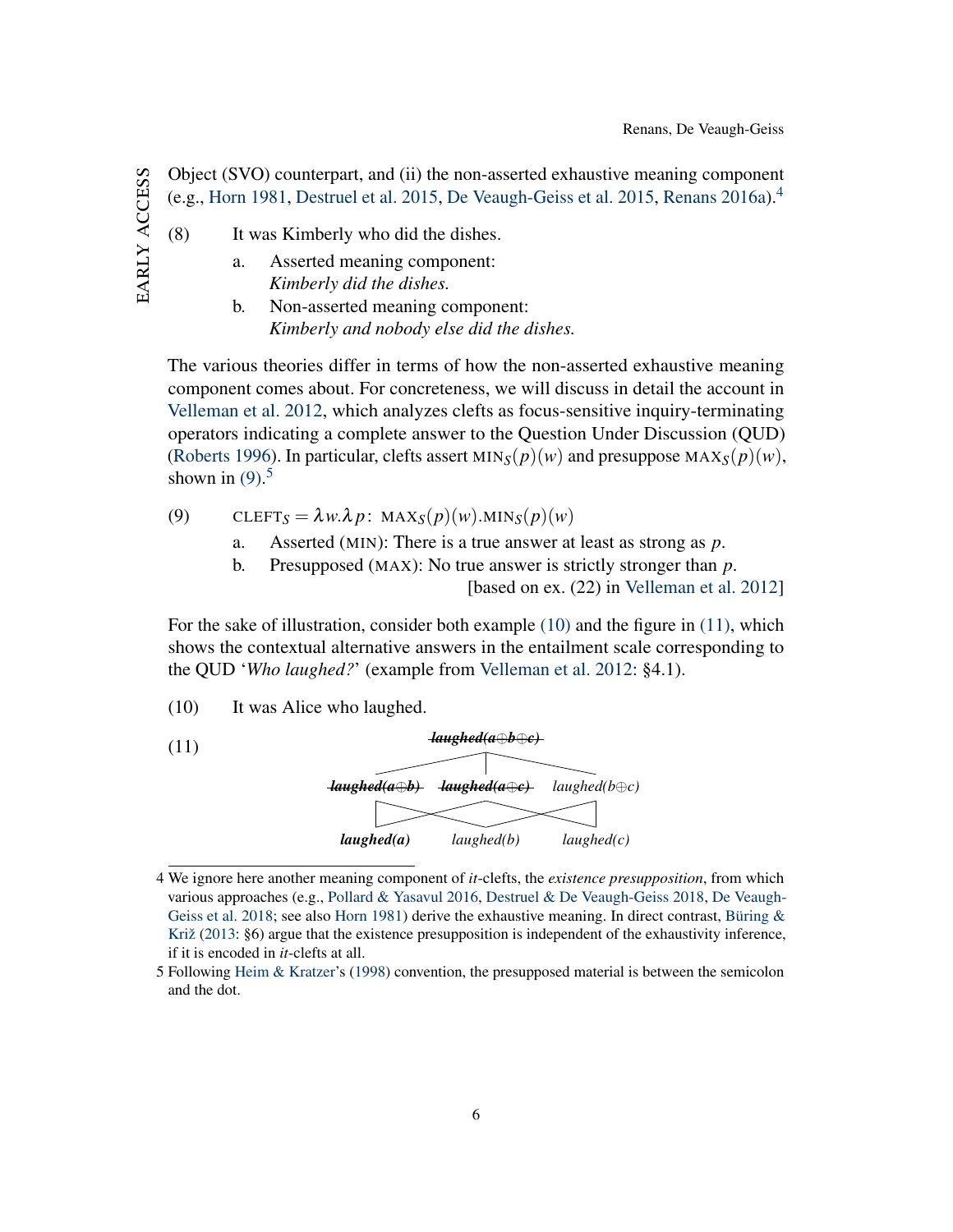In a domain including three individuals, Alice, Bob, and Carol, MIN asserts that Alice laughed, i.e., that there must be a true answer in the following set, illustrated in [\(11\)](#page-6-4) by boldface text.

### ${[language(a), \text{language(a} \oplus b), \text{language(a} \oplus c), \text{language(a} \oplus b \oplus c)]}$

MAX, on the other hand, presupposes that no true answer is strictly stronger than Alice laughed, thus excluding the alternatives *laughed*( $a \oplus b$ ), *laughed*( $a \oplus c$ ), and *laughed(a* $\oplus$ *b* $\oplus$ *c*). This is illustrated in [\(11\)](#page-6-4) by strikethrough text. Therefore, the inquiry-terminating approach correctly predicts that the sentence '*It was Alice who laughed*.' obtains the interpretation that Alice laughed and only Alice laughed.

Now consider the negated sentence in [\(12\).](#page-7-0) In this case, MIN asserts that Alice did not laugh, nor did any of the pluralities containing Alice laugh. As [Velleman](#page-37-0) [et al.](#page-37-0) [\(2012:](#page-37-0) p. 455) write: "[S]ince laughed is a distributive predicate, this is just the same as saying Alice didn't laugh", shown in  $(13)$ .

<span id="page-7-0"></span>(12) It wasn't Alice who laughed.  
\n¬MIN(*laughed*(a)) 
$$
\models \neg
$$
*laughed*(a) ∧ ¬*laughed*(a ⊕ b)  
\n∧¬*laughed*(a ⊕ c) ∧ ¬*laughed*(a ⊕ b ⊕ c)

<span id="page-7-1"></span>(13) 
$$
\neg MIN(laughed(a)) = \neg laughed(a)
$$

As for the MAX meaning component, illustrated in [\(14\),](#page-7-2) it again presupposes that "no larger group including Alice laughed, though Alice alone might have" [\(Velleman](#page-37-0) [et al.](#page-37-0) [2012:](#page-37-0) p. 455). Thus, the negated sentence in [\(12\)](#page-7-0) asserts that Alice didn't laugh (MIN) and presupposes that no plurality containing Alice laughed (MAX).

<span id="page-7-2"></span>(14) 
$$
MAX(laughed(a)) \models \neg \text{laughed}(a \oplus b) \land \neg \text{laughed}(a \oplus c)
$$
  
 $\land \neg \text{laughed}(a \oplus b \oplus c)$ 

Under the inquiry-terminating approach it is straightforward to explain why the series of sentences in [\(15\)](#page-7-3) is predicted to be unacceptable. Namely, there is a contradiction given the distributive interpretation of the predicate *to laugh*. That is, the *it*-cleft in the first sentence asserts that Alice did not laugh, while the second sentence entails that Alice did laugh.

- <span id="page-7-3"></span>(15) #It wasn't Alice who laughed. Alice and Bob laughed.
	- a. *It wasn't Alice who laughed.* Asserted (MIN): Alice did not laugh. Presupposed (MAX): No plurality containing Alice laughed.
	- b. *Alice and Bob laughed.* Asserted: Alice laughed.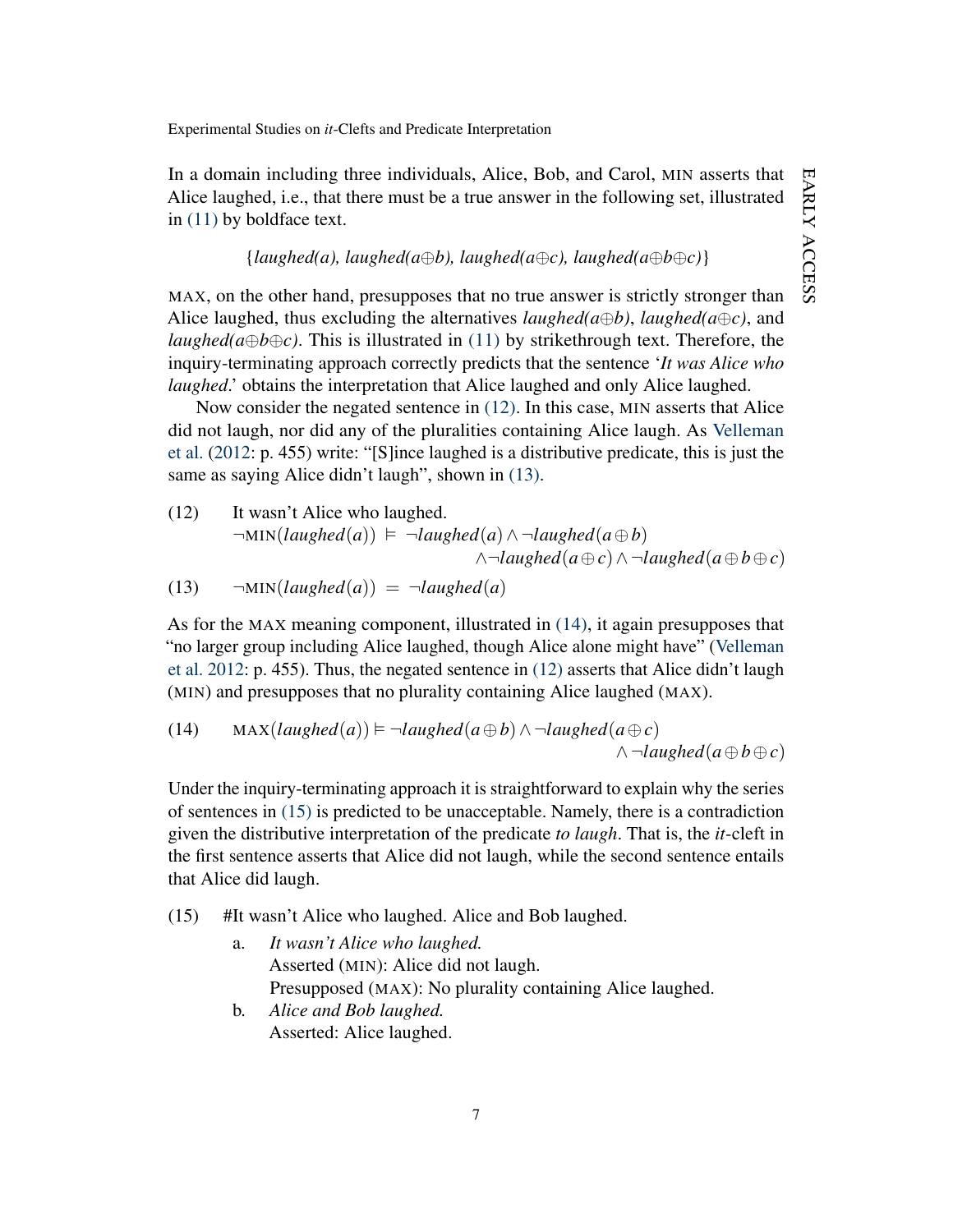Crucially, the situation is different when the predicate is interpreted non-distributively. Consider example [\(16\)](#page-8-0) in a context such as [\(5b\),](#page-4-0) in which there is a collective dishwashing event. Since under a non-distributive interpretation of the mixed predicate, the predicate predicates of the plurality but not of the atomic elements forming the plurality, it can be so that the predicate is false of the atomic individual *Kimberly* but true of the plurality *Kimberly and Helen*.

<span id="page-8-0"></span> $(16)$  [under the non-distributive interpretation in  $(5b)$ :] Helen and Kimberly live together. Yesterday Helen cooked, but they did the dishes together.

> It wasn't Kimberly who did the dishes. Kimberly and Helen (together) did the dishes.

- <span id="page-8-1"></span>a. *It wasn't Kimberly who did the dishes.* Asserted (MIN): Kimberly did not do the dishes alone, although a plurality containing Kimberly may have done the dishes. Presupposed (MAX): no entailment relationship between the alternatives; thus, no presupposition failure.
- <span id="page-8-2"></span>b. *Kimberly and Helen (together) did the dishes.* Asserted: The plurality containing Kimberly and Helen did the dishes.

As a result, the sentences in [\(16\)](#page-8-0) with a non-distributive interpretation result in a non-contradictory series of sentences, illustrated in [\(16a\)–](#page-8-1)[\(16b\).](#page-8-2) As for the presupposition, since there is no entailment between alternatives and thus no ordering with respect to one another, there is no presupposition failure and thus the series of sentences in  $(16)$  is predicted to be acceptable.<sup>[6](#page-8-3)</sup>

In sum, under the alternative-based approach the acceptability of '*It wasn't* α *that did P.*  $\alpha$  *and*  $\beta$  *did P.*' will depend on the interpretation of the predicate: while with distributively interpreted predicates the series of sentences is unacceptable, with non-distributively interpreted predicates it is acceptable.

## 2.4 Predictions

In this section, we spell out the different predictions for non-cleft SVO sentences and *it*-clefts depending on the distributive vs. non-distributive interpretation of the predicate.<sup>[7](#page-8-4)</sup> We start with SVO sentences, an example of which is provided in  $(17)$ .

<span id="page-8-5"></span>(17) Kimberly didn't do the dishes. Kimberly and Helen did the dishes.

EARLY ACCESS early access

<span id="page-8-3"></span><sup>6</sup> That is, under a non-distributive interpretation of the predicate the alternative answers to the QUD are not ordered via entailment relations, and thus no alternative answer will ever be excluded by MAX.

<span id="page-8-4"></span><sup>7</sup> We are discussing here the inquiry-terminating approach for the sake of concreteness; however, the predictions extend to other analyses within the alternative-based approach to the semantics of clefts.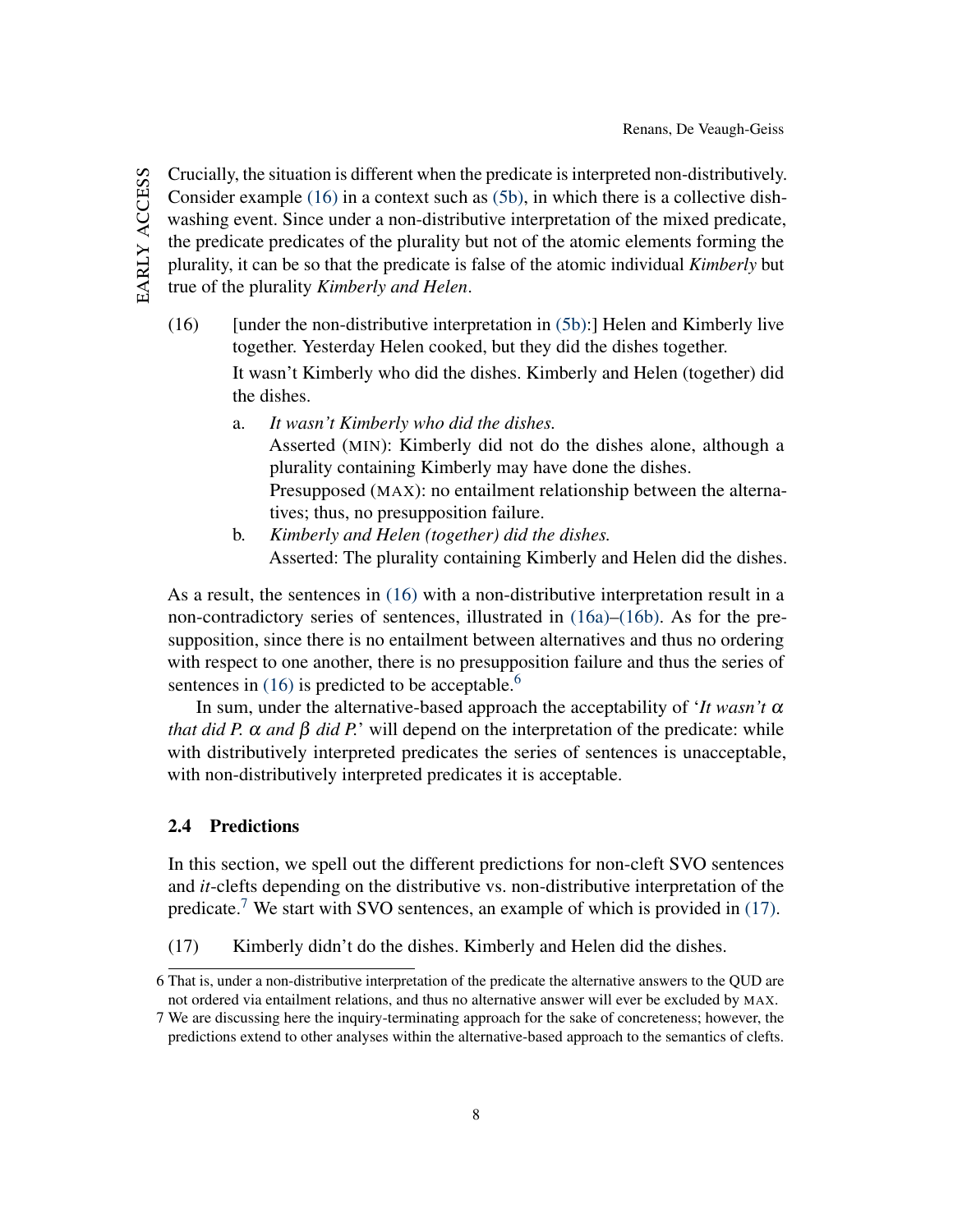For the series of sentences in [\(17\)](#page-8-5) with a distributive interpretation of the predicate,  $x \notin [P]$  followed by  $(x \oplus y) \in [P]$  will result in a contradiction. The contradiction arises because distributive predicates have atomic entities in their denotation, and therefore it follows from  $(x \oplus y) \in [P]$  that  $x \in [P]$ , which contradicts the first sentence stating that  $x \notin [P]$ . By contrast, for a non-distributive interpretation of the predicate, asserting  $x \notin [P]$  followed by  $(x \oplus y) \in [P]$  will not result in a contradiction, since collective predicates do not have atomic entities in their denotation, and thus it does not follow from  $(x \oplus y) \in [P]$  that  $x \in [P]$ . Therefore, it is possible that  $x \notin [P]$  but  $(x \oplus y) \in [P]$ .

Given this, non-cleft SVO sentences serve as a baseline measure for contradictions in distributive contexts and the lack thereof in non-distributive contexts. A summary of predictions is provided in  $(18)$ .

<span id="page-9-0"></span>(18) Kimberly didn't do the dishes. Kimberly and Helen did the dishes.

under the distributive interpretation in [\(5a\):](#page-3-7)

- $a<sub>1</sub>$ 1<sup>st</sup> sentence: Kimberly did not do the dishes.
- $h$ .  $2<sup>nd</sup>$  sentence: Kimberly did the dishes.

 $\rightsquigarrow$  contradiction  $\Rightarrow$  **unacceptability** (indicated by  $\times$  in Table [1\)](#page-12-0)

under the non-distributive interpretation in [\(5b\):](#page-4-0)

- a. 1<sup>st</sup> sentence: Kimberly did not do the dishes alone, although a plurality containing Kimberly may have.
- $\mathbf{b}$ . 2<sup>nd</sup> sentence: Kimberly and Helen did the dishes (but Kimberly alone did not do them).

 $\rightarrow$  no contradiction  $\Rightarrow$  **acceptability** (indicated by  $\checkmark$  in Table [1\)](#page-12-0)

Now consider an *it*-cleft sentence such as [\(19\)](#page-9-1) and the predictions with distributively and non-distributively interpreted predicates.

<span id="page-9-1"></span>(19) It wasn't Kimberly who did the dishes. Kimberly and Helen did the dishes.

We will start with the homogeneity approach. [Büring & Križ](#page-34-0) [\(2013:](#page-34-0) pp. 10–11) write:

"In sum, we believe that distributive and collective predicates behave identically in clefts: If *a* is a proper part of those who *Q*, *it was* a *that Qed* is undefined, rather than false." [emphasis added]

They provide the following empirical generalization.

(20) #It wasn't Fred she invited. She invited Fred and Gord. [ex. (3b) in [Büring & Križ](#page-34-0) [2013\]](#page-34-0)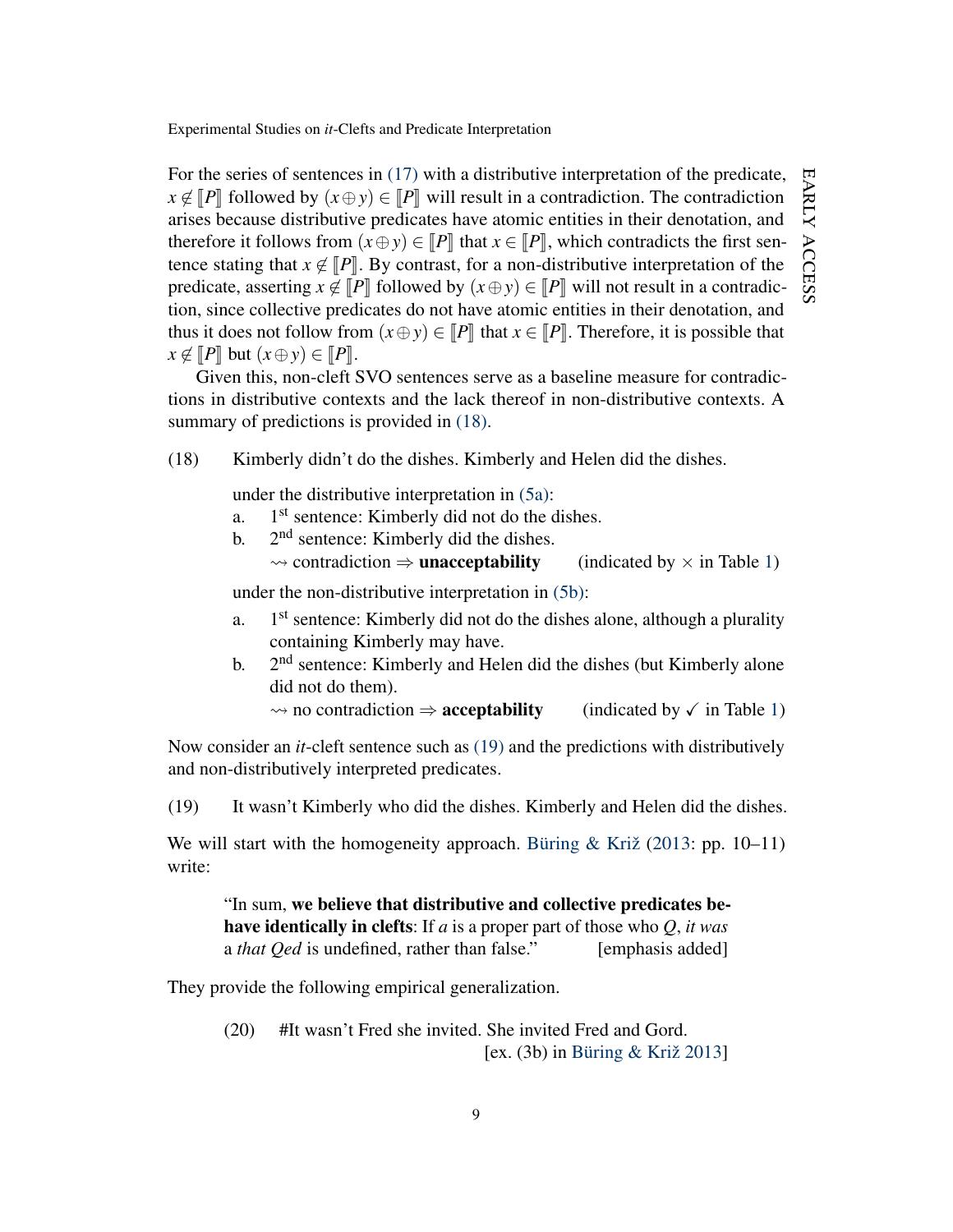Under the homogeneity approach in [Križ](#page-36-0) [2017,](#page-36-0) the negated cleft sentence in  $(21)$ gives rise to the following truth-conditions (repeated from example [\(7\)](#page-5-0) for the reader).

<span id="page-10-0"></span>(21) It wasn't Kimberly who did the dishes. true iff Kimberly does not overlap with the mereological sum of people who did the dishes ≈ *iff Kimberly did not participate in doing the dishes* false iff Kimberly is identical to the mereological sum of people who did the dishes ≈ *iff Kimberly and only Kimberly did the dishes* undef otherwise ≈ *Kimberly and Helen did the dishes*

Crucially, the truth-conditions of [\(21\)](#page-10-0) do not change depending on the interpretation of the predicate. Therefore, in the context in which Kimberly and Helen did the dishes— whether they did it distributively as in [\(5a\)](#page-3-7) or non-distributively as in [\(5b\)](#page-4-0) — the homogeneity approach predicts the first sentence of the sequence in [\(22\)](#page-10-1) to be undefined. $8$ 

- <span id="page-10-1"></span>(22) #It wasn't Kimberly who did the dishes. Kimberly and Helen did the dishes. under a distributive [\(5a\)](#page-3-7) and non-distributive [\(5b\)](#page-4-0) interpretation:
	- $a<sub>1</sub>$ 1<sup>st</sup> sentence: undefined
		- $\rightsquigarrow$  undefinedness  $\Rightarrow$  **unacceptability** (indicated by  $\times$  in Table [1\)](#page-12-0)

In short, the homogeneity approach does not predict that the acceptability of '*It wasn't* α *that did P.* α *and* β *did P.*' will depend on the interpretation of the predicate: for both distributively and non-distributively interpreted predicates the series of sentences is expected to be unacceptable. Therefore, while the homogeneity approach predicts *it*-clefts to elicit equally unacceptable judgments under both predicate interpretations, non-cleft SVO sentences are predicted to be unacceptable with distributively interpreted predicates, on the one hand, yet acceptable with nondistributively interpreted predicates, on the other — thus, resulting in an interaction of predicate interpretation (distributive vs. non-distributive) and sentence type (*it*-cleft vs.  $SVO$ .<sup>[9](#page-10-3)</sup>

<span id="page-10-2"></span><sup>8</sup> Here we assume, following [Križ](#page-36-0) [2017,](#page-36-0) that the negation in [\(22\)](#page-10-1) is a truth-conditional negation. In Section [4](#page-28-0) we will discuss the possibility of analyzing it as a metalinguistic negation, an option also mentioned in [Büring & Križ](#page-34-0) [2013](#page-34-0) and [Križ](#page-36-0) [2017.](#page-36-0)

<span id="page-10-3"></span><sup>9</sup> In previous literature it has been proposed that conjunction also gives rise to homogeneity (see [Szabolcsi & Haddican](#page-37-2) [2004;](#page-37-2) but note that homogeneity is defined there differently from that in [Križ](#page-36-0) [2017](#page-36-0) and, moreover, it is defined only for distributive predicates). Nevertheless, [Križ](#page-36-0) [\(2017:](#page-36-0) p. 23)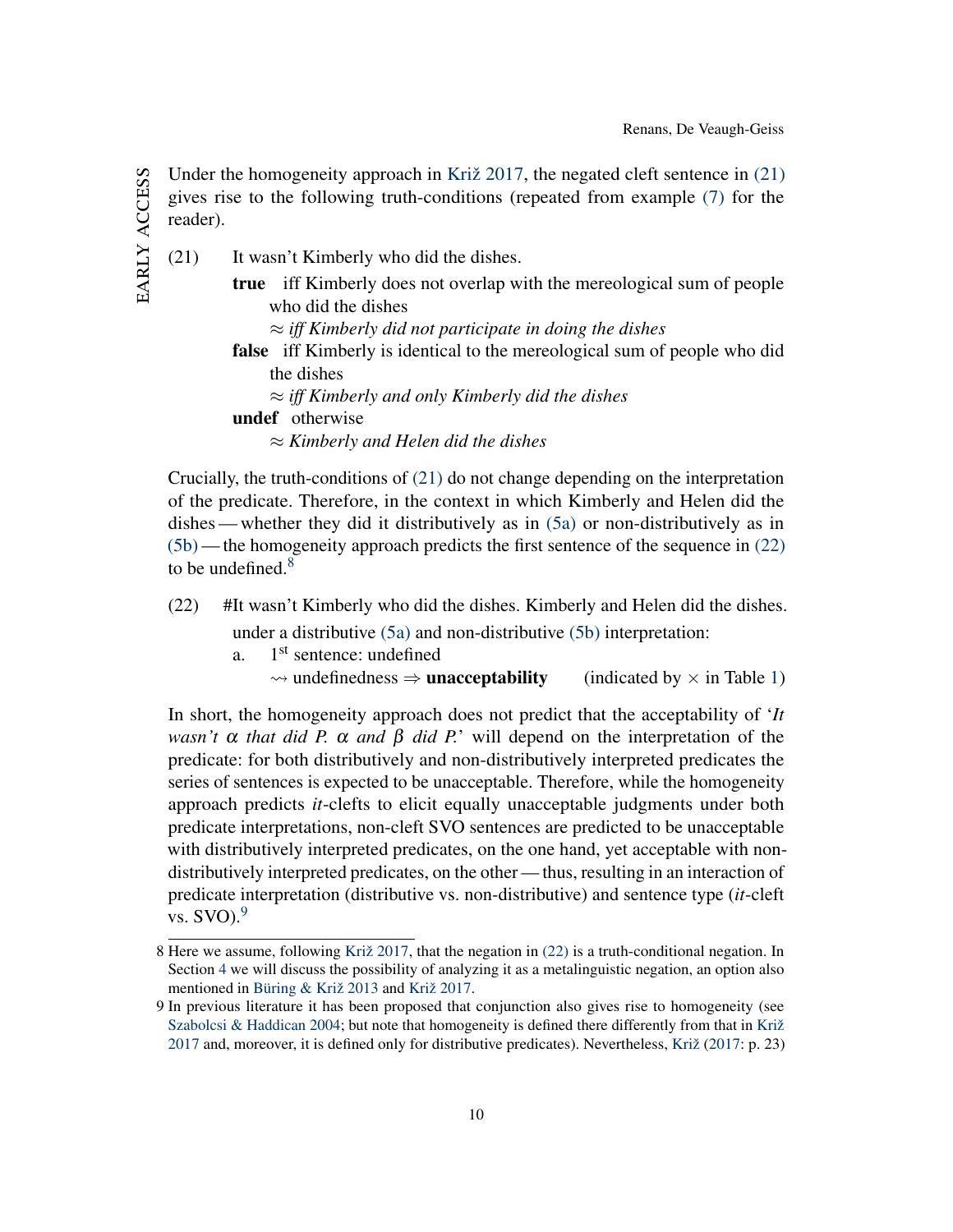EARLY ACCESS early access

Experimental Studies on *it*-Clefts and Predicate Interpretation

By contrast, according to the inquiry-terminating approach in [Velleman et al.](#page-37-0) [2012,](#page-37-0) *it*-clefts under distributively vs. non-distributively interpreted predicates will obtain divergent judgments. As [Velleman et al.](#page-37-0) [\(2012:](#page-37-0) p. 455) write:

<span id="page-11-0"></span>We do  $\left[\ldots\right]$  predict that  $\left[\text{example}\left(23\right)\right]$  should be infelicitous.

(23) ??It wasn't Alice who laughed, it was Alice and Bob. [example (31) in [Velleman et al.](#page-37-0) [2012\]](#page-37-0)

Note, though, that this prediction depends crucially on the fact that *laughed* is a distributive predicate. If we replace it with a nondistributive predicate, as in [example  $(24)$ ], we predict felicity. [...] This matches our intuitions— though we must admit that these are subtle intuitions, and further empirical evidence here would be helpful.

<span id="page-11-1"></span>(24) It wasn't ALICE who moved the sofa, it was Alice AND the OTHER movers.

[example (32) in [Velleman et al.](#page-37-0) [2012\]](#page-37-0)

Thus, the inquiry terminating approach makes the following predictions regarding the series of sentences in [\(25\),](#page-11-2) which is parallel to non-cleft SVO sentences; cf. [\(18\).](#page-9-0)

<span id="page-11-2"></span>(25) It wasn't Kimberly who did the dishes. Kimberly and Helen did the dishes.

under the distributive interpretation in [\(5a\):](#page-3-7)

- $a<sub>1</sub>$  $1<sup>st</sup>$  sentence Asserted (MIN): Kimberly did not do the dishes. Presupposed (MAX): No plurality containing Kimberly did the dishes.  $\mathbf{b}$ .  $2<sup>nd</sup>$  sentence
	- Asserted: Kimberly did the dishes.
		- $\rightsquigarrow$  contradiction  $\Rightarrow$  **unacceptability** (indicated by  $\times$  in Table [1\)](#page-12-0)

under the non-distributive interpretation in [\(5b\):](#page-4-0)

writes: "[...] we wish to remain agnostic about how precisely conjunction and homogeneity interact. Our approach merely makes the general predication that the behaviour of conjunctions in clefts should align with how they interact with homogeneous predication in general." If we assume that conjunction does in fact give rise to homogeneity as defined in [Križ](#page-36-0) [2017,](#page-36-0) however, then the SVO sentences '*Kimberly didn't do the dishes. Kimberly and Helen did the dishes.*' are predicted to give rise to a uniform pattern of responses in both distributive and non-distributive contexts. Yet, this is not what we found in our experimental data. We thank the anonymous reviewer who pushed us to clarify this issue.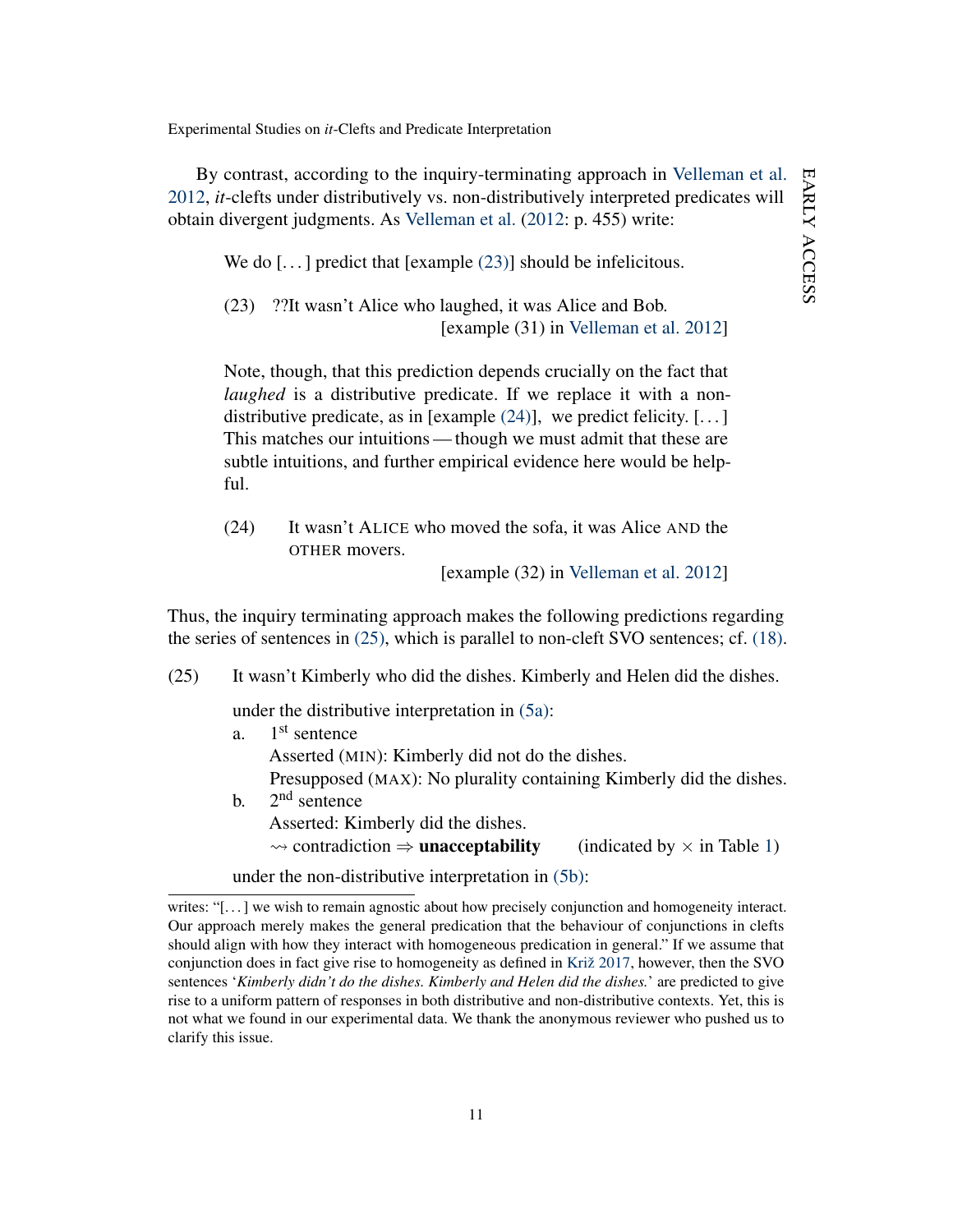EARLY ACCESS early access

| a. | 1 <sup>st</sup> sentence                                                                                         |
|----|------------------------------------------------------------------------------------------------------------------|
|    | Asserted (MIN): Kimberly did not do the dishes alone, although a                                                 |
|    | plurality containing Kimberly may have.                                                                          |
|    | Presupposed (MAX): no entailment relationship between the alterna-                                               |
|    | tives; thus, no presupposition failure.                                                                          |
| b. | $2nd$ sentence                                                                                                   |
|    | Asserted: The plurality containing Kimberly and Helen did the dishes                                             |
|    | (but Kimberly alone did not do them).                                                                            |
|    | $\rightsquigarrow$ no contradiction $\Rightarrow$ <b>acceptability</b><br>(indicated by $\checkmark$ in Table 1) |
|    |                                                                                                                  |

In sum, the inquiry-terminating account in [Velleman et al.](#page-37-0) [2012](#page-37-0) predicts that the acceptability of '*It wasn't*  $\alpha$  *that did P.*  $\alpha$  *and*  $\beta$  *did P.*' will depend on the interpretation of the predicate— distributively interpreted predicates will be unacceptable, while non-distributively interpreted predicates will be acceptable— and the same predictions hold for the various other theories in the alternative-based approach. Moreover, *it*-clefts are predicted to show parallel response patterns to non-cleft SVO sentences, and thus no interaction of predicate interpretation and sentence type is expected.

A summary of predictions for the homogeneity approach and the alternativebased approach is presented in Table [1.](#page-12-0) In short, under the homogeneity approach acceptability for *it*-clefts and their non-cleft SVO counterparts is expected to show divergent patterns depending on the interpretation of the predicate: critically, *it*-clefts are predicted to be unacceptable across distributive vs. non-distributive interpretations, resulting in an interaction of predicate interpretation and sentence type. By contrast, under the alternative-based approach, *it*-clefts and their non-cleft SVO counterparts are predicted to show parallel response patterns, and thus no interaction. We tested these predictions in three experiments, which we turn to next.

|                     | $it$ -CLEFT |                               |
|---------------------|-------------|-------------------------------|
|                     |             | homogeneity alternative-based |
| <b>DISTRIBUTIVE</b> |             |                               |
| NON-DISTRIBUTIVE    |             |                               |

<span id="page-12-0"></span>**Table 1** Summary of predictions for the acceptability of non-cleft SVO and *it*-cleft sentences for the series of sentences such as '*It's not* α *that did P.* α *and* β *did P.*' with distributively and non-distributively interpreted predicates.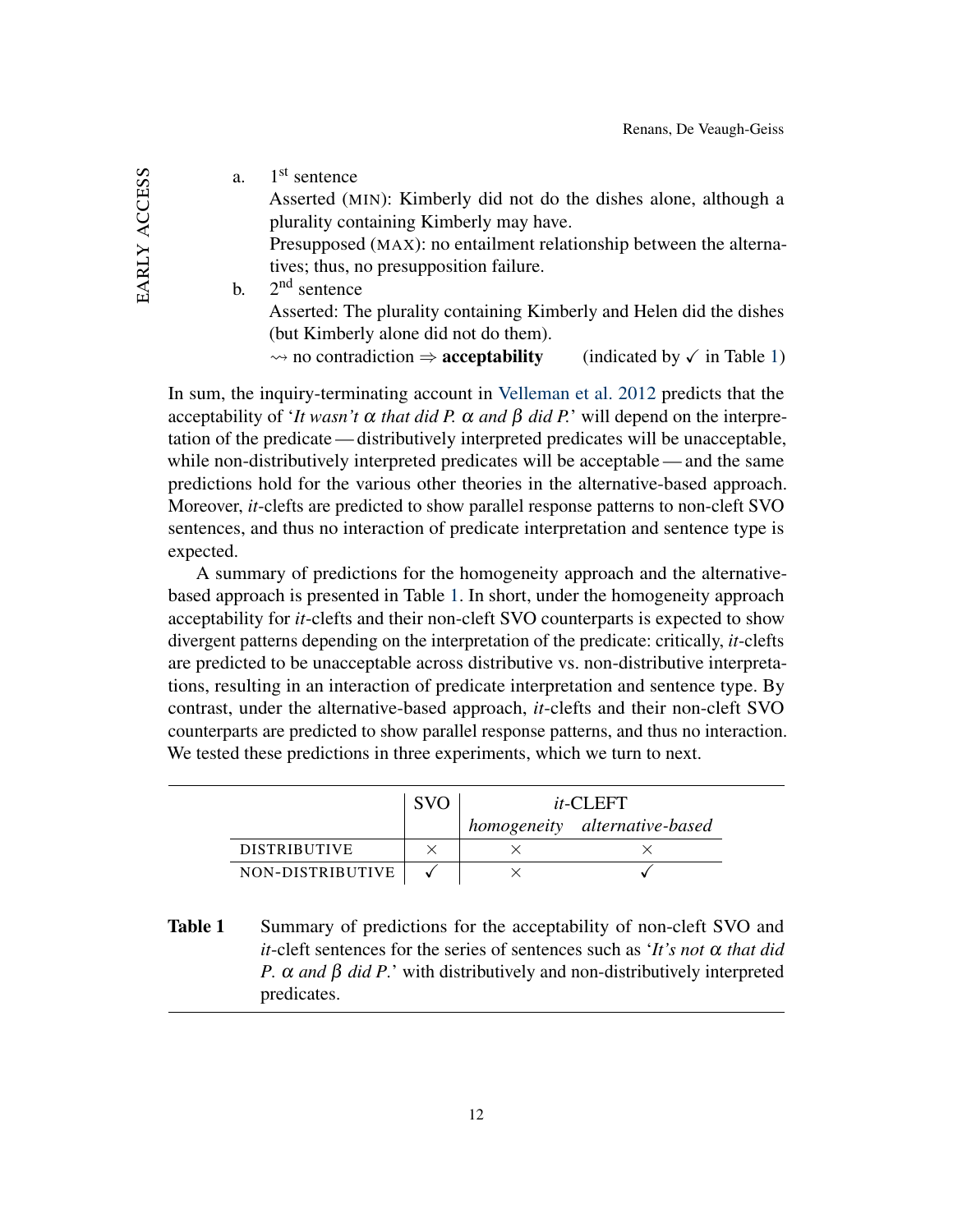## <span id="page-13-0"></span>3 Experiments

In order to check the predictions in Table [1,](#page-12-0) we conducted three experimental studies using an acceptability judgment task with American English native speakers as participants. In Section [3.1](#page-13-1) we present the methods and design for Experiment 1, in which written stimuli were used to test the predictions of the homogeneity and alternative-based approaches. Although we found a reliable main effect of distributive vs. non-distributive predicate interpretation on acceptability judgments, there remained a lot of variability in the response patterns for non-distributive interpretations of the predicates, which we postulate was mostly due to the use of written stimuli. Therefore, we conducted two follow-up studies, which we present in Section [3.2](#page-21-0) and Section [3.3.](#page-24-0) The first follow-up study, Experiment 2, was based on Experiment 1, except auditory stimuli were used in order to control for the effects of prosody on the acceptability of the target sentences in context. The second follow-up study, Experiment 3, similarly employed auditory stimuli, but in this experiment we used solely mixed-predicates, unlike in the previous two experiments, in which we used both mixed and distributive predicates. Anticipating the results, in all three studies we found a robust effect of predicate interpretation on the acceptability of the sentences in context, for both SVO sentences and *it*-clefts, contrary to the predictions of the homogeneity approach but consistent with the alternative-based approach.

# <span id="page-13-1"></span>3.1 Experiment 1

## <span id="page-13-3"></span>3.1.1 Methods

Participants We tested 24 monolingual American English speakers (18 female, 6 male; mean age: 38, age range:  $23-64$ ).<sup>[10](#page-13-2)</sup> All participants self-reported as having grown up in the continental U.S.A. with English as their native language. All but two of the 24 participants reported speaking at least one foreign language, albeit with varying degrees of proficiency, and all participants had a Bachelor's degree or higher.

<span id="page-13-2"></span><sup>10</sup> For transparency, 26 participants in total completed the questionnaire but two participants were removed for not being monolingual speakers. Furthermore, we note that six of the participants saw a version of the experiment which had a typo in two of the target items and a minor typo in the filler, which were corrected for the remaining participants. The typos and corrections were as follows: for target item 15 in habitual contexts, "Bill Lawrence" was corrected to "Bill and Lawrence"; for target item 06 in episodic contexts, "didn't won" was corrected to "didn't win"; and for filler item 07 "MoMa" was corrected to "MoMA". We found no difference in judgments despite the typos and have left the six participants in our data set.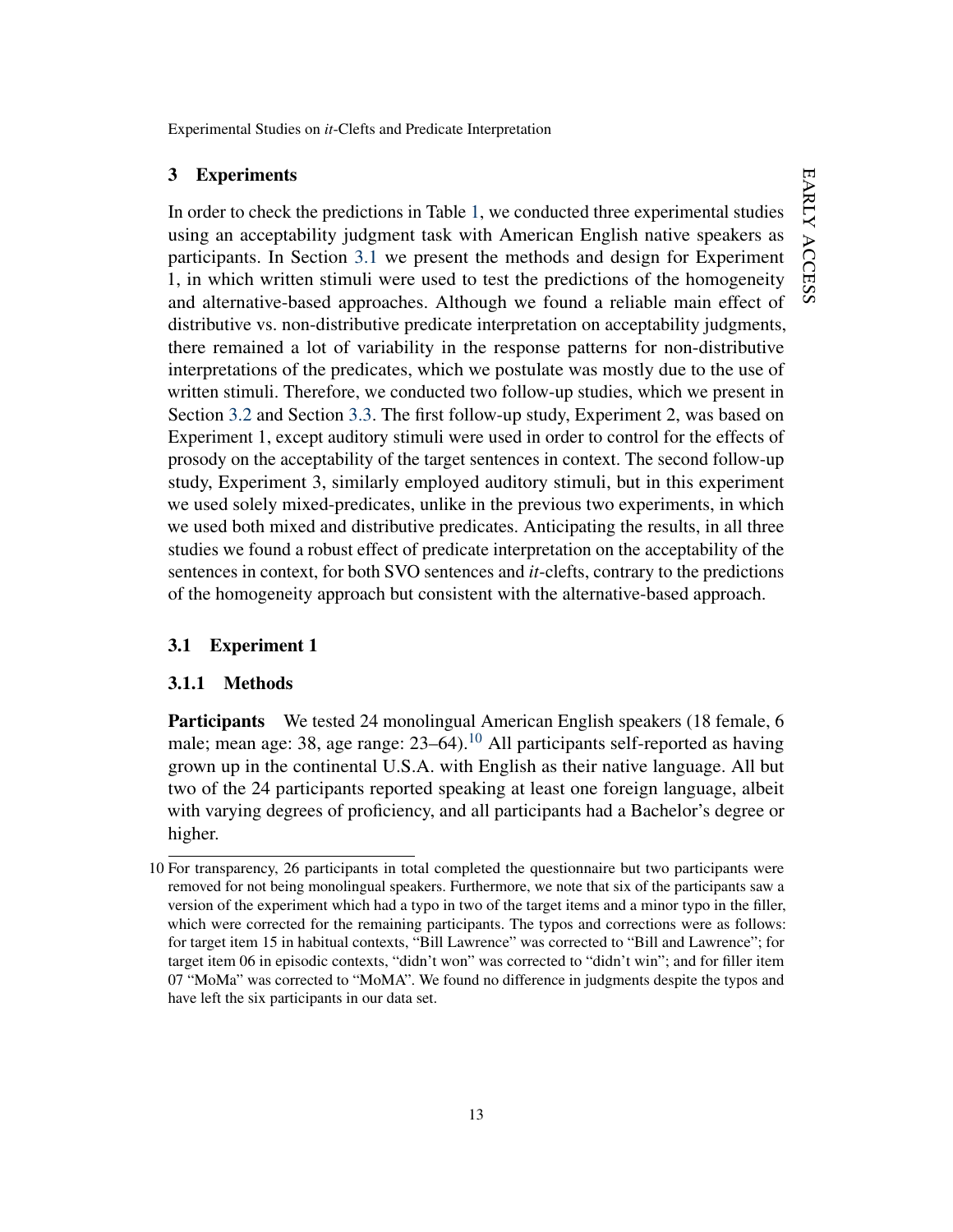Materials Experiment 1 employed a fully-crossed 2x2 factorial design with the factors *Context* (2 levels: DISTRIBUTIVE, NON-DISTRIBUTIVE) and *Sentence* (2 levels: *it*-CLEFT, SVO). In total 40 target items and 80 filler items were tested, for a 1:2 target-to-filler ratio. All items had unique lexicalizations distributed in a Latin square design across four lists. For a full list of items, see Appendix [B.](#page-38-0)

Crucially, we used predicates whose distributive vs. non-distributive interpretation was triggered by contextual manipulations rather than the lexical meaning of the predicate alone. For instance, the context in [\(26a\)](#page-14-0) makes it clear that Carlos and Andrea biked individually, whereas [\(26b\)](#page-14-1) establishes that the biking event applies to a collective plural entity. Contexts as in [\(26\)](#page-14-2) were followed by a target sentence for participants to evaluate, which was either an *it*-cleft as in [\(27a\)](#page-14-3) or a non-cleft SVO sentence as in [\(27b\).](#page-14-4)

<span id="page-14-0"></span>

- a. Carlos and Andrea like biking in a nearby forest. However, they have never seen each other there! Last week, Carlos biked on Monday and Andrea biked on Wednesday. [DISTRIBUTIVE]
- <span id="page-14-1"></span>b. Carlos and Andrea like biking. They own a tandem bike and they use it all the time! Last week, they biked in a nearby forest together. [NON-DISTRIBUTIVE]
- <span id="page-14-4"></span><span id="page-14-3"></span>(27) *Sentence*
	- a. It wasn't Carlos who biked. Carlos and Andrea biked. [*it*-CLEFT]
	- b. Carlos didn't bike. Carlos and Andrea biked. [SVO]

In this experiment both distributive and mixed predicates were used, the interpretations of which were manipulated contextually. Using distributive predicates was based on the observation in [Renans](#page-36-1) [2016a](#page-36-1)[,b](#page-36-2) that distributive predicates in clefts can be reinterpreted non-distributively as a rescue strategy. Thus, we assume that in the context of [\(28b\)](#page-14-5)— though not in [\(28a\)](#page-14-6)— the predicate *to give birth* in [\(29\)](#page-14-7) can be reinterpreted in a non-distributive manner.

- <span id="page-14-7"></span><span id="page-14-6"></span><span id="page-14-5"></span>(28) *Context* [Exp. 1, Episodic, Item 01] a. Jacob and Ryan are Maria's children. Jacob is fifteen and Ryan is two. [DISTRIBUTIVE] b. Jacob and Ryan are twins, sons of Maria. [NON-DISTRIBUTIVE] (29) *Sentence*
	- a. It's not Ryan Maria gave birth to. She gave birth to Jacob and Ryan. [*it*-CLEFT]

<span id="page-14-2"></span><sup>(26)</sup> *Context* [Exp. 1, Episodic, Item 10]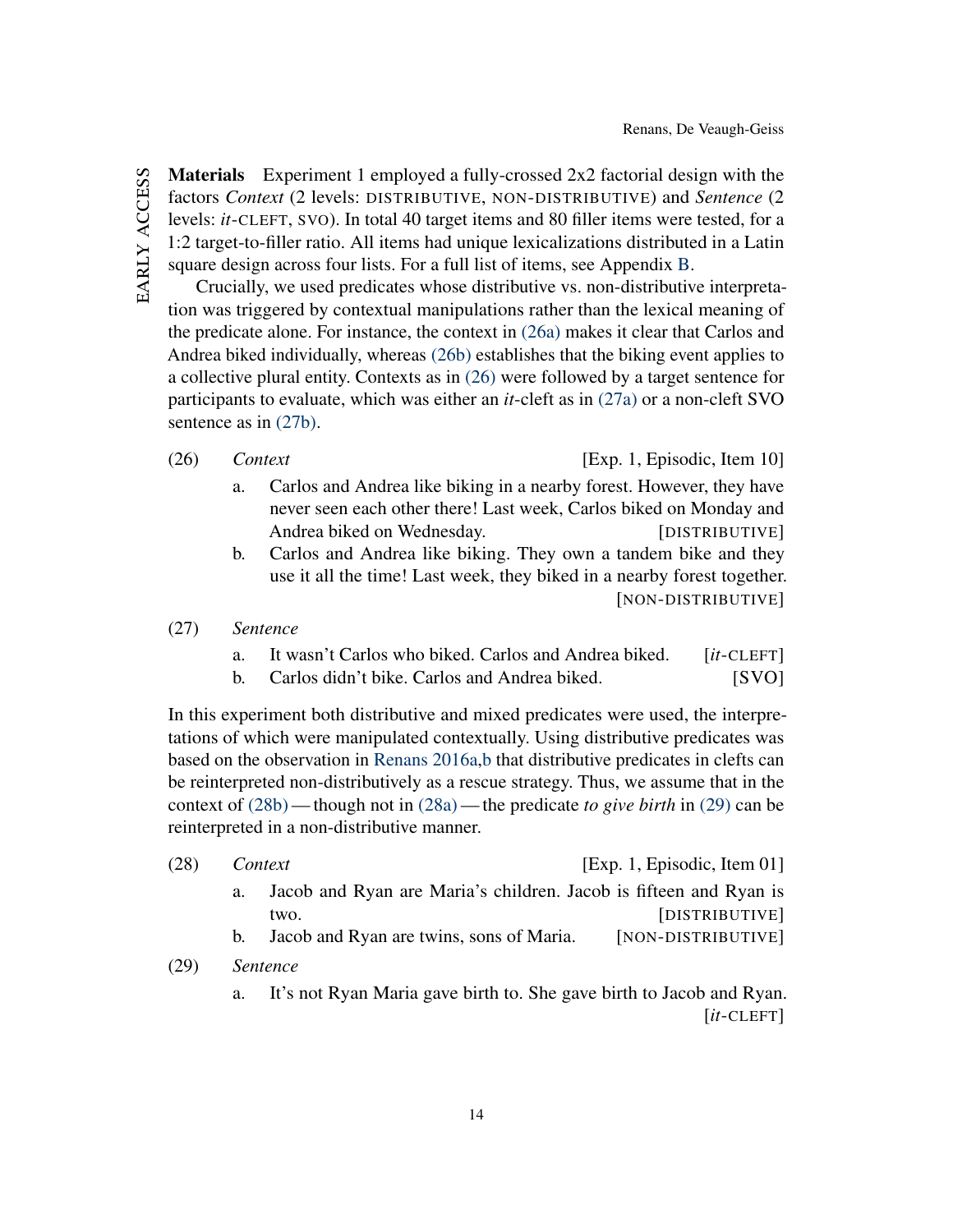b. Maria didn't give birth to Ryan. She gave birth to Jacob and Ryan. [SVO]

We thank the two anonymous reviewers who pointed out that the coerced interpretation of lexically distributive predicates in non-distributive contexts obtains the interpretation that the two individuals are participants in the same event at the same time or place, and neither was a participant in the event alone, giving rise to a spatio-temporally contiguous, communal, or coordinated interpretation rather than a 'truly' collective one.<sup>[11](#page-15-0)</sup> For Experiment 1 and Experiment 2, in which we used both distributive as well as mixed predicates, we assume that after reinterpretation of the distributive predicate in a non-distributive manner there will no longer be an entailment relation between, e.g., '*Maria gave birth to Jacob and Ryan*', on the one hand, and '*Maria gave birth to Ryan*', on the other— for example, by coercing an interpretation of the predicate *to give birth* in the context of [\(28b\)](#page-14-5) such that it only holds of twins. Crucially, in order to make sure that in non-distributive contexts a 'truly' collective non-distributive interpretation was obtained, for Experiment 3 we reran the experiment with mixed predicates only; see Section [3.3](#page-24-0) for details.<sup>[12](#page-15-1)</sup>

- <span id="page-15-3"></span><span id="page-15-2"></span>(i) a. ??Nem PÉTER kapott tízest, not Peter got ten-ACC but hanem Péter és PÀL (kapott tizest). Peter and Paul got ten-ACC '*It isn't Peter who got a ten (grade), it's Peter and Paul who got a ten (grade)*'
	- b. Nem Péter aludt a padlón, hanem Péter és Pál (aludt a padlón). not Peter slept the floor.on but Peter and Paul slept the floor.on '*It isn't Peter who slept on the floor; it's Peter and Paul who slept on the floor.*' [ex. (12) and ex. (3) in [Onea](#page-36-9) [2007,](#page-36-9) respectively, with minor modifications]

[Onea](#page-36-9) [\(2007:](#page-36-9) 173) writes with regards to [\(ia\):](#page-15-2) "[the sentence in [\(ia\)\]](#page-15-2) is weird for most speakers, except for some reading in which Peter and Paul got a grade for a joint work". [Onea](#page-36-9) continues: "This shows that this kind of negation will only work in cases in which the conjunction delivered in the second clause can be conceived as referring to participants of the same event. Hence [\(ib\)](#page-15-3) can only have the reading according to which Peter and Paul slept both on the floor at the same time. [. . . ] But if Peter and Paul are the participants of a particular event, *the statement that Peter is the participant of the event is false*" (emphasis added). If this line of thinking is correct, then the results for Experiment 1 and Experiment 2 with lexically distributive predicates are unsurprising: it is clear from the context that neither individual was the sole participant in the relevant event.

<span id="page-15-1"></span>12 As one reviewer pointed out, the predictions for [Velleman et al.](#page-37-0) [2012](#page-37-0) differ when assuming that an entailment relation holds despite a spatio-temporally contiguous, communal, or coordinated interpretation: acceptability judgments for 'truly' lexical predicates, with reference to entailment, should be the same across contextual manipulations, contrary to fact. In this case, the results for Experiment 1 and Experiment 2 are potentially unexpected for all theories discussed here ("potentially" since mixed predicates were also used). We thank the reviewer for pointing this out. Given the empirical picture presented here— in particular the results of the follow-up Experiment 3, in which only mixed predicates were used — we will leave the issue of entailment relations for 'truly' collective vs.

<span id="page-15-0"></span><sup>11</sup> A similar observation was made by [Onea](#page-36-9) [\(2007\)](#page-36-9) regarding Hungarian pre-verbal focus sentences comparable to the stimuli here, such as in [\(ia\)–](#page-15-2)[\(ib\)](#page-15-3) (judgments from the original).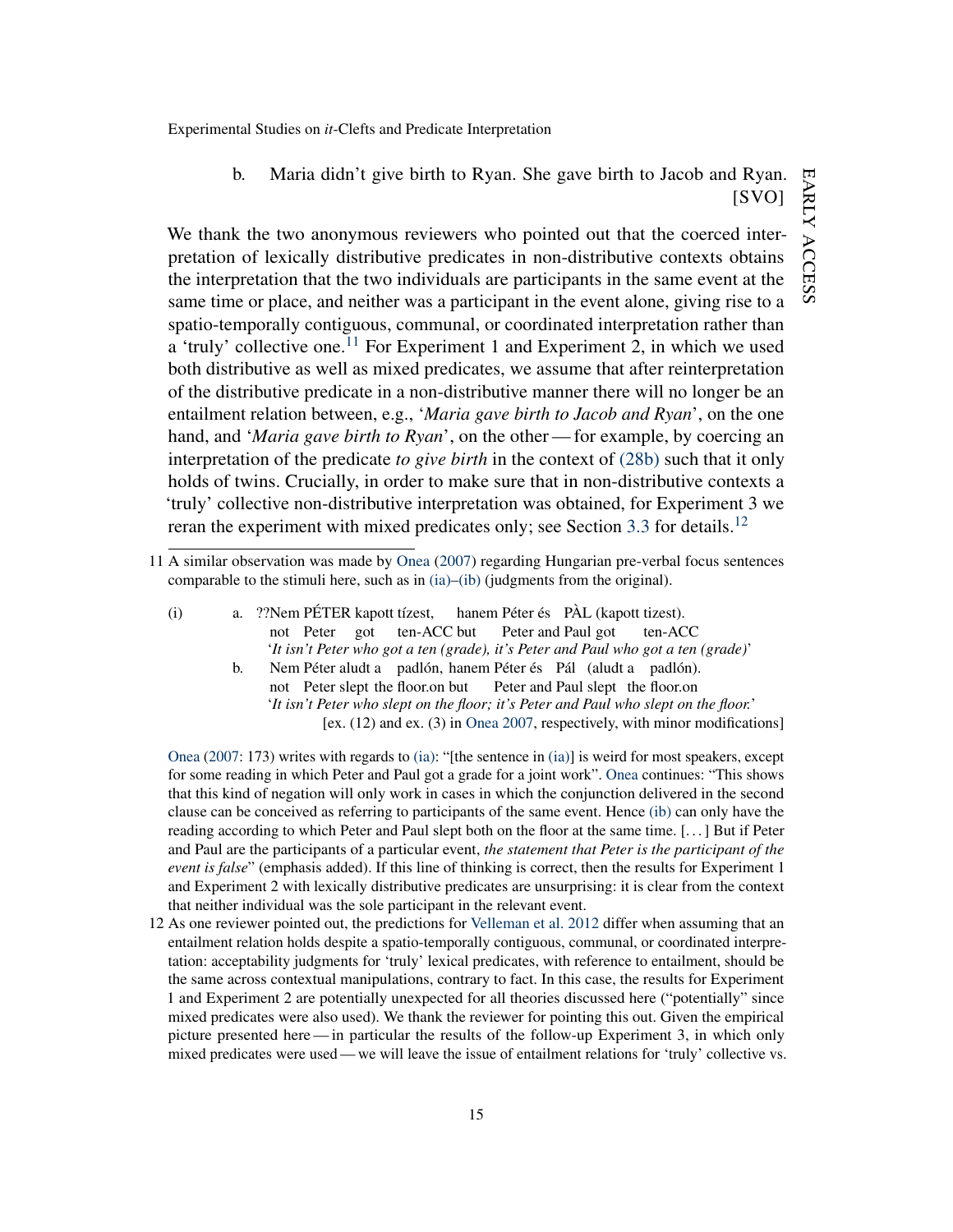EARLY ACCESS early access

The decision to have contextual manipulations for predicate interpretation rather than using lexically distributive and collective predicates was threefold. First, as mentioned above, it has been observed that distributive predicates can be reinterpreted in a non-distributive manner as a rescue strategy [\(Renans](#page-36-1) [2016a](#page-36-1)[,b\)](#page-36-2). Thus, contextual manipulations were necessary to ensure that participants were presented with the interpretation we intended. Second, we aimed at having singular entities in the cleft pivot, both to keep the cognitive demands of the task to a minimum in terms of the number of referents introduced per trial as well as to follow the example sentences discussed in the cleft literature. Yet, singular entities are impossible with lexically collective predicates, such as *to disperse* or *to gather*. Third, contextual manipulations allowed us to present participants with the intended interpretation of the predicate without changing the predicates themselves, thus making a fully-crossed 2x2 design for the factors *Context* x *Sentence* possible.

There are two additional points to make regarding the construction of the target items in Experiment 1: First, we also systematically manipulated aspectual reference to ensure that the decisive factor for the evaluation of the sentence is the distributive vs. non-distributive interpretation of the predicate, and not aspectual interpretation. Thus, there was an additional between-item factor *Aspect* (2 levels: EPISODIC, HABITUAL), such that all conditions were tested with both episodic (20 items) and habitual (20 items) readings; see Appendix [B](#page-38-0) for details.

Second, in order to make sure that there was no influence of the order of conjuncts on acceptability judgments, for the factor *Sentence* we additionally counterbalanced the ordering of the conjuncts in the second of the two sentences. The even-numbered items (2, 4, 6, and so on) for the episodic readings and the odd-numbered items (1, 3, 5, and so on) for the habitual readings had the word order '...  $\alpha$  *and*  $\beta$  *did*  $P'$  in the second sentence, as in the examples [\(27b\)](#page-14-4)[–\(27a\)](#page-14-3) above (e.g., '*It wasn't Carlos who biked. Carlos and Andrea biked.*'). By contrast, the odd-numbered items (1, 3, 5, and so on) for the episodic readings and the even-numbered items (2, 4, 6, and so on) for the habitual readings had the word order '*. . .* β *and* α *did P*' in the second sentence (e.g., '*It's not Patricia who plays computer games. Martha and Patricia play computer games.*'). There is no evidence that the order of conjuncts influenced acceptability judgments.

Regarding the filler items, we included multiple cleft and cleft-like structures, both with and without negation (see Appendix [C](#page-46-0) for sample filler items). Specifically, we included 20 *wh*-clefts, 20 expletive sentences, 20 *it*-clefts, and 20 definite pseudoclefts. An example trial for the *wh*-cleft is as follows (example filler item F01).

spatio-temporally contiguous, communal, or coordinated interpretations as a compelling puzzle for future research.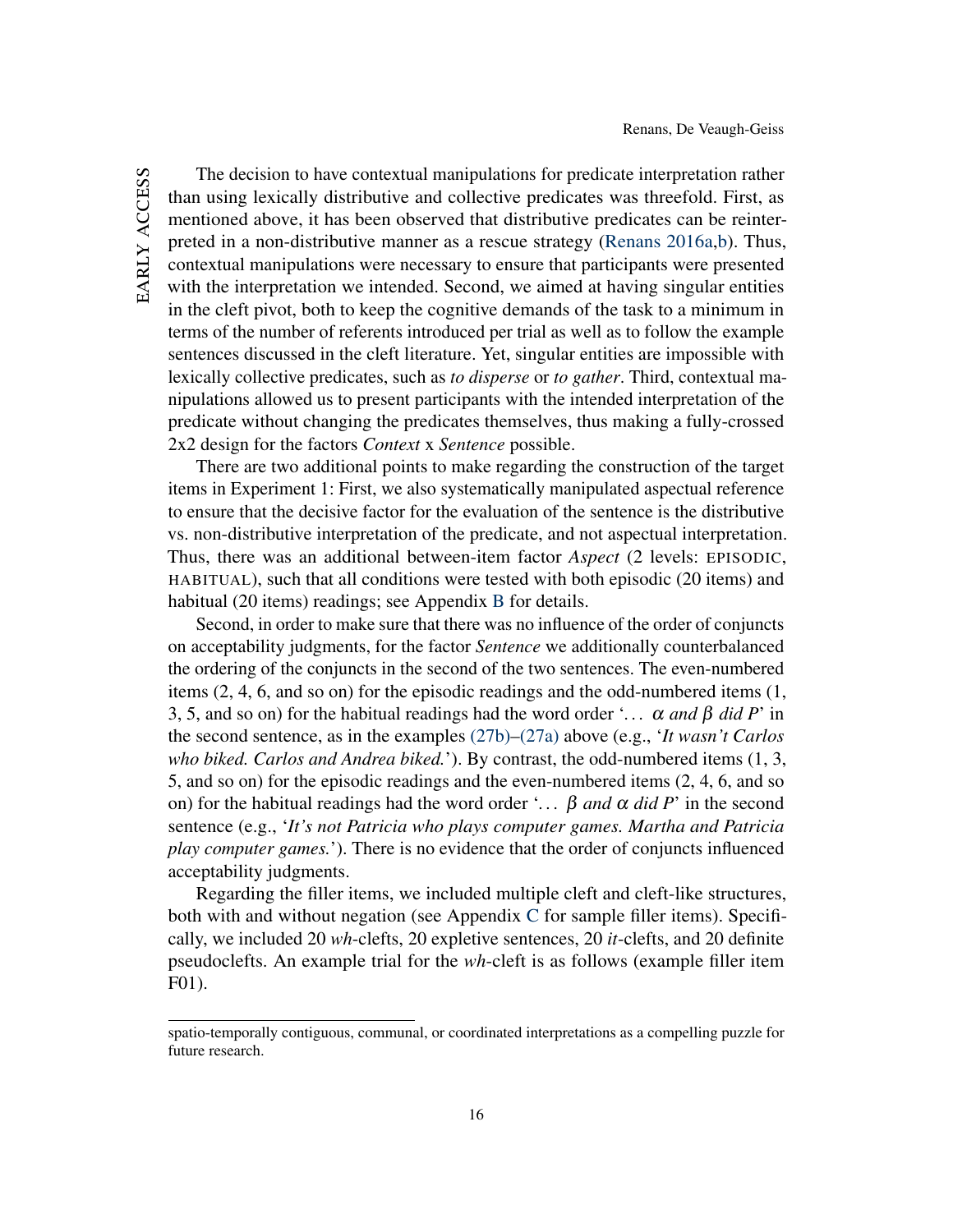(30) *Context*: Diana is spending her holidays in California and Gary is spending his holidays in Texas. *Filler*: Where Diana and Gary are spending their holidays is not Canada. They're spending their holidays in the USA. [F01]

Of the 20 *wh*-clefts, 10 included negation (as in the above), whereas 10 did not (for example items, see F01–F04 in the appendix). Moreover, 5 of the sentences with negation were intended to be semantically coherent and acceptable (as in the above) and 5 semantically incoherent and unacceptable (see, e.g., F02); the same held for the sentences without negation (see, e.g., F03–F04).

With the term expletive sentences we intend sentences which at the onset are the same as *it*-clefts, such as the following.

(31) *Context*: George gave a radio interview in which he recommended two museums to visit: MoMA in New York and The Louvre in Paris. *Filler*: It's obvious that George recommended MoMA and The Louvre. [F07]

Again, of the 20 expletive sentences, 10 included negation, whereas 10 did not (as in the above; for further example items, see F05–F08 in the appendix). Moreover, 5 of the sentences with negation were intended to be semantically coherent and acceptable (as in the above) and 5 semantically incoherent and unacceptable (see, e.g., F06); again, the same held for the sentences without negation (see, e.g., F07–F08).

Finally, the *it*-cleft and definite pseudocleft manipulations were such that the element which appeared in the cleft pivot or after the copular verb included expected or unsurprising entities in half the trials (e.g., *photo* in the context of social media) and unexpected or surprising entities in half the trials (e.g., *ransom note* in the same context). In all trials, a violation of exhaustivity occurred in the second conjunct. These items were distributed in a Latin square design across the four lists. Examples for the *it*-cleft (F09–F10) and definite pseudocleft (F11–F12) trials are as follows.

(32) *Context*: Michael is on his favorite social network each and every day. *Filler*: It's a {photo/ransom note} that Michael posted and he posted a video. [F09–F10] *Filler*: The thing that Michael posted is a {photo/ransom note} and he posted a video. [F11–F12]

**Procedure** In each trial, participants were presented with a short description of the context and a target sentence, both of which were in written form. They were instructed that their task was to provide judgments on a scale from 1 ('unacceptable') to 7 ('acceptable') of the sentences in context. In order to become familiar with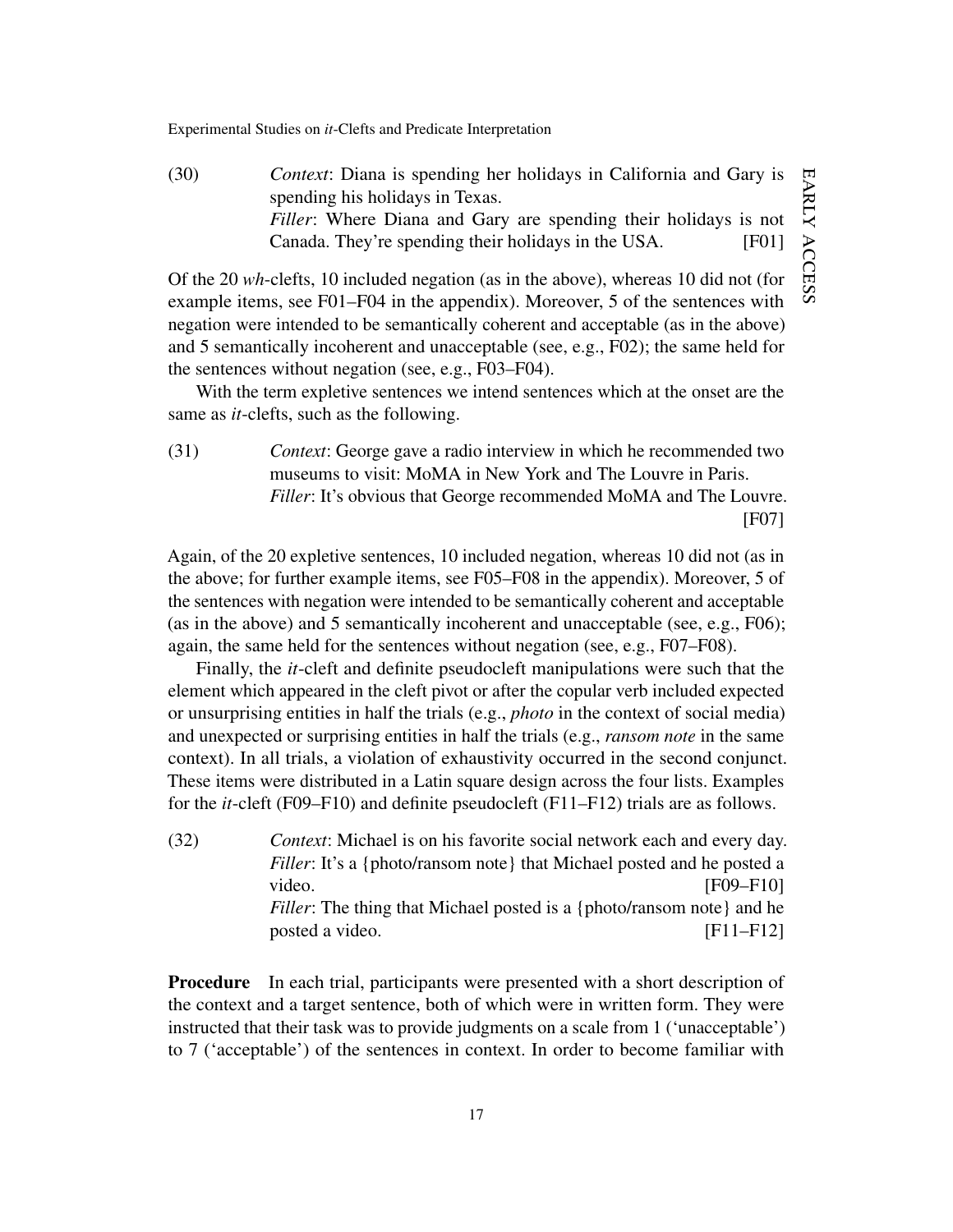the task, participants were given three practice trials before the experiment began. The experiment was conducted online using the free software platform OnExp (GNU General Public License) hosted at the Universität Göttingen [\(https://onexp.](https://onexp.textstrukturen.uni-goettingen.de/) [textstrukturen.uni-goettingen.de/\)](https://onexp.textstrukturen.uni-goettingen.de/). All items were randomized during presentation. The task took about 35–45 minutes to complete, and participants were compensated \$7.00 for their participation.

### 3.1.2 Results

We conducted a Bayesian ordinal mixed logistic regression analysis; see [Bürkner](#page-34-6) [& Vuorre](#page-34-6) [2018](#page-34-6) for a tutorial on ordinal regression using *brms*, as well as [Liddell &](#page-36-10) [Kruschke](#page-36-10) [2018](#page-36-10) for a discussion of ordered-probit models in a Bayesian framework and [Kruschke & Liddell](#page-36-11) [2018](#page-36-11) for general introductions to Bayesian modelling. We used the statistics software *R* (v. 3.5.2, GPL-2 | GPL-3; [R Core Team](#page-36-12) [2018\)](#page-36-12) with the *brms* package (v. 2.7.0, GPL  $>= 3$ ; [Bürkner](#page-34-7) [2017,](#page-34-7) [2018\)](#page-34-8), which provides an interface to fit Bayesian models using Stan (New BSD License; [Stan Development](#page-37-3) [Team](#page-37-3) [2018\)](#page-37-3).

We used sum contrasts for the factors *Sentence* (CLEFT –1, SVO 1) and *Context* (DISTRIBUTIVE –1, NON-DISTRIBUTIVE 1), and we included maximal randomeffects structures in our statistical models, with varying intercepts and slopes for both participants and items. Moreover, we used regularizing, weakly-informative priors in order to downweight extreme values and obtain stable inferences [\(Vasishth et al.](#page-37-4)  $2018$ ).<sup>[13](#page-18-0)</sup> We report point estimates of the parameters from the posterior distribution along with the 95% credible intervals (given these data and the model, the interval

```
brm(formula = Acceptability \sim 1 + Context * Sentence * Aspect +
        (1 + Context * Sentence * Aspect | Participant) +
        (1 + Context * Sentence | Item),
data = exp1, family = cumulative('probit'),prior = c(set_prior('normal(0, 3)', class = 'Intercept'),
          set_prior('normal(0, 3)', class = 'b'),
          set\_prior('normal(0, 3)', class = 'sd'),
          set\_prior('lkj(2)', class = 'cor')),
inits = 0, iter = 4000, cores = 4, chains = 4,
seed = 2701, control = list(adapt\_delta = 0.99)
```
We note that there was some weak evidence of an effect of  $Aspect (\hat{\beta} = -0.13; 95\% \text{ CrI: } -0.29, 0.02)$ and of an interaction of *Aspect* x *Context* ( $\hat{\beta} = -0.11$ ; 95% CrI:  $-0.24$ , 0.03); nonetheless, the credible intervals suggest that the estimates may in fact be zero or on the other side of zero. Assuming for now a true effect exists, we think it is plausible that — as a rescue strategy — it may be easier to coerce a non-distributive interpretation of the predicate in episodic contexts than in habitual ones, since the latter leave more space for additional interpretation. For instance, participants may ask themselves

EARLY ACCESS early access

<span id="page-18-0"></span><sup>13</sup> The model for Experiment 1, which included the factor *Aspect* (EPISODIC –1, HABITUAL 1), is as follows; note that the models for Experiment 2 and Experiment 3 were identical minus *Aspect*.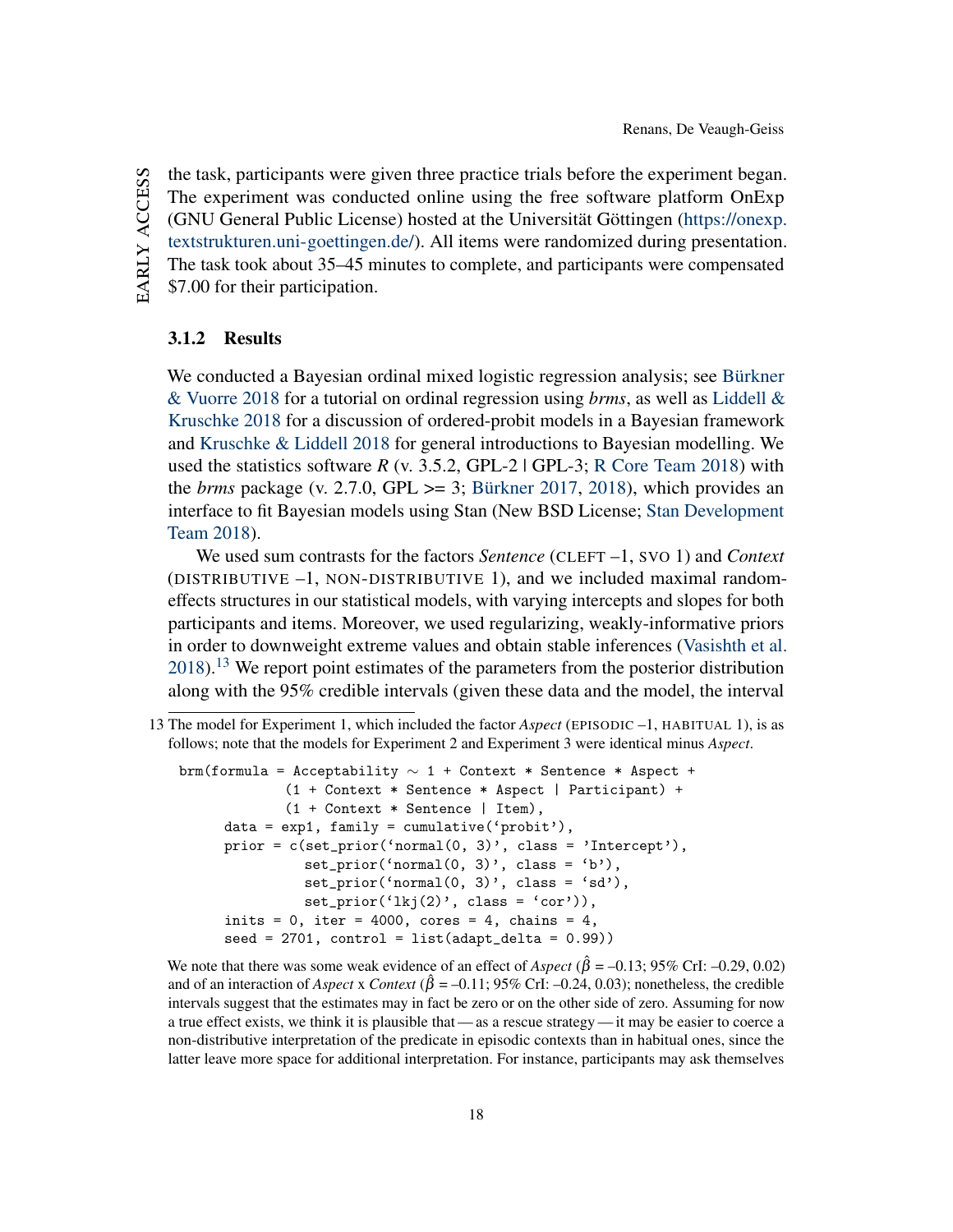

<span id="page-19-0"></span>Figure 1 Acceptability ratings (7-point scale: 1 '*unacceptable*' – 7 '*acceptable*') shown as histograms for Experiment 1 (written).

containing the 95% most credible values of the parameter, abbreviated as 95% CrI). If the credible interval overlaps with zero we interpret that as lack of evidence of an effect: we remain uncertain whether the parameter is zero (no effect) or has the wrong sign. In cases when the overlap is very minimal, however, with almost all of the probability density on one side of zero, we will report this as weak evidence that an effect is present. By contrast, should the credible interval have no overlap with zero we will interpret that as reliable evidence of a robust effect.

To get a sense of the shape of the data for Experiment 1, we start with visual inspection of the histogram in Figure [1](#page-19-0) showing the frequency of the discrete acceptability ratings from '1'–'7'. As can be seen, sentences in contexts triggering a distributive reading were largely judged as unacceptable, with ca. 92% (each: 221/240) of acceptability judgments for both clefts and non-cleft SVO sentences falling below the middle '4' value, with a clear majority of judgments at '1', the lowest rating on the scale. In comparison, contexts triggering a non-distributive reading — though having a large number of negative responses — nonetheless display a wide spread across the scale: 58% (140/240) of the acceptability judgments for clefts and 64% (153/240) for SVO sentences fell below the middle '4' value, whereas

whether the agents always really did the relevant activity together. That said, statistically the effect of aspect reported here is weak at best and nevertheless unreliable, and we will not discuss this further.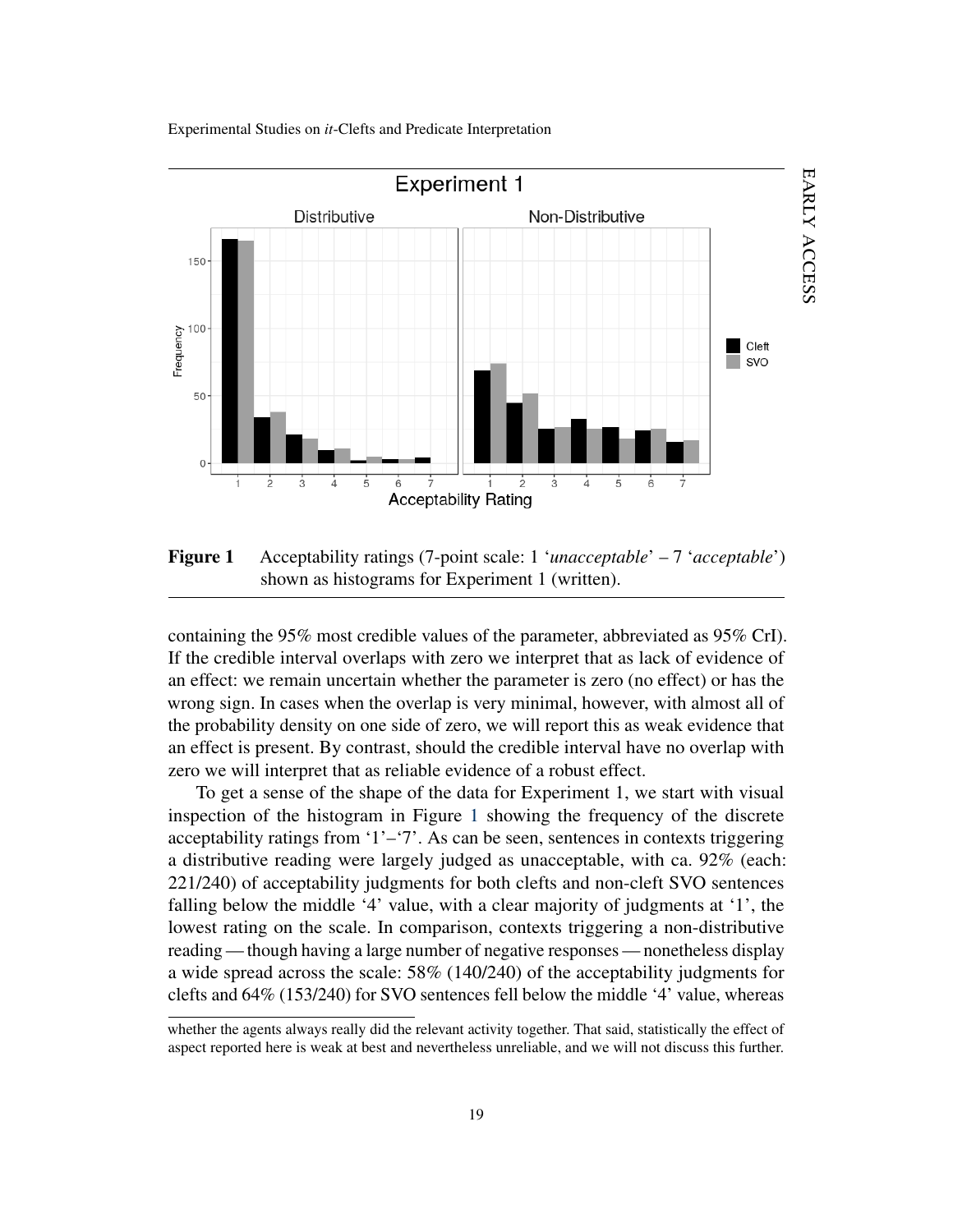28% (67/240) of the judgments for clefts and 27% (61/240) for SVO sentences fell above the middle '4' value.

Nevertheless, statistically — given the highly positive coefficient of *Context* from the ordered-probit model ( $\hat{\beta} = 0.77$ ; 95% CrI: 0.53, 1.01) — results indicate that there was a main effect of context: sentences in distributive contexts are reliably judged as less acceptable than sentences in non-distributive contexts. Moreover, there is no statistical evidence of an effect for either *Sentence* ( $\hat{\beta} = -0.05$ ; 95% CrI:  $-0.19, 0.07$ ) nor evidence of an interaction of *Context* x *Sentence* ( $\hat{\beta} = 0.01; 95\%$ CrI: –0.10, 0.12), as the credible intervals for both estimates have a high degree of overlap with zero.

Interim discussion The main result of the first study is that the interpretation of the predicate was found to influence the acceptability of both *it*-clefts and SVO sentences: that is, sentences in contexts triggering a distributive interpretation were judged as overall less acceptable than sentences in contexts triggering a non-distributive interpretation, with no evidence of an interaction with sentence type. The parallel response patterns for SVO sentences and clefts is consistent with the alternative-based approach; furthermore, the results pose a direct challenge for the homogeneity approach, since *it*-clefts are predicted to be equally unacceptable under both distributive and non-distributive interpretations, contrary to what we found.

That said, although we found a difference between contexts as expected in the alternative-based approach, the ratings for both SVO and cleft sentences under a non-distributive interpretation were spread broadly across the scale— and included a high frequency of low judgments, which was not predicted. We can think of two reasons that might have caused the relatively low acceptability ratings in non-distributive contexts. First, the low judgments could be a local effect (cf., for instance, [Hemforth](#page-35-8) [2018\)](#page-35-8). Namely, there were twice as many filler items as target items in Experiment 1, many of which were intended to be perfectly coherent and acceptable; see the discussion of the filler items. By contrast, the judgments for clefts and SVO sentences are quite subtle. In fact, four of the conditions in the filler (namely, *wh*-clefts and expletive sentences with and without negation) were judged as acceptable by participants with 75% to 96% of the judgments above the middle '4', of which a majority were '7', the highest rating on the scale. The almost ceiling-like responses for these conditions could in turn push the evaluation of the other less-robust conditions lower.

Second, and crucial for the two follow-up studies presented in the following sections, the overall low judgments could be caused by the varying implicit prosody participants assigned to the written stimuli [\(Fodor](#page-35-9) [2002a](#page-35-9)[,b,](#page-35-10) [Koizumi](#page-35-11) [2009\)](#page-35-11). That is, contrastive focus — and not simple declarative prosody with H\* pitch accent at the beginning of the sentence and a falling boundary tone— appears to be important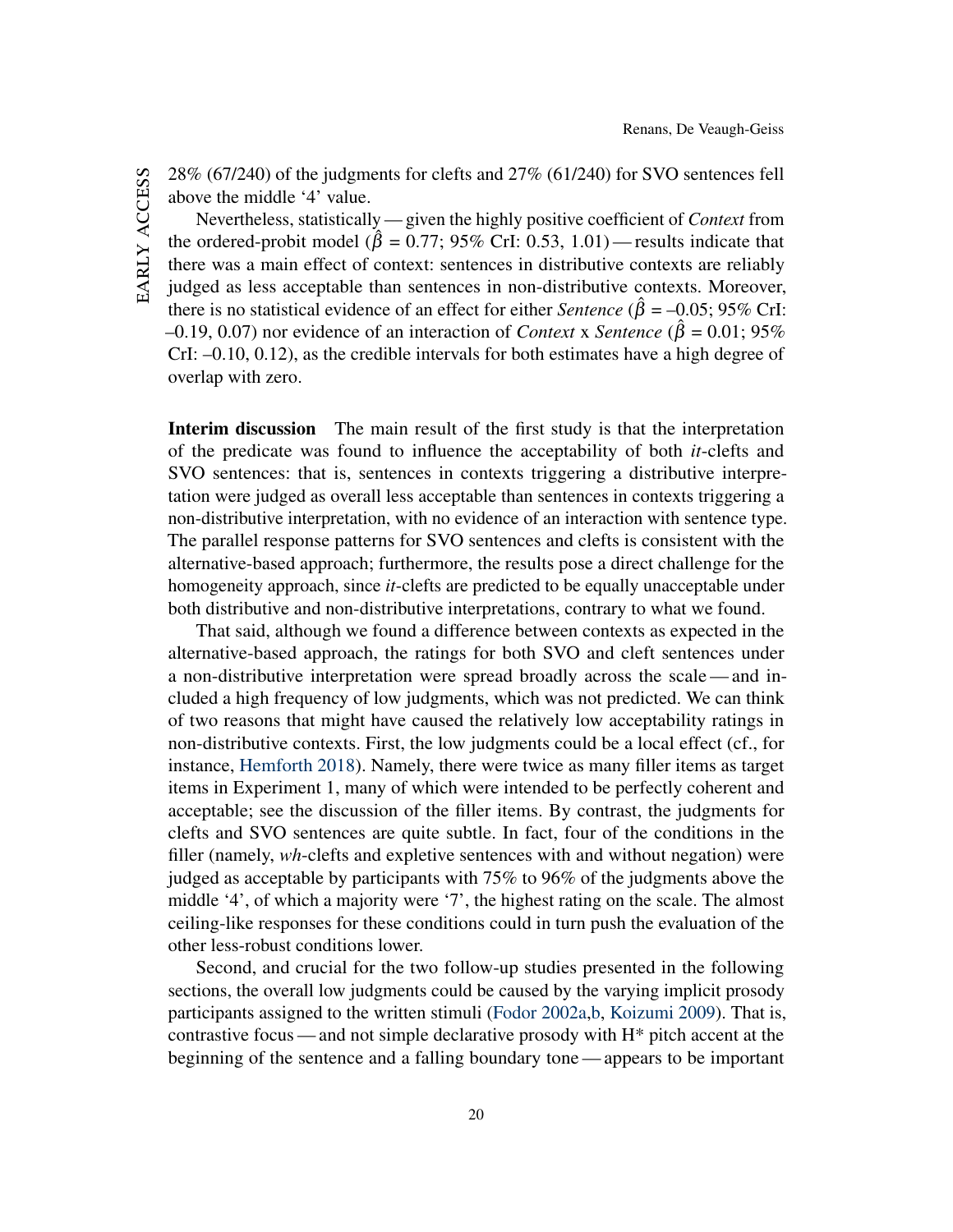EARLY ACCESS early access

Experimental Studies on *it*-Clefts and Predicate Interpretation

to make the sentences in collective contexts acceptable.<sup>[14](#page-21-1)</sup> Thus, in order to control for prosodic assignment in our stimuli we ran two follow-up studies using auditory stimuli.

## <span id="page-21-0"></span>3.2 Experiment 2

In this and the following section we discuss two follow-up experiments using auditory stimuli instead of written stimuli.

### <span id="page-21-2"></span>3.2.1 Methods

Participants For Experiment 2, we tested 32 monolingual American English native speakers (12 female, 20 male; mean age: 30, age range: 18–47). All participants were self-reported American English native speakers who grew up in the continental U.S.A. Of these participants, 27 reported knowing no foreign languages, while 5 reported speaking at least one foreign language; as for education, 21 participants had a Bachelor's degree or higher, 10 had a high school degree, and 1 had not completed high school.

Materials Only a subset of the stimuli from Experiment 1 was used for the followup Experiment 2. Doing so allowed us to reduce the length and complexity of the experiment given the more time-consuming and cognitively-demanding task of listening to and processing auditory stimuli. Thus, in contrast to the experiment with written stimuli, Experiment 2 tested a total of 20 target items (all with an episodic interpretation) plus 32 filler items, the latter being a subset of the *wh*-cleft and expletive sentence filler items from Experiment 1. All items were presented with a unique lexicalization in each condition, distributed in a Latin square design across four lists.

Although the filler and target stimuli in Experiment 2 were a subset of the stimuli in Experiment 1, note that for the factor *Sentence* we changed the order of conjuncts in the second clause in the target items. That is, whereas in the written version of the experiment the odd- and even-numbered items differed (see Section [3.1](#page-13-1) "Material" for details), in the auditory version of the experiment all items followed the same pattern: the argument which appeared in the cleft pivot was invariably first amongst the two conjuncts and the conjunction remained unstressed (i.e., '*. . .* α *and* β *did P.*') (cf. [Križ](#page-36-0) [2017:](#page-36-0) p. 23 regarding stressed vs. unstressed conjunction). This was done in order to keep the prosodic contours consistent across the items; see Appendix [B.1.](#page-38-1)

<span id="page-21-1"></span><sup>14</sup> We are thankful to the editor for bringing this to our attention.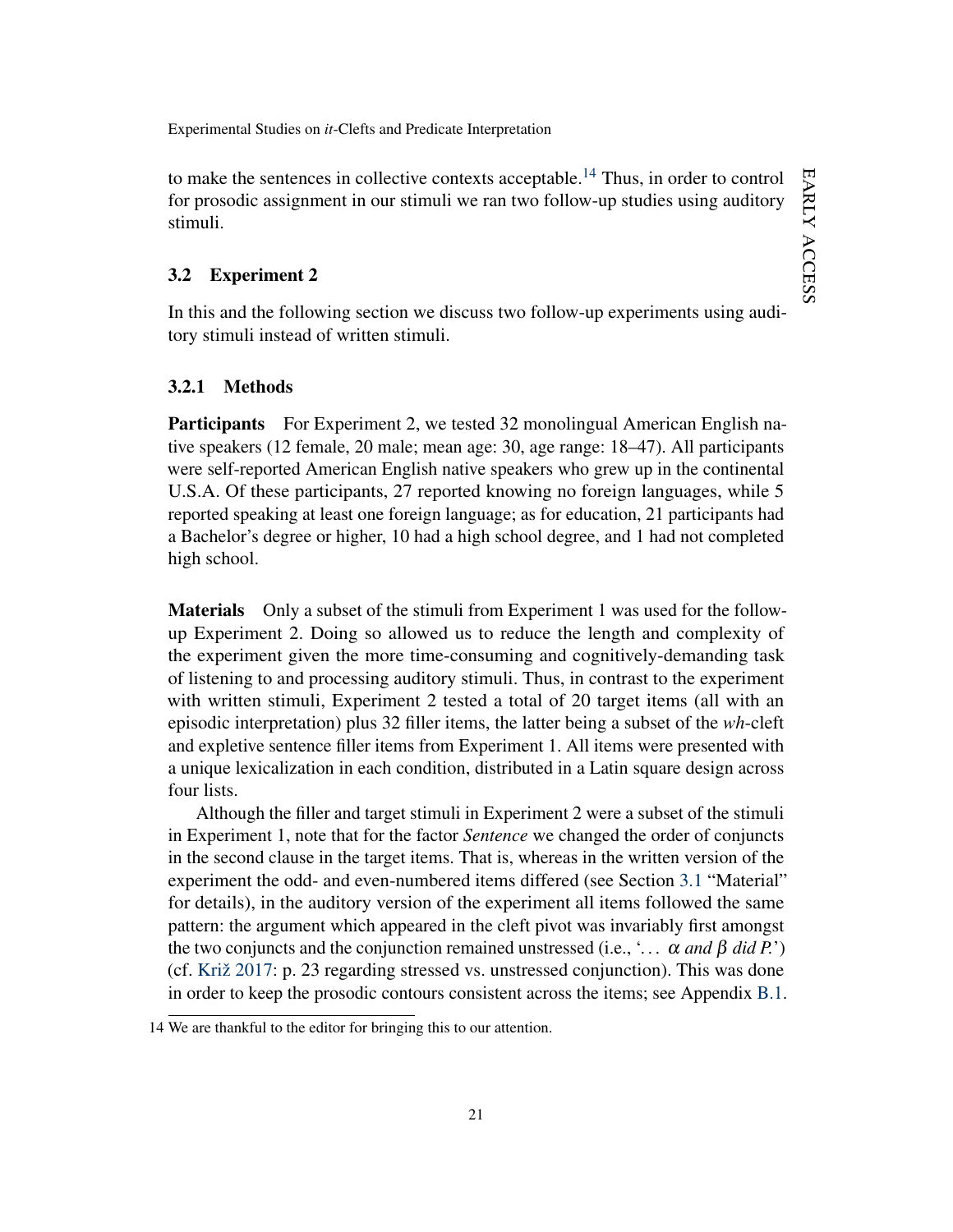A male native English speaker from Canada in his mid-20s recorded all of the target and filler stimuli in a sound-proof acoustic lab with the audio-editing software Audacity (v. 2.2.2, GPL-2; [Audacity Team](#page-33-1) [2018\)](#page-33-1). To assist the speaker while reading aloud during the recording session, we provided a printout of the target sentences with pitch accents indicated by the use of all capitals on the stressed syllable, e.g., '*It wasn't CARlos who biked. Carlos and AnDREA biked*'. By contrast, for the filler sentences the instructions to the speaker were to read the sentences out loud in a way that felt natural. All sentences were recorded at least twice, from which we — with help from our student research assistant — selected the best recording for the experiment based on two criteria: (i) the pitch accent was placed at the intended location, and (ii) the recording sounded natural. Pitch accents in the target sentences were evaluated by the research assistant using the phonetics software Praat (v. 6.0.37, GPL-2; [Boersma & Weenink](#page-34-9) [2018,](#page-34-9) [Boersma](#page-33-2) [2001\)](#page-33-2).[15](#page-22-0)

**Procedure** The procedure for Experiment 2 was identical to Experiment 1, with one major difference: although the context was still presented in written form, the target stimuli were now presented in auditory form. The instructions were identical to the written version of the experiment with the exception that we also provided instructions regarding, e.g., adjusting the volume of the participants' headphones; additionally, we used auditory stimuli for the practice trials.

As before, the experiment was conducted online using OnExp. Participants were recruited and payed via Prolific [\(https://www.prolific.ac/\)](https://www.prolific.ac/). Again, all items were randomized during presentation. Given the reduced length of the experiment, participants were compensated ca. \$5.50 for their participation in Experiment 2.

## 3.2.2 Results

Again, we start with visual inspection of Figure [2](#page-23-0) showing the histogram of acceptability ratings in order to get a sense of the overall shape of the data. When controlling for prosody, one sees that sentences in contexts triggering a non-distributive reading were judged as generally acceptable compared to sentences in contexts triggering a distributive reading, which were overall judged as unacceptable. Specifically, the percentage of '5'–'7' ratings in non-distributive contexts was ca. 72% for both clefts  $(115/160)$  and SVO sentences  $(116/160)$ , with the majority of judgments at '6'–'7'; compare that to the percentage of '1'–'3' ratings at  $19\%$  (each: 31/160) for both sentence types, contrasting with the results of Experiment 1 with written stimuli. In distributive contexts, the opposite pattern was found: most of the judgments were at

<span id="page-22-0"></span><sup>15</sup> With permission, all recordings of the target stimuli are available at [https://gitup.uni-potsdam.de/](https://gitup.uni-potsdam.de/deveaugh/it-clefts-collective-distributive/tree/master/auditory-stimuli) [deveaugh/it-clefts-collective-distributive/tree/master/auditory-stimuli.](https://gitup.uni-potsdam.de/deveaugh/it-clefts-collective-distributive/tree/master/auditory-stimuli)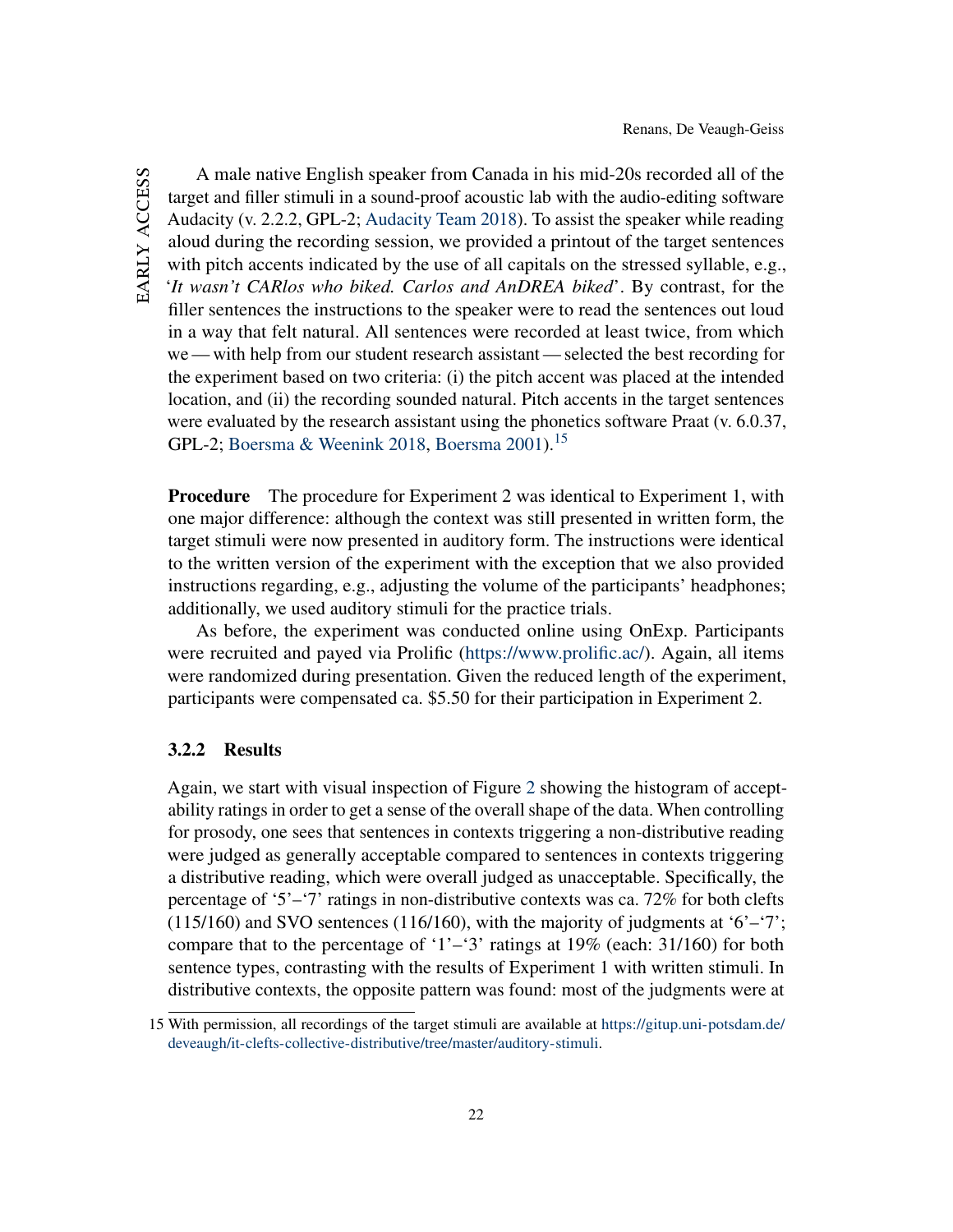

<span id="page-23-0"></span>Figure 2 Acceptability ratings (7-point scale: 1 '*unacceptable*' – 7 '*acceptable*') shown as histograms for Experiment 2 (auditory).

the low end of the scale, with the percentage of '1'–'3' ratings at  $56\%$  (89/160) for clefts and  $62\%$  (99/160) for SVO sentences; cf. '5'–'7' ratings at  $28\%$  (45/160) for clefts and at 24% (38/160) for SVO sentences.

Just as for Experiment 1, we conducted a Bayesian ordinal mixed logistic regression analysis using sum contrasts for *Sentence* (CLEFT –1, SVO 1) and *Context* (DISTRIBUTIVE –1, NON-DISTRIBUTIVE 1). The highly positive coefficient estimate for *Context* ( $\hat{\beta} = 0.95$ ; 95% CrI: 0.62, 1.29) indicates that participants judged sentences in contexts triggering a distributive reading as less acceptable than sentences in contexts triggering a non-distributive reading — a statistically robust effect replicating the results of Experiment 1. Unlike Experiment 1, however, there is also weak evidence of an effect of *Sentence* ( $\hat{\beta} = -0.09$ ; 95% CrI: -0.20, 0.02), with non-cleft SVO sentences being judged as less acceptable overall than their *it*-cleft counterparts. Finally, we found no evidence of an interaction of *Context* x *Sentence*  $(\hat{\beta} = 0.02; 95\% \text{ Crl: } -0.10, 0.15).$ 

Interim discussion As in Experiment 1, the results in Experiment 2 show that the distributive vs. non-distributive interpretation of the predicate had an influence on acceptability. As before, sentences in contexts triggering a distributive interpretation were judged as less acceptable than sentences in contexts triggering a non-distributive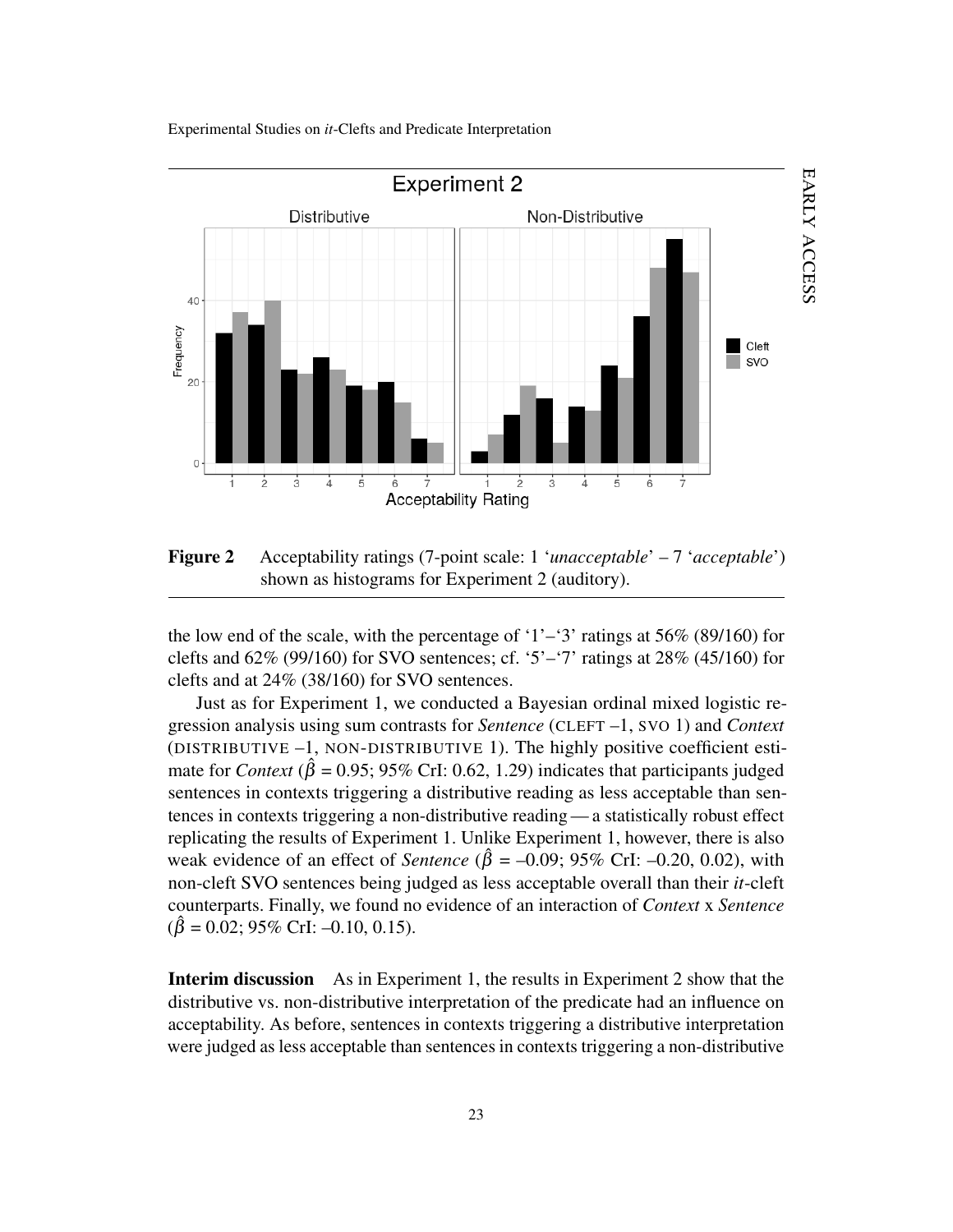interpretation, and no interaction with sentence type was found. Importantly, once we controlled for the prosodic contour of the items in the auditory version of the experiment, the results became more clear in the directionality on the ordinal scale, with non-distributive contexts eliciting mostly acceptable judgments and distributive contexts eliciting mostly unacceptable judgments. In the discussion of Experiment 3, we will return to the result that non-cleft SVO sentences were judged slightly worse than *it*-clefts, since there we replicate the effect of sentence type found in Experiment 2.

One worry that the anonymous reviewers had was that in Experiment 1 and Experiment 2 both mixed and distributive predicates were used. Therefore, we ran a third follow-up experiment (Experiment 3) with mixed predicates only, which we turn to next.

## <span id="page-24-0"></span>3.3 Experiment 3

The methods and design in Experiment 3 were the same as in Experiment 2, and therefore we will focus here on the crucial differences between the experiments, in particular, the predicates used in the target stimuli.

# 3.3.1 Methods

Participants For Experiment 3, 40 monolingual American English native speakers (20 female, 16 male, 3 other, 1 no answer; mean age: 31, age range: 18–59) completed the task. All participants self-reported as having grown up in the continental U.S.A. Of the 40 participants, 30 reported knowing no foreign languages, while 10 spoke at least one foreign language. As for education, 25 participants had a Bachelor's degree or higher, 15 had a high school degree, and 1 participant did not respond to the question.

Materials The second auditory follow-up, Experiment 3, was the same as Experiment 2 with one crucial difference: we used mixed predicates only. That is, whereas in the first two experiments we included target items which are considered truly distributive — assuming they can be coerced into a non-distributive interpretation as a rescue strategy; see Section [2](#page-3-0) and Section [3.1.1](#page-13-3) under "Materials"— for Experiment 3 we had solely mixed predicates for the target items. Furthermore, all target trials were controlled for to ensure that the interpretations of the predicates in nondistributive contexts were truly collective and not just spatio-temporally contiguous,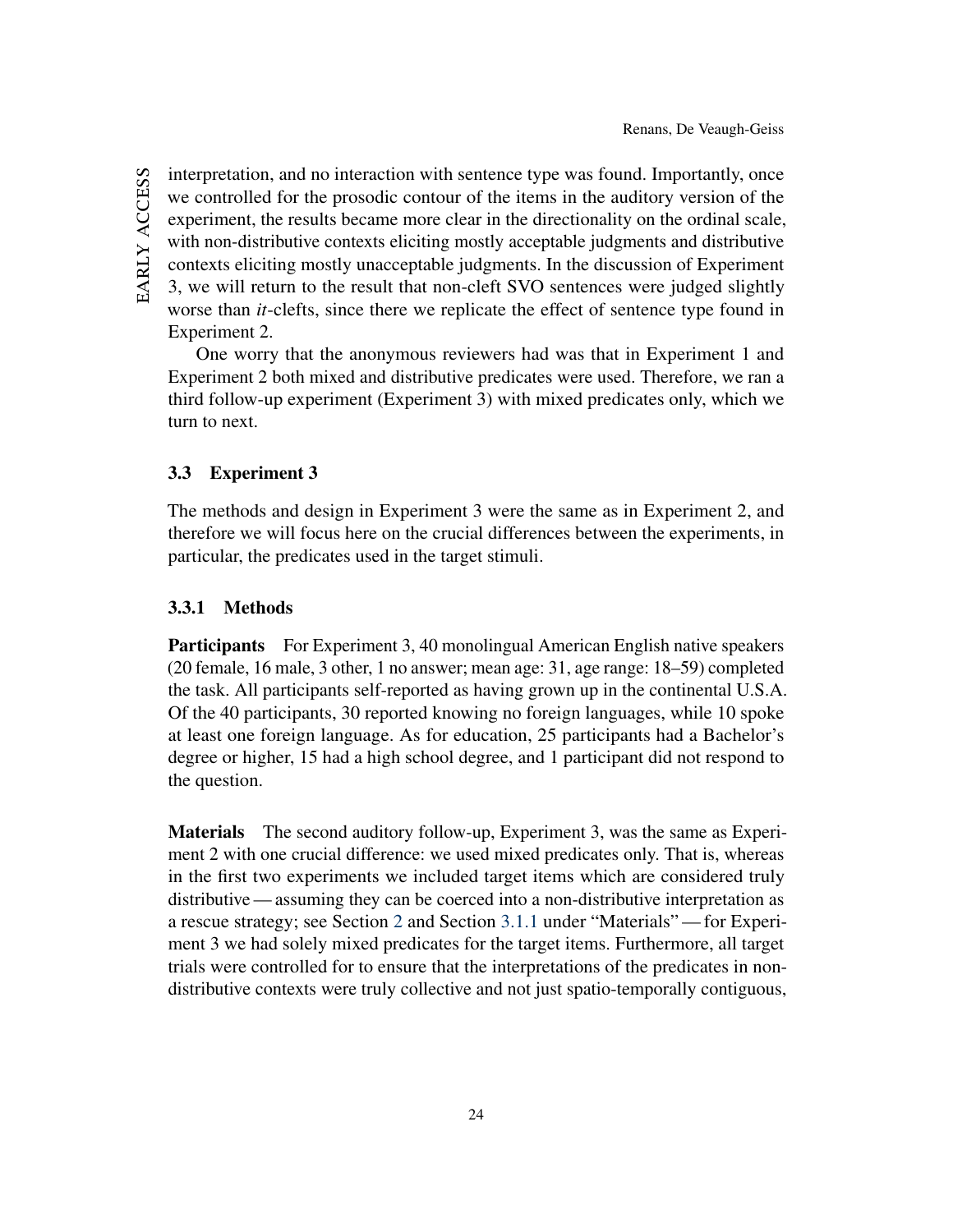communal, or coordinated (see, e.g., [Lasersohn](#page-36-13) [1998,](#page-36-13) [Syrett & Musolino](#page-37-5) [2013\)](#page-37-5). The diagnostics for being considered truly collective are as follows.<sup>[16](#page-25-0)</sup>

- i. *Separate-conjuncts test*: if the sentence can be rephrased as two separate conjuncts, the predicate is not really collective. Example: *Madison won the marathon, and Abigail (also) won the marathon.*
- ii. *Time-locked test (via "at the same time")*: if the event can be time-locked with a phrase such as "at the same time", the predicate is not really collective. Example: *Owen proposed to Alice and Linda at the same time.*
- iii. *"Each" test*: if the sentence can be rephrased with *each*, the predicate is not really collective. Example: *Benjamin and Anne each gave a speech.*
- iv. *Just-one-individual test*: if the sentence can be felicitously rephrased such that just one of the individuals has the property in question, the predicate is not really collective. Example: *Of a collective piano-lifting event where A and B work together to lift the piano and move it from one room to another room. Q: Did A (single-handedly) lift the piano? A: No!*

Target items which satisfied the above tests were reused from Experiment 2. All remaining target items were constructed *ex novo*, although we tried to use predicates which have been discussed in the previous experimental literature as being mixed; see Appendix [D](#page-47-0) for a full list of target stimuli from Experiment 3.

With the exception of the predicates used in the target stimuli, Experiment 2 and Experiment 3 were identical. Moreover, the same native speaker who was recorded for the auditory stimuli in Experiment 2 was again recorded for the target items in Experiment 3; see Section [3.2.1](#page-21-2) under "Materials". We note that, whereas all target items were newly recorded for Experiment 3 (including target items which were the same as in early versions of the experiment), for the filler items we reused the recordings from Experiment 2. Thus, in order to correct minor differences in volume levels, the new recordings had to be adjusted slightly using the audio-editing software Audacity.

Procedure The procedure for Experiment 3 was identical to Experiment 2, although participants were now compensated ca. \$6.50 in Experiment 3 for the 20–30- minute task.<sup>[17](#page-25-1)</sup>

<span id="page-25-0"></span><sup>16</sup> We thank the anonymous reviewers for raising this issue and the editor for providing us with the range of tests described here.

<span id="page-25-1"></span><sup>17</sup> We decided to raise payment from £4.00 in Experiment 2 to £5.00 in Experiment 3 (the Prolific interface uses British pounds, which we converted into US dollars for presentational purposes above). We did so after becoming aware of issues related to unpaid work on crowdsourcing platforms given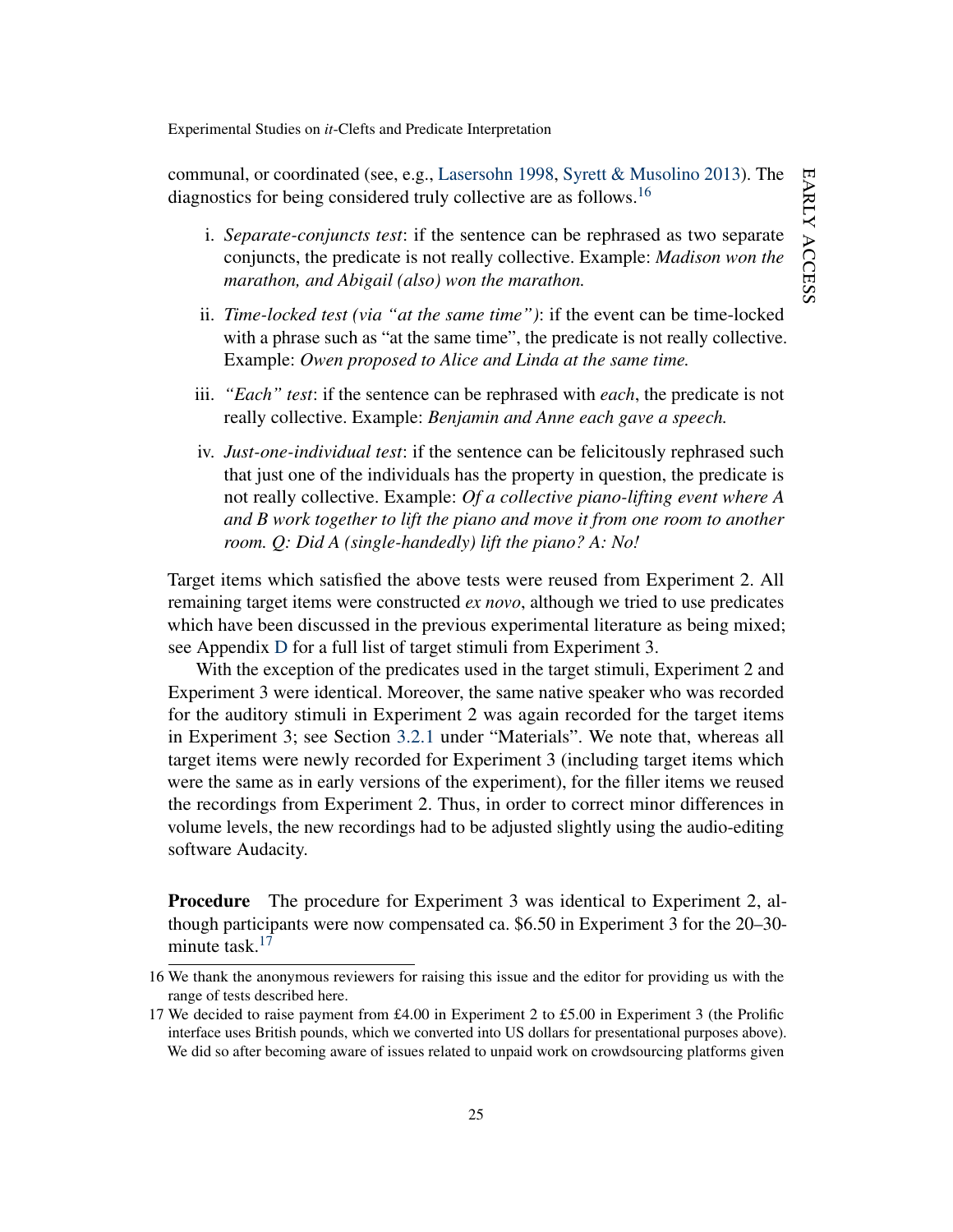

<span id="page-26-0"></span>Figure 3 Acceptability ratings (7-point scale: 1 '*unacceptable*' – 7 '*acceptable*') shown as histograms for Experiment 3 (auditory, mixed predicates only).

### 3.3.2 Results

As seen in the histogram in Figure [3](#page-26-0) for Experiment 3, we find the same general division of acceptability ratings as in Experiment 2: in non-distributive contexts the percentage of acceptable '5'–'7' ratings is  $89\%$  (177/200) for clefts and  $85\%$  $(170/200)$  for SVO sentences, with a majority of judgments at '6'–'7'; cf. about  $8\%$  '1'–'3' ratings for clefts (15/200) and SVO sentences (16/200). By comparison, the percentage of less acceptable '1'–'3' ratings in distributive contexts was  $58\%$  $(116/200)$  for clefts and 66%  $(132/200)$  for SVO sentences; cf. '5'–'7' ratings at 30% (59/200) for clefts and 21% (41/200) for SVO sentences.

As before, we fit a Bayesian ordinal mixed-effect logistic regression model with sum contrasts for *Sentence* (CLEFT –1, SVO 1) and *Context* (DISTRIBUTIVE –1, NON-DISTRIBUTIVE 1). Experiment 3 replicated the results of the previous two experiments. We found a highly positive coefficient estimate for *Context* ( $\hat{\beta} = 1.54$ ; 95% CrI: 1.23, 1.87), with participants judging sentences in distributive context as less acceptable than sentences in non-distributive contexts, and this effect was robust. Moreover, there was a reliable negative effect of *Sentence* ( $\hat{\beta} = -0.12$ ; 95% CrI:

that participants must "log in to the site, answer a plethora of screening questions, locate a survey for which one is qualified" before they may begin the task, as described in the report on fair pay in digital labor platforms from the United Nation's *International Labour Organization* [\(Berg et al.](#page-33-3) [2018:](#page-33-3) p. 53).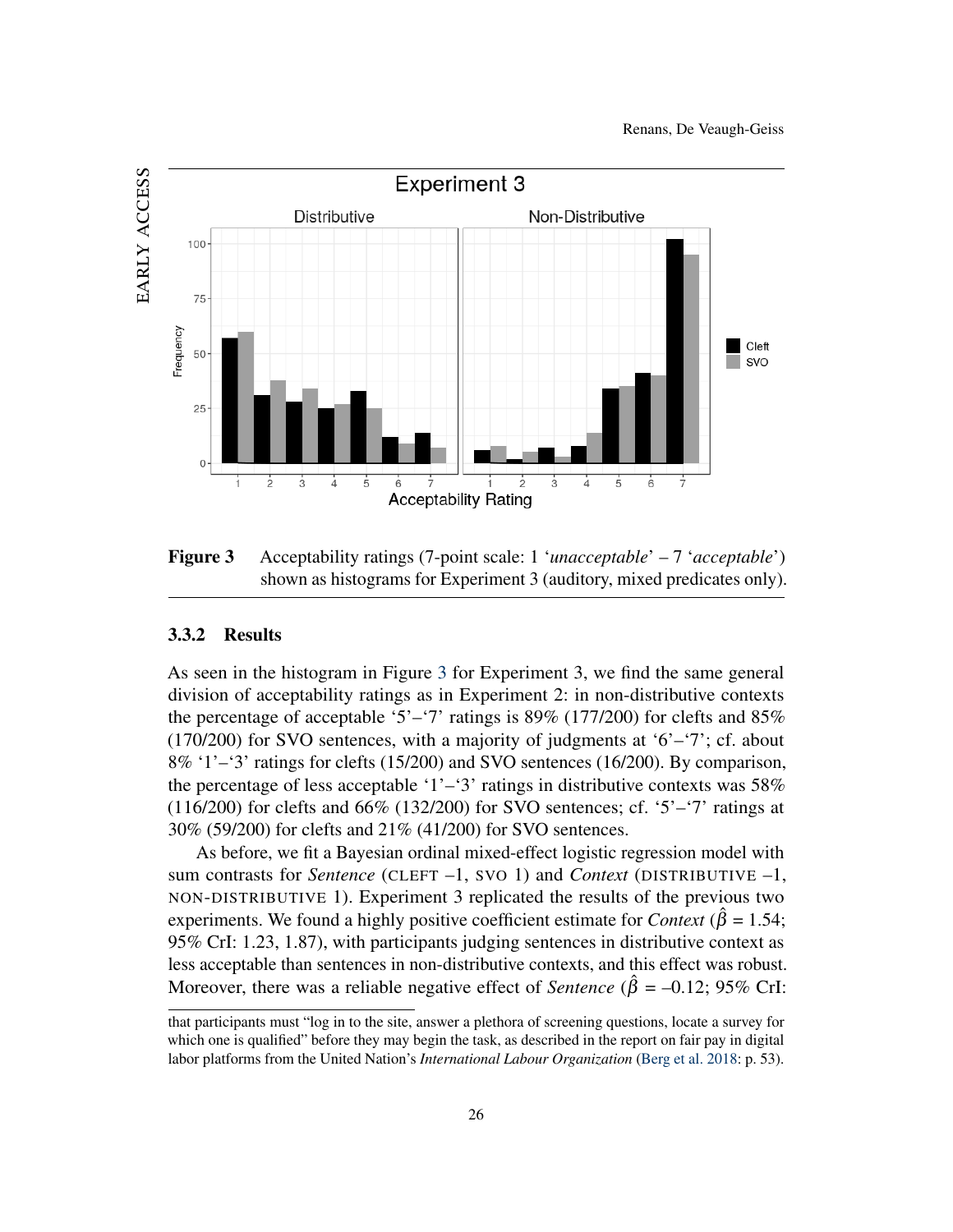–0.24, –0.01), with SVO sentences judged as slightly less acceptable than *it*-clefts. However, we again failed to find any evidence of an interaction of *Context* x *Sentence*  $(\hat{\beta} = 0.04; 95\% \text{ Crl: } -0.07, 0.15).$ 

### 3.4 Interim discussion

To sum up all three studies: The results of Experiment 2 and Experiment 3 replicate statistically the results of Experiment 1. Moreover, by using auditory stimuli (Experiments 2 and 3) as well as having mixed-predicates only (Experiment 3) the results became ever more clear: there was a reliable and robust effect of predicate interpretation, in that contexts triggering a distributive interpretation had lower rates of acceptability than contexts triggering a non-distributive interpretation. Finally, no indication of an interaction with sentence type was found.

As an anonymous reviewer pointed out, while the results of Experiment 3 indeed constitute good evidence against the homogeneity approach, the results of Experiment 1 and Experiment 2 potentially remain puzzling due to the use of lexically distributive predicts ("potentially" since mixed predicates were also used). The puzzle is due to the possible entailment relation with truly distributive predicates even with a spatio-temporally contiguous, communal, or coordinated interpretation, as discussed in Section [3.1](#page-13-1) under "Materials" (see, in particular, Footnote [12\)](#page-15-1). For a series of sentences similar to the one used here, [Renans](#page-36-1) [\(2016a](#page-36-1)[,b\)](#page-36-2) showed that for *nì*-clefts in Ga (Kwa), an under-researched language spoken in Ghana, distributive predicates, such as *to give birth*, can be reinterpreted in a non-distributive manner as a rescue strategy. For instance, example [\(33\)](#page-27-0) is claimed to be unacceptable — unless Kofi and Emmanuel are twins [\(Renans](#page-36-1) [2016a:](#page-36-1) Fn. 43).

<span id="page-27-0"></span>(33) #Jèèè Kòfí nì Màríà fá. NEG Kofi PRT Maria give.birth 3SG-give.birth Kofi and Emmanuel  $E-f<sub>2</sub>$ Kòfí kè Emmanuel. '*It's not Kofi who Maria gave birth to. She gave birth to Kofi and Emmanuel.*' [ex. (114) in [Renans](#page-36-1) [2016a\]](#page-36-1)

Along these lines, we had assumed that coercing a non-distributive interpretation of an otherwise lexically distributive predicate in the first two experiments would result in no entailment, for instance, between a sentence such as '*Maria have birth to Jacob and Ryan*' and the sentence '*Maria gave birth to Ryan*', in cases when the predicate *to give birth* is understood as applying to twins. Saying that, the more robust results in Experiment 3 could be due to the fact that only mixed predicates were used, unlike in Experiments 1 and 2, in which both mixed and lexically distributive predicates were used. On the other hand, if for truly distributive predicates an entailment relation remains despite obtaining a non-distributive interpretation (spatio-temporally contiguous, etc.), then the results of Experiment 1 and Experiment 2 reported here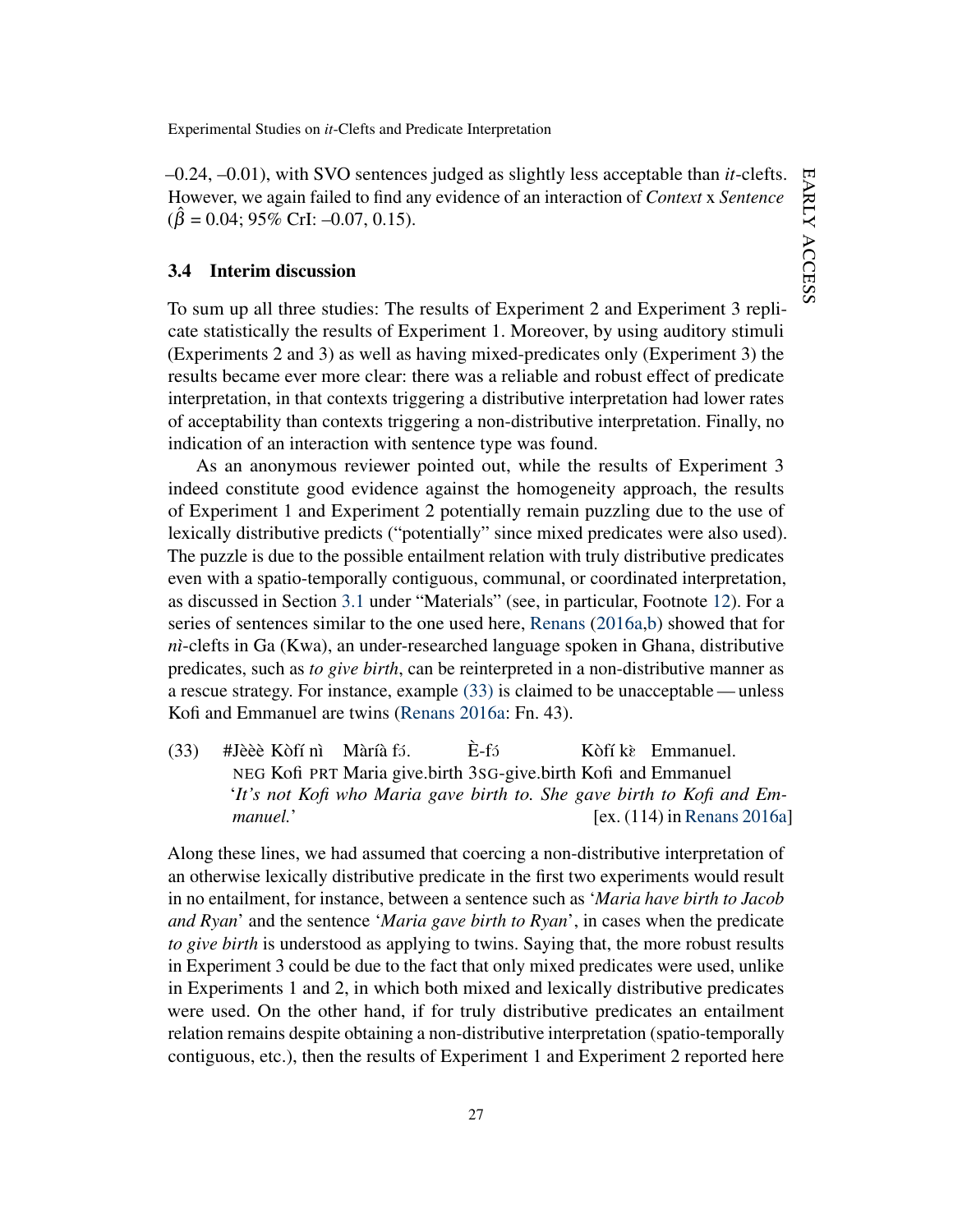are potentially unexpected for both homogeneity and the alternative-based account, an interesting issue we leave for future research.

As in Experiment 2, we found an effect of sentence type in Experiment 3: noncleft SVO sentences were judged as slightly worse than *it*-clefts overall. Although a discussion on the discourse conditions of clefts is beyond the scope of this paper, this finding appears to be in line with several claims found in the literature: it has been argued that clefts encode a stronger degree of contrastiveness or contrariness than their canonical non-cleft counterparts [\(Byram-Washburn et al.](#page-34-10) [2013,](#page-34-10) [Destruel &](#page-35-12) [Velleman](#page-35-12) [2014,](#page-35-12) [Destruel et al.](#page-34-1) [2015,](#page-34-1) [2017\)](#page-34-11). In this light, since the series of sentences tested here had a strong contrastive flavor, it is unsurprising that participants found clefts to be (at least slightly) better than SVO sentences.

In sum, the results of the three experiments reported here pose a direct challenge for the homogeneity accounts of cleft exhaustivity. For the series of sentences '*It's not*  $\alpha$  *that did P.*  $\alpha$  *and*  $\beta$  *did P.*' the homogeneity approach predicts *it*-clefts to be equally unacceptable under both a distributive and a non-distributive interpretation, contrary to what we found.[18](#page-28-1) Furthermore, we found no evidence of a difference between *it*-clefts and SVO sentences in distributive and non-distributive contexts, a finding which is consistent with the alternative-based approach.

### <span id="page-28-0"></span>4 Discussion

The results reported here suggest that the series of sentences '*It's not*  $\alpha$  *that did P*. α *and* β *did P.*' is more acceptable in contexts triggering non-distributive interpretations than in contexts triggering distributive interpretations. Although the literature has noted that intuitions for such sentences are quite subtle— to the extent that [Velleman et al.](#page-37-0) [\(2012:](#page-37-0) p. 455) explicitly state "further empirical evidence [. . . ] would

<span id="page-28-1"></span><sup>18</sup> It was suggested by an anonymous reviewer that the experimental data from Experiments 1 through 3 can be accounted for under [Büring & Križ'](#page-34-0)s [\(2013\)](#page-34-0) account of homogeneity if we assume that in non-distributive contexts— but not in distributive ones— participants interpreted the first sentence distributively and the second one non-distributively. The reviewer suggested that, in that case, a series of sentences such as '*It wasn't Kimberly who did the dishes. Kimberly and Helen did the dishes.*' would turn out to be true and thus acceptable. This, in turn, could explain why sentences in non-distributive contexts were rated better than the same sentences in distributive contexts. We can see, however, a couple of problems with this approach. First, it is unclear why participants would interpret one and the same predicate once distributively and once non-distributively in a context that specifies for a non-distributive interpretation of the predicate. Second, even if the first sentence is interpreted distributively, and hence the assertion is true (i.e., Kimberly alone did not do the dishes), under [Büring & Križ'](#page-34-0)s [\(2013\)](#page-34-0) account it still gives rise to the presupposition that Kimberly is not a proper mereological part of the sum of people who did the dishes, which clashes with the second sentence stating that Kimberly *is* a proper mereological part of the sum of people who did the dishes. Thus, this series of sentences is predicted to be unacceptable in the end. We thank the reviewer for asking us for clarifications on this issue.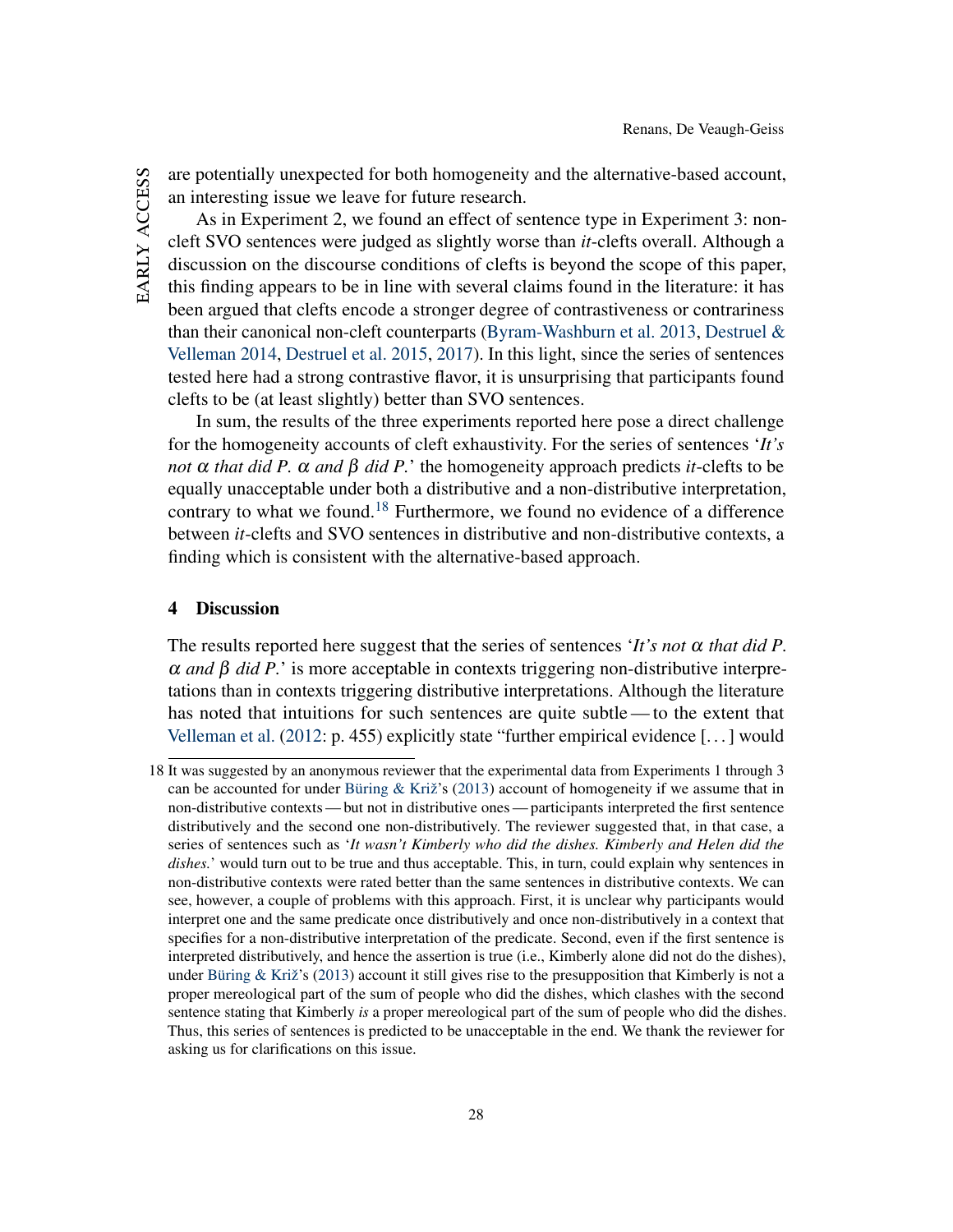be helpful"— our findings suggest that the differences in interpretation are robust: the effect was replicated across three studies, using various modalities (written vs. auditory) and predicates (Experiment  $1 \& 2$  vs. Experiment 3).

Although these results are a challenge for the homogeneity approach, there is one issue that remains to be addressed: the role of negation.[19](#page-29-0) Throughout the discussion, we have assumed that the negation in the experimental items is truth-conditional negation; that is, that it targets the asserted meaning component. At the same time, however, [Büring & Križ](#page-34-0) [\(2013:](#page-34-0) Fn. 1) and [Križ](#page-36-0) [\(2017:](#page-36-0) Fn. 1)— following [Horn](#page-35-1) [\(1981,](#page-35-1) [1985,](#page-35-2) [1989\)](#page-35-3) — admit that the series of sentences '*It's not*  $\alpha$  *that did P.*  $\alpha$  *and* β *did P.*' can sometimes be accepted if the negation in the first sentence is not a truth-conditional negation but a metalinguistic negation. We would like to discuss this issue in detail here.

It has been observed in the literature that in some cases negation does not target the assertion but rather some other non-asserted meaning component of a sentence (see, for example, [Karttunen & Peters](#page-35-13) [1979,](#page-35-13) [Horn](#page-35-2) [1985,](#page-35-2) [1989,](#page-35-3) [Guerts](#page-35-14) [1998\)](#page-35-14). Consider, for instance, example [\(34\).](#page-29-1)

- <span id="page-29-1"></span>(34) The king of France is not bald.
	- a. PRESUPPOSITION: *there is a king of France*
	- b. ASSERTION: *the king of France is not bald*

The sentence in [\(34\)](#page-29-1) can obtain either an interpretation in which the presupposition projects and only the assertion is negated, as in [\(35a\),](#page-29-2) or an interpretation in which both the presupposition and the assertion are negated, as in [\(35b\).](#page-29-3) One way of formalizing this is by referring to a global vs. local accommodation of the presupposition; see, e.g., [Beaver & Zeevat](#page-33-4) [2007,](#page-33-4) [von Fintel](#page-35-15) [2008,](#page-35-15) [Romoli & Sauerland](#page-36-14) [2017.](#page-36-14) Concretely, [\(35a\)](#page-29-2) illustrates when the presupposition is accommodated globally, i.e., at the sentential level. On the other hand, [\(35b\)](#page-29-3) illustrates when the presupposition is accommodated locally, under the scope of negation.

<span id="page-29-3"></span><span id="page-29-2"></span>

| (35) | There is a king of France and he is not bald.  | (global acc.) |
|------|------------------------------------------------|---------------|
|      | There is no king of France and he is not bald. | (local acc.)  |

Regarding clefts, [Horn](#page-35-3) [\(1989\)](#page-35-3) claims that examples such as [\(36a\)](#page-29-4) and [\(36b\)](#page-30-0) are acceptable with metalinguistic negation, which targets the non-asserted inferences that Mary kissed nobody other than John and ate nothing other than pizza, respectively.<sup>[20](#page-29-5)</sup>

<span id="page-29-4"></span><span id="page-29-0"></span><sup>19</sup> We thank the anonymous reviewer who pushed us to discuss this issue in detail.

<span id="page-29-5"></span><sup>20</sup> Note, however, that in light of the results of our three experiments, the empirical generalizations provided in [Horn](#page-35-3) [\(1989\)](#page-35-3) are not quite sufficient. Yes, [\(36a\)](#page-29-4) and [\(36b\)](#page-30-0) are acceptable, but only if the distributive predicates *to kiss* and *to eat* are interpreted in a non-distributive manner.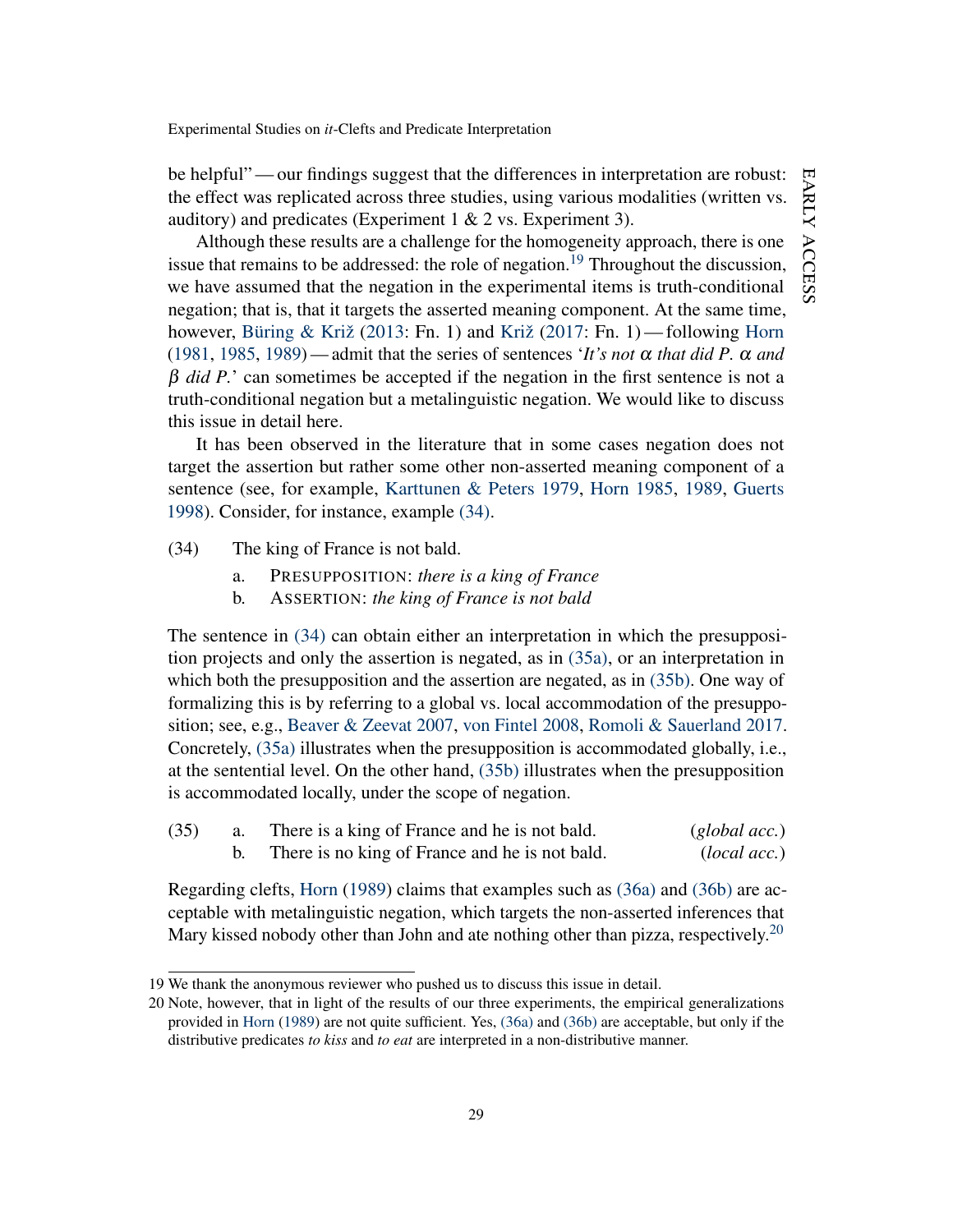- EARLY ACCESS early access
- <span id="page-30-0"></span>(36) a. It wasn't John that Mary kissed — it was John and Bill.
	- b. It wasn't a pizza that Mary ate— it was a pizza, a calzone, and a side of ziti. [exs. (46c)–(46d) in [Horn](#page-35-3) [1989\]](#page-35-3)

Now, the crucial point here is that this account can only work if clefts give rise to at least two meaning components— an asserted and non-asserted meaning— which the (metalinguistic) negation can target. As discussed in Sections [2.2](#page-4-3) and [2.3,](#page-5-1) it is indeed the case that there are multiple meaning components in the alternative-based approach to cleft exhaustivity, but, crucially, not in the homogeneity approach. In [Križ'](#page-36-0)s [\(2017\)](#page-36-0) formulation, homogeneity is neither a presupposition nor an implicature, but a way of capturing the trivalent logic characterizing the truth-conditions of sentences with homogeneous predicates. Since homogeneity is not modelled as another layer of meaning in clefts (e.g., it is neither a presupposition nor an implicature), the account of [Horn](#page-35-3) [\(1989\)](#page-35-3) is difficult to applicate here.

One way of doing this was suggested to us by an anonymous reviewer. The reviewer proposed that the metalinguistic negation in the cleft structure in [\(36a\)](#page-29-4) may not be a negation of the cleft in [\(37\),](#page-30-1) but its non-cleft SVO counterpart in [\(38\)](#page-30-2) with focus on John — which gives rise to the implicature that Mary kissed John and nobody else, shown in [\(38a\).](#page-30-3) The role of the metalinguistic negation in the cleft in that case would be to cancel this implicature, shown in [\(38b\)](#page-30-4) (cf. [Horn](#page-35-3) [1989:](#page-35-3) §6.6).

- <span id="page-30-2"></span><span id="page-30-1"></span>(37) It was John that Mary kissed.
- <span id="page-30-3"></span>(38) Mary kissed [John]*F*.
	- a. (*implicature*) Mary kissed only John.
	- b. (*metalinguistic negation*) It is not the case that Mary kissed only John.

<span id="page-30-4"></span>We share the reviewer's worry, though, that even if the metalinguistic negation is applicable to these cases, it still cannot account for the distinction between distributive vs. non-distributive contexts found in all three experiments.

By contrast, homogeneity is in fact modeled as another layer of meaning in [Büring & Križ'](#page-34-0)s [\(2013\)](#page-34-0) formulation, but [Križ](#page-36-0) [\(2017:](#page-36-0) p. 18) rejects this proposal, stating: "[\[Büring & Križ](#page-34-0) [\(2013\)](#page-34-0)] say explicitly that they [model homogeneity as a presupposition] merely for lack of alternatives and do not want to strongly commit to a particular status of the neither-truth-nor-falsity that is observed with definite descriptions and cleft sentences [. . . ]". Nevertheless, keeping the formulation as in [Büring & Križ](#page-34-0) [2013](#page-34-0) instead and treating homogeneity as a presupposition would allow one to adopt [Horn'](#page-35-3)s [\(1989\)](#page-35-3) analysis of metalinguistic negation for clefts, potentially accounting for our results while maintaining (a version of) the homogeneity approach. As [Križ](#page-36-0) [\(2017:](#page-36-0) §4.3) points out, however, this formulation is ill-defined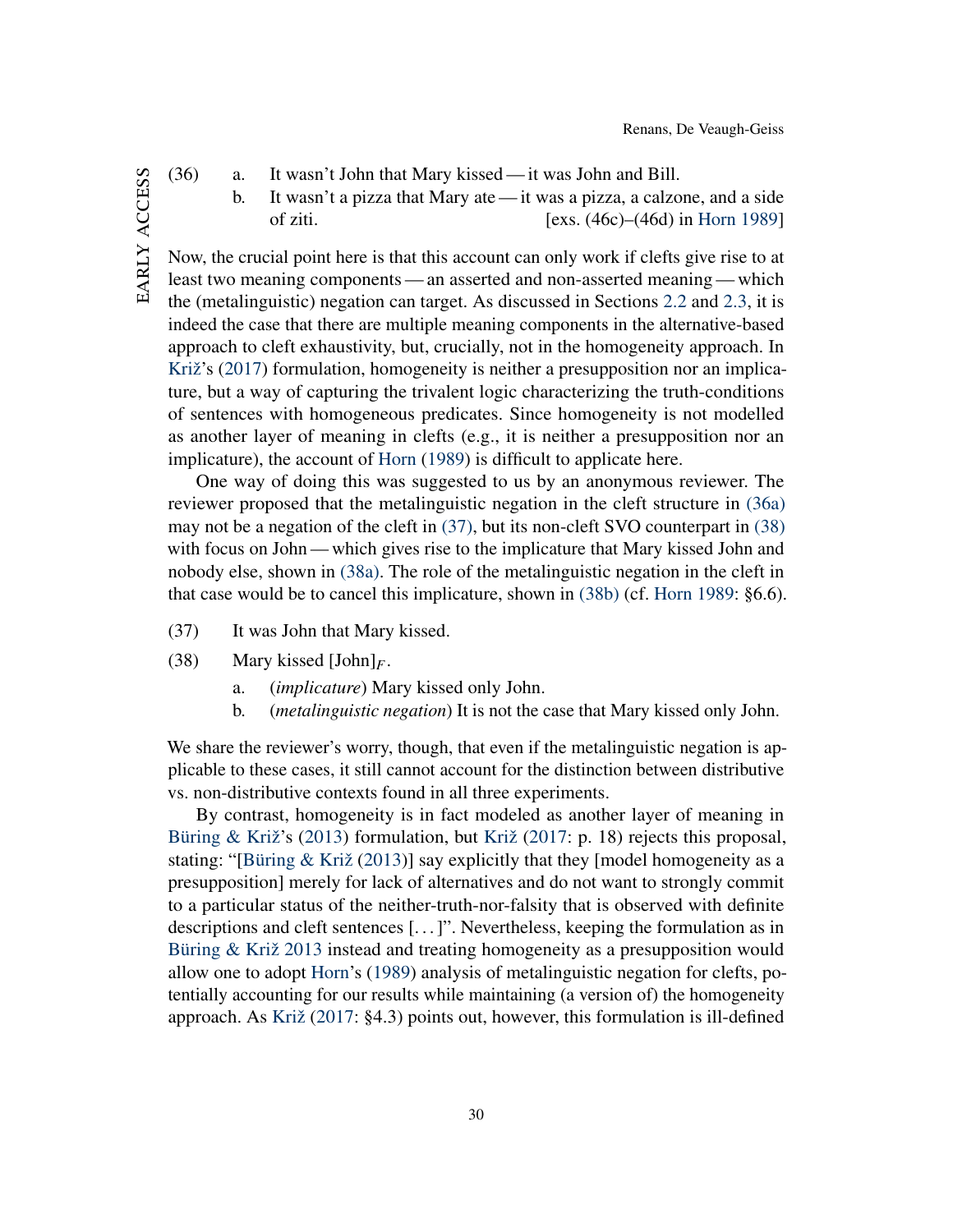for complex sentences such as clefts with definite descriptions in pivot position, for which reason [Križ](#page-36-0) proposed an update of [Büring & Križ'](#page-34-0)s [\(2013\)](#page-34-0) account.<sup>[21](#page-31-0)</sup>

Another possibility is that metalinguistic negation signals instead that the wrong form was used while keeping the assertion intact. This would be similar to the correction of the pronunciation in [\(39\),](#page-31-1) which [Krifka](#page-35-16) [\(2008:](#page-35-16) p. 248) refers to as *expression focus*.

<span id="page-31-1"></span>(39) John didn't come to BERlin. He came to BerLIN.

In the case of [\(39\),](#page-31-1) the metalinguistic negation does not negate the assertion that John came to Berlin but the fact that the interlocutor wrongly pronounced the word *Berlin*. If this type of metalinguistic negation is what one finds in [\(40a\),](#page-31-2) then the negation in the first sentence should be targeting the form of the sentence: it should communicate something along the lines of "the sentence giving rise to homogeneity should not be used here". In that case, one can paraphrase [\(40a\)](#page-31-2) as in [\(40b\).](#page-31-3)

- <span id="page-31-3"></span><span id="page-31-2"></span>(40) a. It wasn't Kimberly who did the dishes. Kimberly and Helen did the dishes.
	- b. The sentence giving rise to homogeneity should not be used here. Kimberly and Helen did the dishes.

It remains unclear, however, why the (distributive vs. non-distributive) interpretation of the predicate should influence the acceptability of second sentence in [\(40b\).](#page-31-3) In light of the above, even if the negation in our experiments was interpreted as a form of expression focus under metalinguistic negation, the results presented here are still problematic for the homogeneity approach.

Yet another possibility is to assume that the negation in our experiments was not a truth-conditional negation that swaps truth and falsity leaving undefinedness intact, but a negation that targets the third, undefined value. In fact, one proposal in the literature in which negation targets undefinedness in a trivalent logic comes from

<span id="page-31-0"></span><sup>21</sup> There is another conceptual problem with [Büring & Križ'](#page-34-0)s [\(2013\)](#page-34-0) formulation of homogeneity which prevents us from adopting it, namely the treatment of the assertion. As they write in their paper, [Büring & Križ](#page-34-0) [\(2013:](#page-34-0) p. 10) predict the sentence '*It was Bill who carried the piano.*' to suffer from a presupposition failure (in [Križ'](#page-36-0)s [\(2017\)](#page-36-0) terms, undefinedness) in the situation in which Bill and Fred carried the piano and neither of them did it alone. However, if the assertion of the cleft is  $Bill \in \llbracket carry the piano\rrbracket$ , then the assertion is false. The problem is that the sentence cannot be undefined (i.e., neither true nor false) when its assertion is false. If, on the other hand, the assertion is that  $P \in \bigoplus [carry the piano]$ , then the assertion is true and the sentence turns out to be neither true nor false, as claimed by [Büring & Križ](#page-34-0) [\(2013\)](#page-34-0). However, if this is so then even under a metalinguistic analysis of negation in our experimental studies no difference in the acceptability of distributive vs. non-distributive predicates is expected; see [Renans](#page-36-1) [2016a](#page-36-1) for discussion.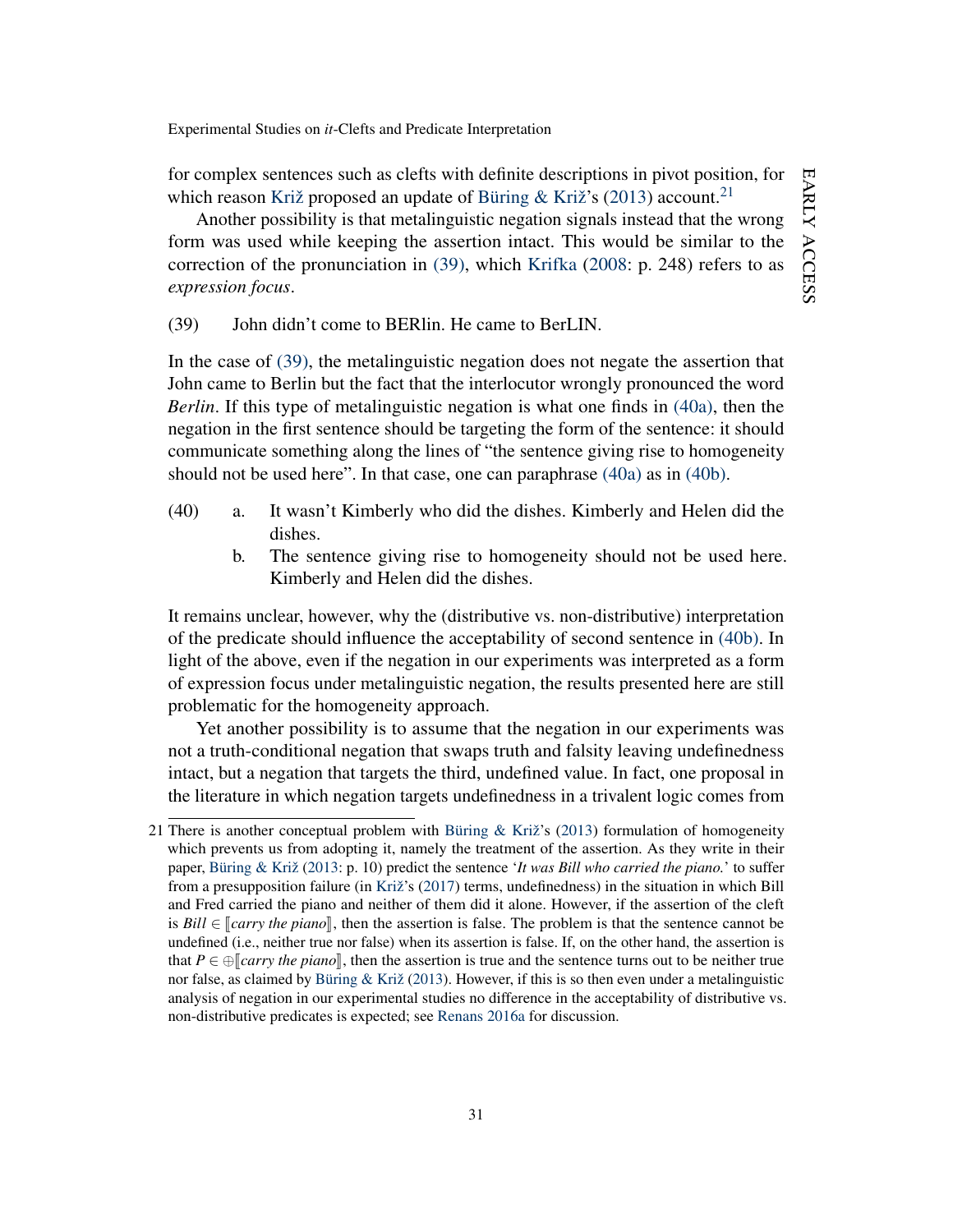[Spector & Sudo](#page-37-6)  $(2017).^{22}$  $(2017).^{22}$  $(2017).^{22}$  $(2017).^{22}$  Under their account, the so-called *weak* negation maps the third undefined value  $\#$  in [\(41\)](#page-32-1) to truth in [\(42\).](#page-32-2)

<span id="page-32-2"></span><span id="page-32-1"></span>(41)  $\llbracket \phi \rrbracket =$ **true** iff  $\llbracket \phi \rrbracket = 1$ undef iff  $\llbracket \phi \rrbracket = \#$ **false** iff  $\llbracket \phi \rrbracket = 0$ (42) Weak Negation  $\llbracket \sim \phi \rrbracket$  = **true** iff  $\llbracket \phi \rrbracket = 0$  or  $\llbracket \phi \rrbracket = \#$ false otherwise [based on (25) in [Spector & Sudo](#page-37-6) [2017\]](#page-37-6)

Now consider the truth conditions of [\(6\)](#page-4-2) according to [Križ](#page-36-0) [\(2017\)](#page-36-0), repeated in [\(43\)](#page-32-3) for the reader.

- <span id="page-32-3"></span>(43) It was Kimberly who did the dishes.
	- true iff Kimberly is identical to the mereological sum of people who did the dishes

≈ *iff Kimberly and only Kimberly did the dishes*

- false iff Kimberly does not overlap with the mereological sum of people who did the dishes
	- ≈ *iff Kimberly did not participate in doing the dishes*

undef otherwise

≈ *iff Kimberly and somebody else did the dishes*

<span id="page-32-4"></span>Under a weak negation operator, the cleft in [\(43\)](#page-32-3) has the truth-conditions in [\(44\).](#page-32-4)

- (44) It wasn't Kimberly who did the dishes. Kimberly and Helen did the dishes.
	- true iff Kimberly does not overlap with the mereological sum of people who the dishes, or — as in our contexts — Kimberly is properly contained in the mereological sum of people who did the dishes ≈ *iff Kimberly did not participate in doing the dishes or Kimberly and somebody else did the dishes*
		- false iff Kimberly is identical to the mereological sum of people who did the dishes

≈ *iff Kimberly and only Kimberly did the dishes*

Thus, whether with distributively or non-distributively interpreted predicates, [\(44\)](#page-32-4) is true in our experimental contexts, since Kimberly is properly contained in the mereological sum of dish-washers including Kimberly and Helen. Therefore, again no difference in the acceptability of sentences with distributively and non-distributively interpreted predicates is predicted, contrary to what we found.

<span id="page-32-0"></span><sup>22</sup> Note that [Spector & Sudo'](#page-37-6)s [\(2017\)](#page-37-6) account was particular for negation in a different domain, i.e., in the exclusion of alternatives by an exhaustivity operator when an implicature arises in a presupposition.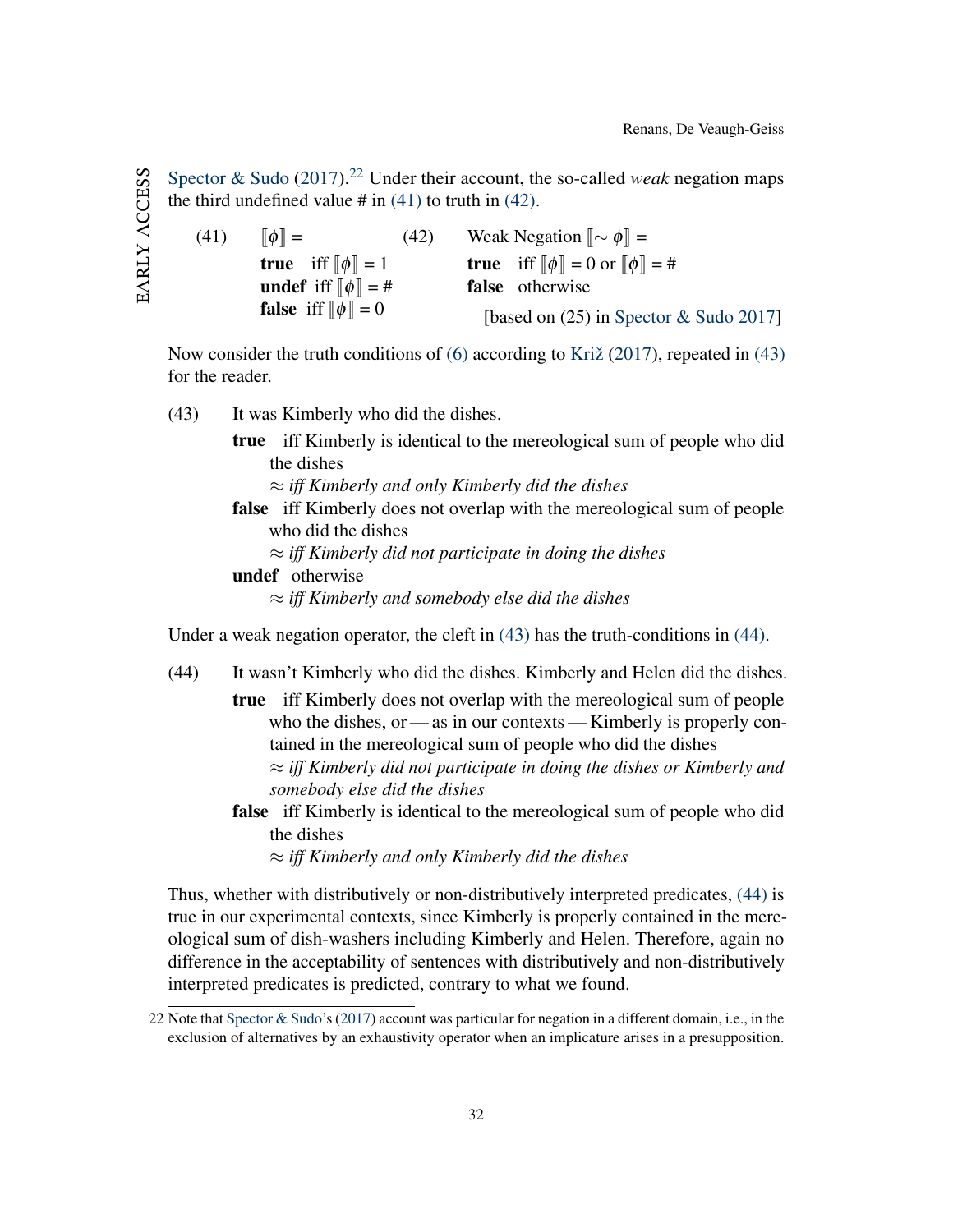A final possibility is to assume [Križ'](#page-35-0)s [\(2016\)](#page-35-0) pragmatic principle, which maps the undefined third truth-value to truth or falsity if the context makes the undefined sentence *true* or *false enough*, respectively. Under this account, however, it remains unclear why with distributively interpreted predicates *it*-clefts should be interpreted as *false enough* but with non-distributively interpreted predicates as *true enough*, if for both types of predicates the same type of analysis in terms of mereological terms is proposed.

To sum up, even by treating the negation in our experiments as a metalinguistic or weak negation targeting the third, undefined value, several challenges for the homogeneity account remain, challanges which are not faced by the alternative-based approach.

#### <span id="page-33-0"></span>5 Conclusion

In this paper, we reported the results of three experiments which found that the acceptability of both *it*-clefts and their SVO counterparts in the series '*It's not* α *that did P.*  $\alpha$  *and*  $\beta$  *did P.*' were reliably influenced by the distributive vs. nondistributive interpretation of the predicate. These results are consistent with the alternative-based approach to *it*-cleft exhaustivity, such as that in [Velleman et al.](#page-37-0) [2012,](#page-37-0) since the acceptability of clefts— similar to SVO sentences— is predicted to differ across distributively vs. non-distributively interpreted predicates. On the other hand, the results pose challenges to the homogeneity approach, which predicts no differences for *it*-clefts across distributively and non-distributively interpreted predicates.

### References

- <span id="page-33-1"></span>Audacity Team. 2018. Audacity(r): Free audio editor and recorder [computer application]. Version 2.2.2. [https://audacityteam.org/.](https://audacityteam.org/)
- <span id="page-33-4"></span>Beaver, David & Henk Zeevat. 2007. Accommodation. In Gilian Ramchand & Charles Reiss (eds.), *The Oxford Handbook for Lingusitic Interfaces*, 502–538. Oxford University Press. [http://dx.doi.org/10.1093/oxfordhb/9780199247455.](http://dx.doi.org/10.1093/oxfordhb/9780199247455.013.0017) [013.0017.](http://dx.doi.org/10.1093/oxfordhb/9780199247455.013.0017)
- <span id="page-33-3"></span>Berg, Janine, Marianne Furrer, Ellie Harmon, Uma Rani & M. Six Silberman. 2018. *Digital labour platforms and the future of work: Towards decent work in the online world*. Geneva: International Labour Office, United Nations. [https://www.ilo.org/wcmsp5/groups/public/---dgreports/---dcomm/--](https://www.ilo.org/wcmsp5/groups/public/---dgreports/---dcomm/---publ/documents/publication/wcms_645337.pdf) [publ/documents/publication/wcms\\_645337.pdf.](https://www.ilo.org/wcmsp5/groups/public/---dgreports/---dcomm/---publ/documents/publication/wcms_645337.pdf)
- <span id="page-33-2"></span>Boersma, Paul. 2001. Praat, a system for doing phonetics by computer. *Glot International* 5(9/10). 341–345.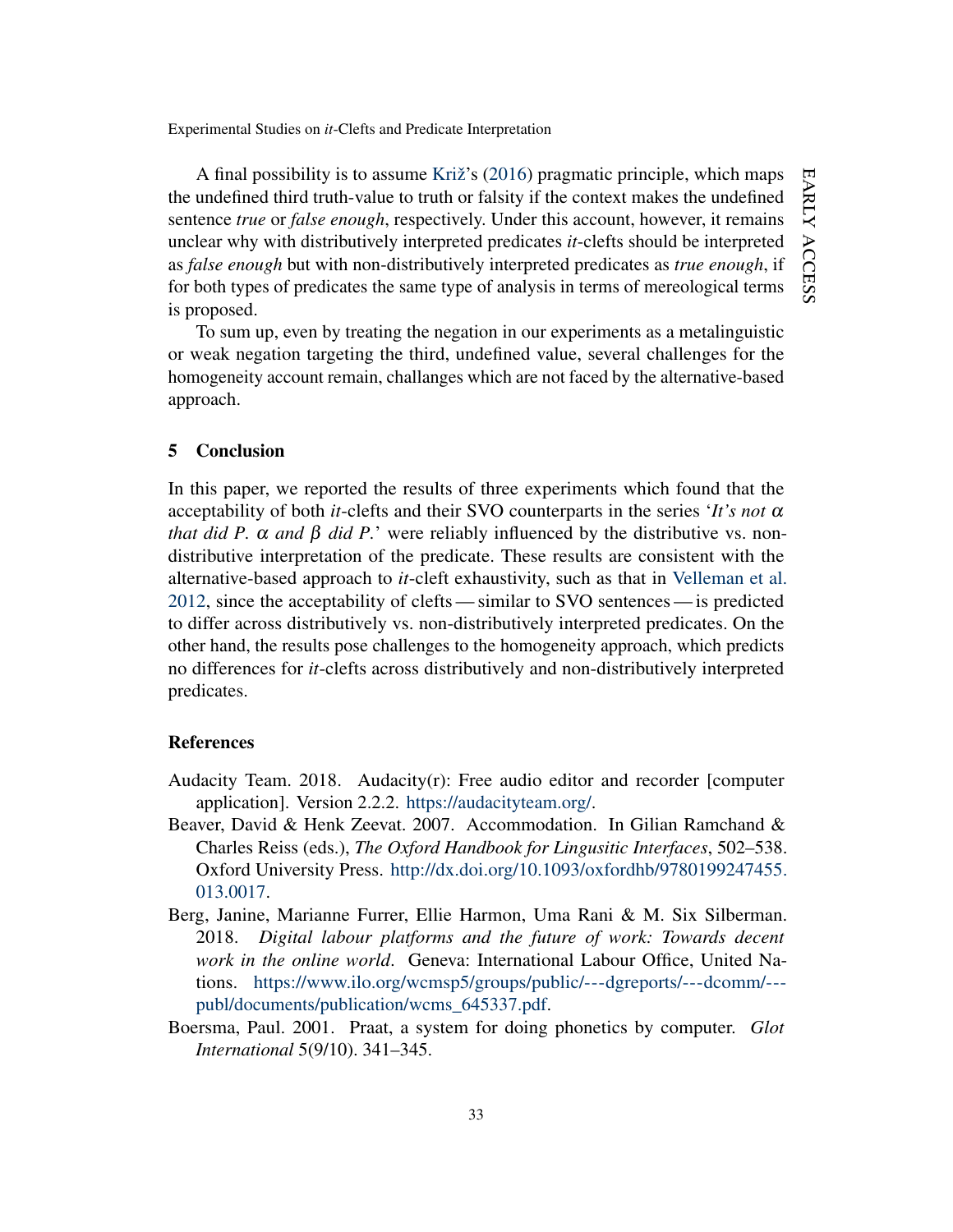- <span id="page-34-11"></span><span id="page-34-10"></span><span id="page-34-9"></span><span id="page-34-8"></span><span id="page-34-7"></span><span id="page-34-6"></span><span id="page-34-5"></span><span id="page-34-4"></span><span id="page-34-3"></span><span id="page-34-2"></span><span id="page-34-1"></span><span id="page-34-0"></span>Boersma, Paul & David Weenink. 2018. Praat: doing phonetics by computer [computer application]. Version 6.0.37. [http://www.praat.org/.](http://www.praat.org/)
	- Büring, Daniel & Manuel Križ. 2013. It's that, and that's it! Exhaustivity and homogeneity in clefts (and definites). *Semantics and Pragmatics* 6(6). 1–29. [http://dx.doi.org/10.3765/sp.6.6.](http://dx.doi.org/10.3765/sp.6.6)
	- Byram-Washburn, Mary, Elsie Kaiser & Maria Luisa Zubizarreta. 2013. The English *it*-cleft: No need to get exhausted. Poster: Linguistic Society of America (LSA).
	- Bürkner, Paul-Christian. 2017. brms: An R package for Bayesian multilevel models using Stan. *Journal of Statistical Software* 80(1). 1–28. [http://dx.doi.org/10.](http://dx.doi.org/10.18637/jss.v080.i01) [18637/jss.v080.i01.](http://dx.doi.org/10.18637/jss.v080.i01)
	- Bürkner, Paul-Christian. 2018. Advanced Bayesian multilevel modeling with the R package brms. *The R Journal* 10(1). 395–411.
	- Bürkner, Paul-Christian & Matti Vuorre. 2018. Ordinal regression models in psychology: A tutorial. Unpublished; Last Updated: 2018-09-06 03:16 PM. [https://osf.io/cu8jv.](https://osf.io/cu8jv)
	- Champollion, Lucas. to appear. Distributivity, collectivity, and cumulativity. In Lisa Matthewson, Cécile Meier, Hotze Rullman & Thomas Ede Zimmermann (eds.), *Wiley's companion to semantics*, Wiley, Hoboken, NJ.
	- De Veaugh-Geiss, Joseph P., Swantje Tönnis, Edgar Onea & Malte Zimmermann. 2018. That's not quite it: An experimental investigation of (non-)exhaustivity in clefts. *Semantics and Pragmatics* 11. [http://dx.doi.org/10.3765/sp.11.3.](http://dx.doi.org/10.3765/sp.11.3) Early access.
	- De Veaugh-Geiss, Joseph P., Malte Zimmermann, Edgar Onea & Anna-Christina Boell. 2015. Contradicting (not-)at-issueness in exclusives and clefts: An empirical study. In Sarah D'Antonio, Mary Moroney & Carol Rose Little (eds.), *Semantics and Linguistic Theory (SALT) 25*, 373–393. [http://dx.doi.org/10.3765/](http://dx.doi.org/10.3765/salt.v25i0.3054) [salt.v25i0.3054.](http://dx.doi.org/10.3765/salt.v25i0.3054) First author was published under the name: DeVeaugh-Geiss, Joseph P.
	- Destruel, Emilie, David Beaver & Elizabeth Coppock. 2017. Clefts: quite the contrary! In Robert Truswell, Chris Cummins, Caroline Heycock, Brian Rabem & Hanna Rohde (eds.), *Sinn und Bedeutung (SuB) 21*, 335–346.
	- Destruel, Emilie & Joseph P. De Veaugh-Geiss. 2018. On the interpretation and processing of exhaustivity: Evidence of variation in English and French clefts. *Journal of Pragmatics* 138. 1–16. [http://dx.doi.org/10.1016/j.pragma.2018.09.](http://dx.doi.org/10.1016/j.pragma.2018.09.009) [009.](http://dx.doi.org/10.1016/j.pragma.2018.09.009) Second author was published under the name: DeVeaugh-Geiss, Joseph P.
	- Destruel, Emilie, Daniel Velleman, Edgar Onea, Dylan Bumford, Jingyang Xue & David Beaver. 2015. A cross-linguistic study of the non-at-issueness of exhaustive inferences. In Florian Schwarz (ed.), *Experimental perspectives on presuppositions*, 135–156. Springer. [http://dx.doi.org/10.1007/978-3-319-](http://dx.doi.org/10.1007/978-3-319-07980-6_6) 07980-6 6.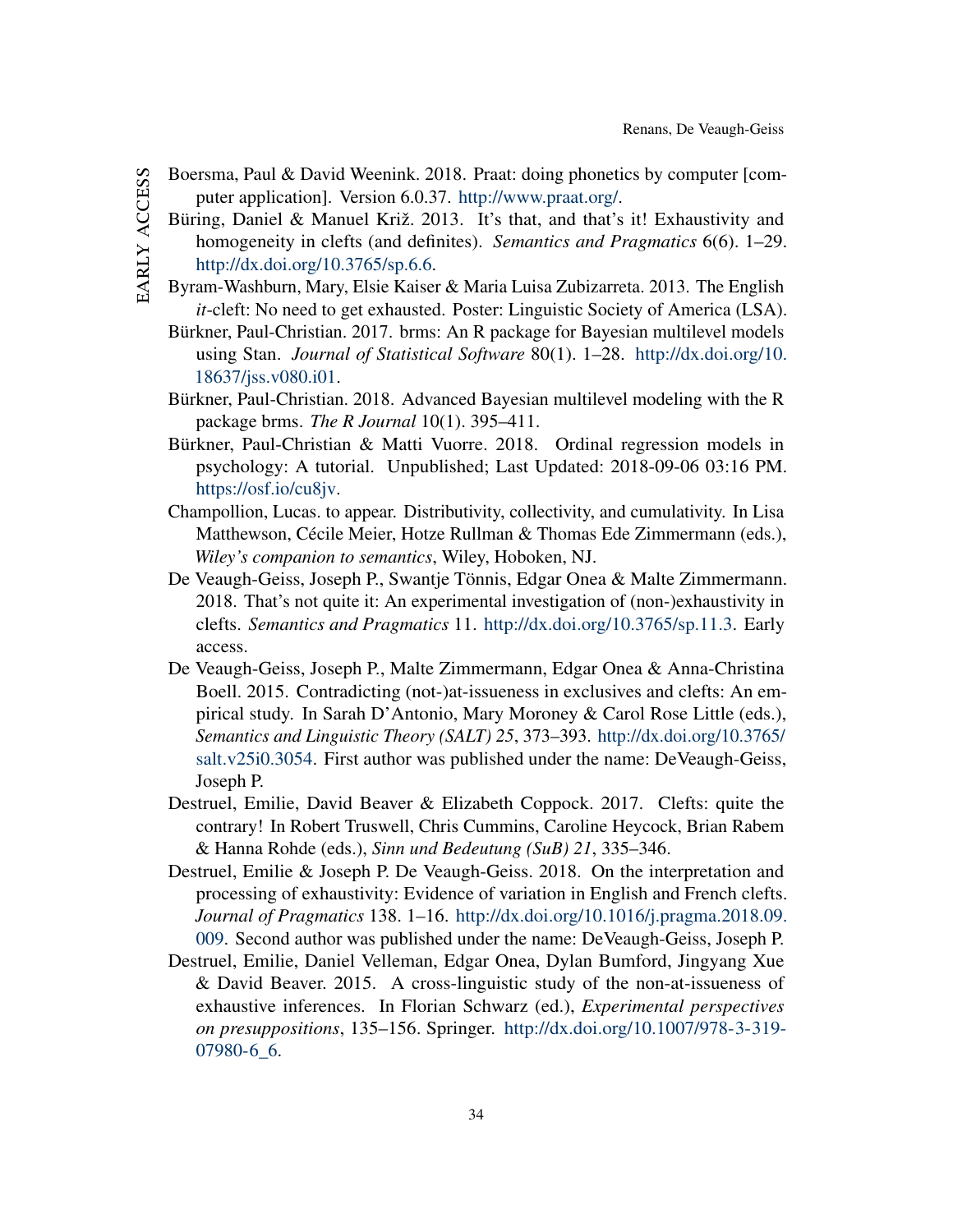- <span id="page-35-12"></span>Destruel, Emilie & Leah Velleman. 2014. Refining contrast: Empirical evidence from the English *it*-cleft. In Christopher Piñón (ed.), *Empirical issues in Syntax and Semantics 10*, 197–214.
- <span id="page-35-15"></span>von Fintel, Kai. 2008. What is a presupposition accommodation, again? *Philosophical Perspectives* 22.1. 137–170.
- <span id="page-35-9"></span>Fodor, Janet Dean. 2002a. Prosodic disambiguation in silent reading. In Masako Hirotani (ed.), *The 32nd Annual Meeting of the North East Linguistic Society (NELS) 32*, 113–132. Amherst, MA: GLSA.
- <span id="page-35-10"></span>Fodor, Janet Dean. 2002b. Psycholinguistics cannot escape prosody. In *International Conference on Speech Prosody*, Aix en Provence, France.
- <span id="page-35-6"></span>Frazier, Lyn, Jeremy M. Pach & Keith Rayner. 1999. Taking on semantics commitments, II: collective vs. distributive readings. *Cognition* 70(1). 87–104. [http://dx.doi.org/10.1016/s0010-0277\(99\)00002-5.](http://dx.doi.org/10.1016/s0010-0277(99)00002-5)
- <span id="page-35-14"></span>Guerts, Bart. 1998. The mechanism of denial. *Language* 74(2). 274–307. [http:](http://dx.doi.org/10.1353/lan.1998.0264) [//dx.doi.org/10.1353/lan.1998.0264.](http://dx.doi.org/10.1353/lan.1998.0264)
- <span id="page-35-5"></span>Heim, Irene. 1994. Plurals. Ms. Massachusetts Institute of Technology.
- <span id="page-35-7"></span>Heim, Irene & Angelika Kratzer. 1998. *Semantics in generative grammar*. Oxford: Blackwell.
- <span id="page-35-8"></span>Hemforth, Barbara. 2018. Linguistic evidence across languages. Invited talk at *Linguistic Evidence* conference, 15 February, Universität Tübingen.
- <span id="page-35-1"></span>Horn, Laurence. 1981. Exhaustiveness and the semantics of clefts. In Victoria Burke & James Pustojevsky (eds.), *The 11th Annual Meeting of the North East Linguistic Society (NELS) 11*, 125–142.
- <span id="page-35-2"></span>Horn, Laurence R. 1985. Metalinguistic negation and pragmatic ambiguity. *Language* 61. 121–174. [http://dx.doi.org/10.2307/413423.](http://dx.doi.org/10.2307/413423)
- <span id="page-35-13"></span><span id="page-35-3"></span>Horn, Laurence R. 1989. *A natural history of negation*. University of Chicago Press.
- Karttunen, Lauri & Stanley Peters. 1979. Conventional implicature. In Choon-Kyu Oh & David A. Dineen (eds.), *Presupposition* (Syntax and Semantics 11), 1–56. New York: Academic Press.
- <span id="page-35-11"></span>Koizumi, Yukiko. 2009. *Processing the 'not-because' ambiguity in English: The role of pragmatics and prosody*: City University of New York dissertation.
- <span id="page-35-4"></span>Kratzer, Angelika. 2008. On the plurality of verbs. In Johannes Dölling, Tatjana Heyde-Zybatow & Martin Schäfer (eds.), *Language context and cognition*, 269– 299. Walter de Gruyter.
- <span id="page-35-16"></span>Krifka, Manfred. 2008. Basic notions of information structure. In Caroline Féry, Gisbert Fanselow & Manfred Krifka (eds.), *Interdisciplinary studies on information structure*, vol. 6, 13–56. [http://dx.doi.org/10.18452/9485.](http://dx.doi.org/10.18452/9485)
- <span id="page-35-0"></span>Križ, Manuel. 2016. Homogeneity, non-maximality, and 'all'. *Journal of Semantics* 33(3). [http://dx.doi.org/10.1093/jos/ffv006.](http://dx.doi.org/10.1093/jos/ffv006)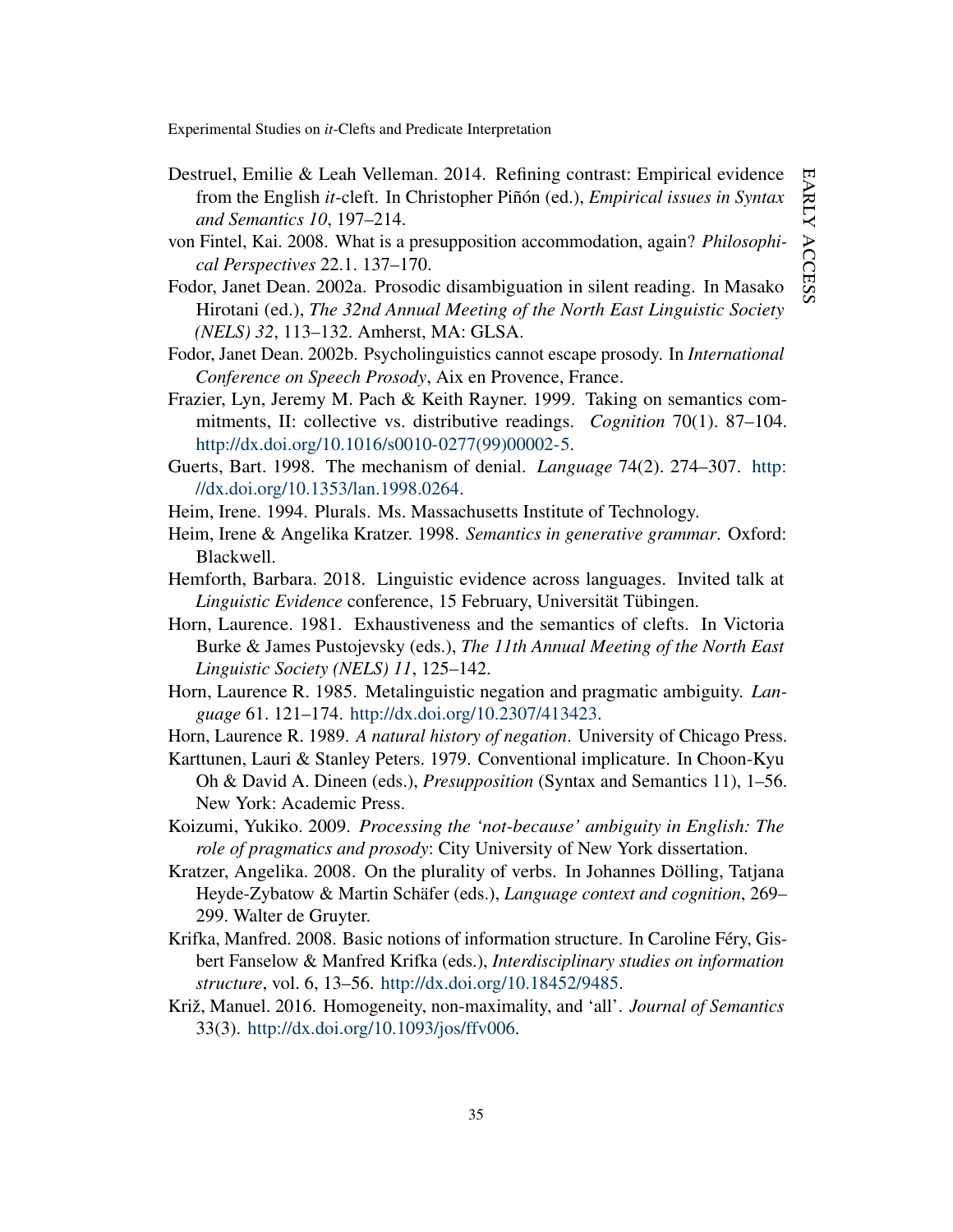- <span id="page-36-14"></span><span id="page-36-13"></span><span id="page-36-12"></span><span id="page-36-11"></span><span id="page-36-10"></span><span id="page-36-9"></span><span id="page-36-8"></span><span id="page-36-7"></span><span id="page-36-6"></span><span id="page-36-5"></span><span id="page-36-4"></span><span id="page-36-3"></span><span id="page-36-2"></span><span id="page-36-1"></span><span id="page-36-0"></span>Križ, Manuel. 2017. Referentiality, exhaustivity, and trivalence in *it*-clefts. *Manuscript IJN (last updated 27 April 2017).* The version cited here is archived at [https://web.archive.org/web/20181123111403/https://semanticsarchive.net/](https://web.archive.org/web/20181123111403/https://semanticsarchive.net/Archive/TVjNDU0M/Kriz%202017%20Clefts.pdf) [Archive/TVjNDU0M/Kriz%202017%20Clefts.pdf.](https://web.archive.org/web/20181123111403/https://semanticsarchive.net/Archive/TVjNDU0M/Kriz%202017%20Clefts.pdf)
	- Kruschke, J. K. & T. M. Liddell. 2018. Bayesian data analysis for newcomers. *Psychonomic Bulletin & Review* 25(1). 155–177. [http://dx.doi.org/10.3758/](http://dx.doi.org/10.3758/s13423-017-1272-1) [s13423-017-1272-1.](http://dx.doi.org/10.3758/s13423-017-1272-1)
		- Landman, Fred. 1989. Groups I. *Linguistics and Philosophy* 12(5). 559–605. [http://dx.doi.org/10.1007/BF00627774.](http://dx.doi.org/10.1007/BF00627774)
		- Lasersohn, Peter. 1998. Generalized distributivity operators. *Linguistics and Philosophy* 21(1). 83–93. [http://dx.doi.org/10.1023/A:1005317815339.](http://dx.doi.org/10.1023/A:1005317815339)
		- Liddell, T. M. & J. K. Kruschke. 2018. Analyzing ordinal data with metric models: What could possibly go wrong? *Journal of Experimental Social Psychology* 79. 328–348. [http://dx.doi.org/10.1016/j.jesp.2018.08.009.](http://dx.doi.org/10.1016/j.jesp.2018.08.009)
		- Moltman, Friederike. 1997. *Parts and wholes in semantics*. Oxford Univeristy Press.
		- Moltman, Friederike. 2005. Part structures in situations: The semantics of *individual* and *whole*. *Linguistics and Philosophy* 28(5). 599–641. [http://dx.doi.org/10.](http://dx.doi.org/10.1007/s10988-005-2142-2.) [1007/s10988-005-2142-2.](http://dx.doi.org/10.1007/s10988-005-2142-2.)
		- Onea, Edgar. 2007. Exhaustivity, focus and incorporation in hungarian. In Maria Aloni, Paul Dekker & Floris Roelofsen (eds.), *Sixteenth Amsterdam Colloquium*, 169–174. Amsterdam. Author was published under the name: Onea Gáspár, Edgar.
		- Percus, Orin. 1997. Prying open the cleft. In Kiyomi Kusumoto (ed.), *The 27th Annual Meeting of the North East Linguistic Society (NELS) 27*, 337–351.
		- Pollard, Carl & Murat Yasavul. 2016. Anaphoric *it*-clefts: The myth of exhaustivity. In *Chicago Linguistic Society (CLS), 2014*, vol. 50, .
		- R Core Team. 2018. *R: A language and environment for statistical computing*. R Foundation for Statistical Computing Vienna, Austria. [https://www.R-project.](https://www.R-project.org/) [org/.](https://www.R-project.org/)
		- Renans, Agata. 2016a. *Exhaustivtity. on exclusive particles, clefts, and progressive aspect in Ga (Kwa)*: Universität Potsdam dissertation.
		- Renans, Agata. 2016b. Modeling the exhaustivity inference of clefts: evidence from Ga (Kwa). In Nadine Bade & Polina Berezovskaya (eds.), *Sinn und Bedeutung (SuB) 20*, 569–588.
		- Roberts, Craige. 1996. Information structure in discourse: Towards an integrated formal theory of pragmatics. In J.-H. Yoon & A. Kathol (eds.), *Osu working papers in linguistics 49: Papers in semantics*, The Ohio State University.
		- Romoli, Jacopo & Uli Sauerland. 2017. Presuppositions and accommodation. In Anne Barron, Yueguo Gu & Gerard Steen (eds.), *Routledge handbook of pragmatics*, Routledge.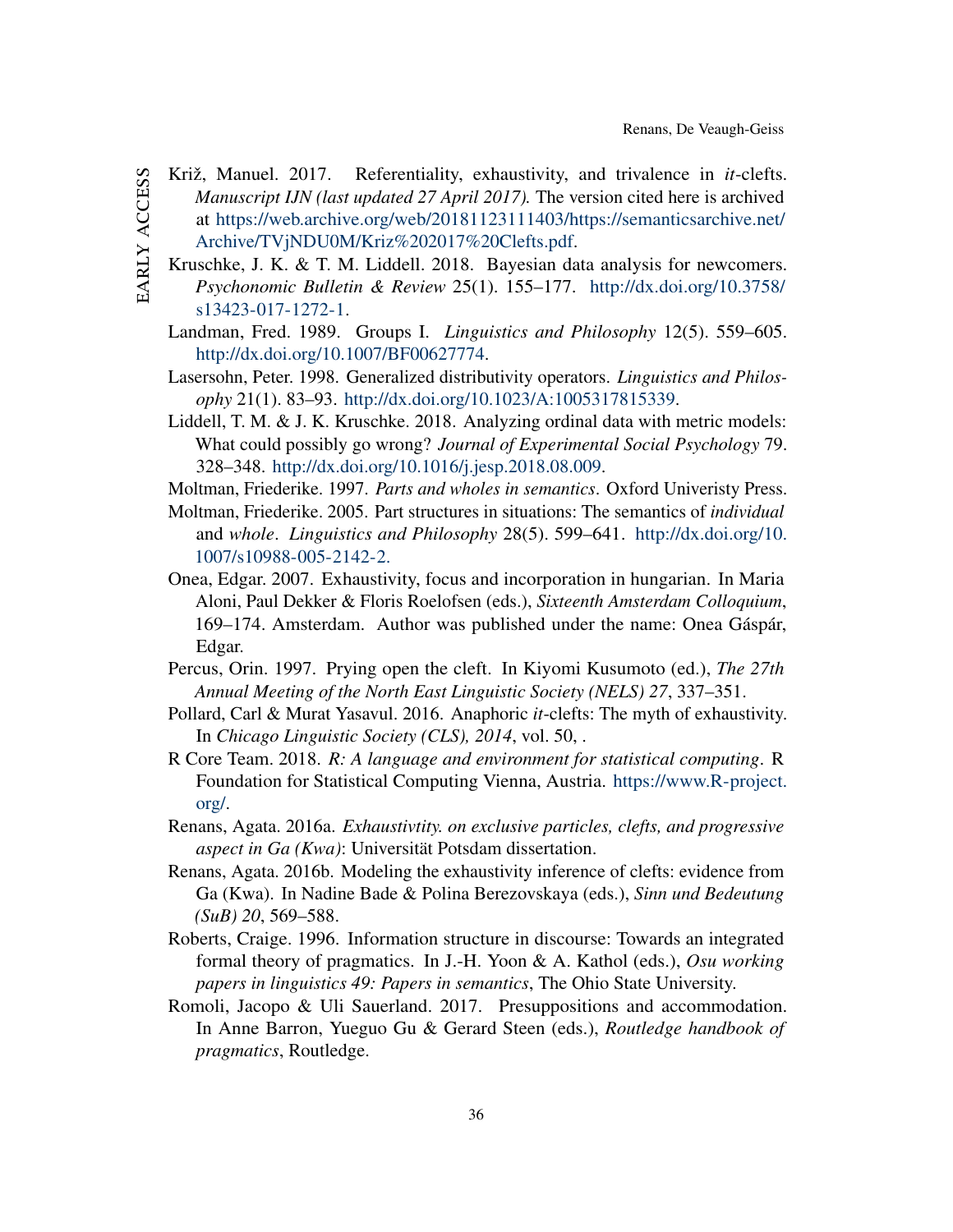EARLY ACCESS early access

Experimental Studies on *it*-Clefts and Predicate Interpretation

- <span id="page-37-1"></span>Schwarzschild, Roger. 1993. Plurals, presuppositions and the sources of distributivity. *Natural Language Semantics* 2(3). 201–248. [http://dx.doi.org/10.1007/](http://dx.doi.org/10.1007/bf01256743) [bf01256743.](http://dx.doi.org/10.1007/bf01256743)
- <span id="page-37-6"></span>Spector, Benjamin & Yasutada Sudo. 2017. Presupposed ignorance and exhaustification: how scalar implicatures and presuppositions interact. *Linguistics and Philosophy* 40(5). 473–517. [http://dx.doi.org/10.1007/s10988-017-9208-9.](http://dx.doi.org/10.1007/s10988-017-9208-9)
- <span id="page-37-3"></span>Stan Development Team. 2018. RStan: the R interface to Stan. R package version 2.17.3. [http://mc-stan.org/.](http://mc-stan.org/)
- <span id="page-37-5"></span>Syrett, Kristen & Julien Musolino. 2013. Collectivity, distributivity, and the interpretation of numerical expressions in child and adult language. *Language Acquisition* 20(4). 259–291. [http://dx.doi.org/10.1080/10489223.2013.828060.](http://dx.doi.org/10.1080/10489223.2013.828060)
- <span id="page-37-2"></span>Szabolcsi, Anna & Bill Haddican. 2004. Conjunction meets negation: A study in cross-linguistic variation. *Journal of Semantics* 21(3). 219–249. [http://dx.doi.](http://dx.doi.org/10.1093/jos/21.3.219) [org/10.1093/jos/21.3.219.](http://dx.doi.org/10.1093/jos/21.3.219)
- <span id="page-37-4"></span>Vasishth, Shravan, Bruno Nicenboim, Mary E. Beckman, Fangfang Li & Eun Jong Kong. 2018. Bayesian data analysis in the phonetic sciences: A tutorial introduction, vol. 71, 147–161. [http://dx.doi.org/10.1016/j.wocn.2018.07.008.](http://dx.doi.org/10.1016/j.wocn.2018.07.008)
- <span id="page-37-0"></span>Velleman, Dan Bridges, David Beaver, Emilie Destruel, Dylan Bumford, Edgar Onea & Liz Coppock. 2012. *It*-clefts are IT (inquiry terminating) constructions. In Anca Chereches (ed.), *Semantics and Linguistic Theory (SALT) 22*, 441–460.

Agata Renans Ruhr-Universität Bochum Sprachwissenschaftliches Institut Universitätsstr. 150 D-44801 Bochum Deutschland [renans@linguistics.rub.de](mailto:renans@linguistics.rub.de)

Joseph P. De Veaugh-Geiss Universität Potsdam Department Linguistik Karl-Liebknecht-Str. 24–25 D-14476 Potsdam Deutschland [joseph.de.veaugh-geiss@uni-potsdam.de](mailto:joseph.de.veaugh-geiss@uni-potsdam.de)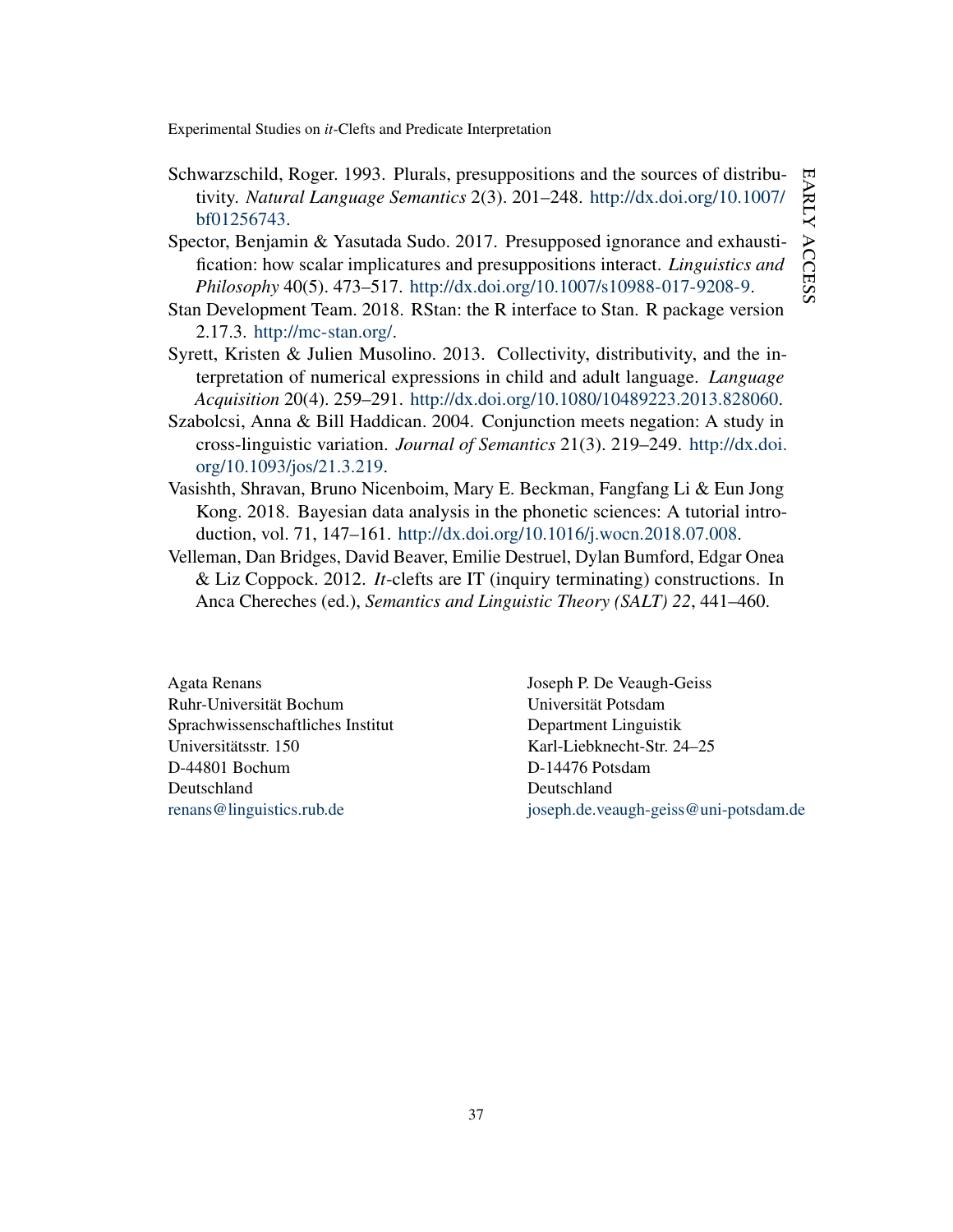### A Instruction to the participants

Please note that this is not a grammar test! We are not interested in judgments based on such things as "I learned in school that this is correct English, and therefore this sentence must be acceptable." For us it is very important that every answer is based on your own intuition about the acceptability of the sentences in context. There are no right or wrong responses. Keep in mind that it does not help us if you ask someone else for his or her judgment. We are only interested in your opinion.

Even if many sentences may appear to be similar, it is very important that you judge each sentence on its own without letting prior responses influence you. It is possible that some sentences which do not sound acceptable can be improved with a small change. Please do not "correct" the sentences. Each sentence was written that way in order to investigate a specific aspect of English. It is enough that you express your opinion about the acceptability of the sentences as they appear in context without any modifications made to them.

### <span id="page-38-0"></span>B Target items: Experiment 1 and Experiment 2

In this section we provide a full list of the written stimuli as in Experiment 1, which is broken down into two subsections: Appendix [B.1](#page-38-1) presents the 20 target items with an episodic interpretation, and Appendix [B.2](#page-42-0) presents the 20 target items with a habitual interpretation. Note that only target items with an episodic interpretation were used in Experiment 2 and Experiment 3.

## <span id="page-38-1"></span>B.1 Episodic (Experiments 1 & 2)

As discussed for Experiment 2 in Section [3.2.1](#page-21-2) under "Materials", for the auditory version of the experiments the order of conjuncts in the second clause for the factor *Sentence* was reversed for the odd-numbered episodic target items listed below (i.e., 1, 3, 5, 7, 9, 11, 13, 15, 17, 19). For example, for the second sentence in item 01 the written stimuli had the order *She gave birth to Jacob and Ryan*, shown below, whereas the auditory stimuli had the reverse order *She gave birth to Ryan and Jacob*, not shown here. This was done in order to keep the prosodic contours consistent across the items. In every other respect the stimuli were identical. For the odd-numbered episodic target items, by contrast, the order of conjuncts was unchanged across the experiments. Since reconstructing the order of conjuncts for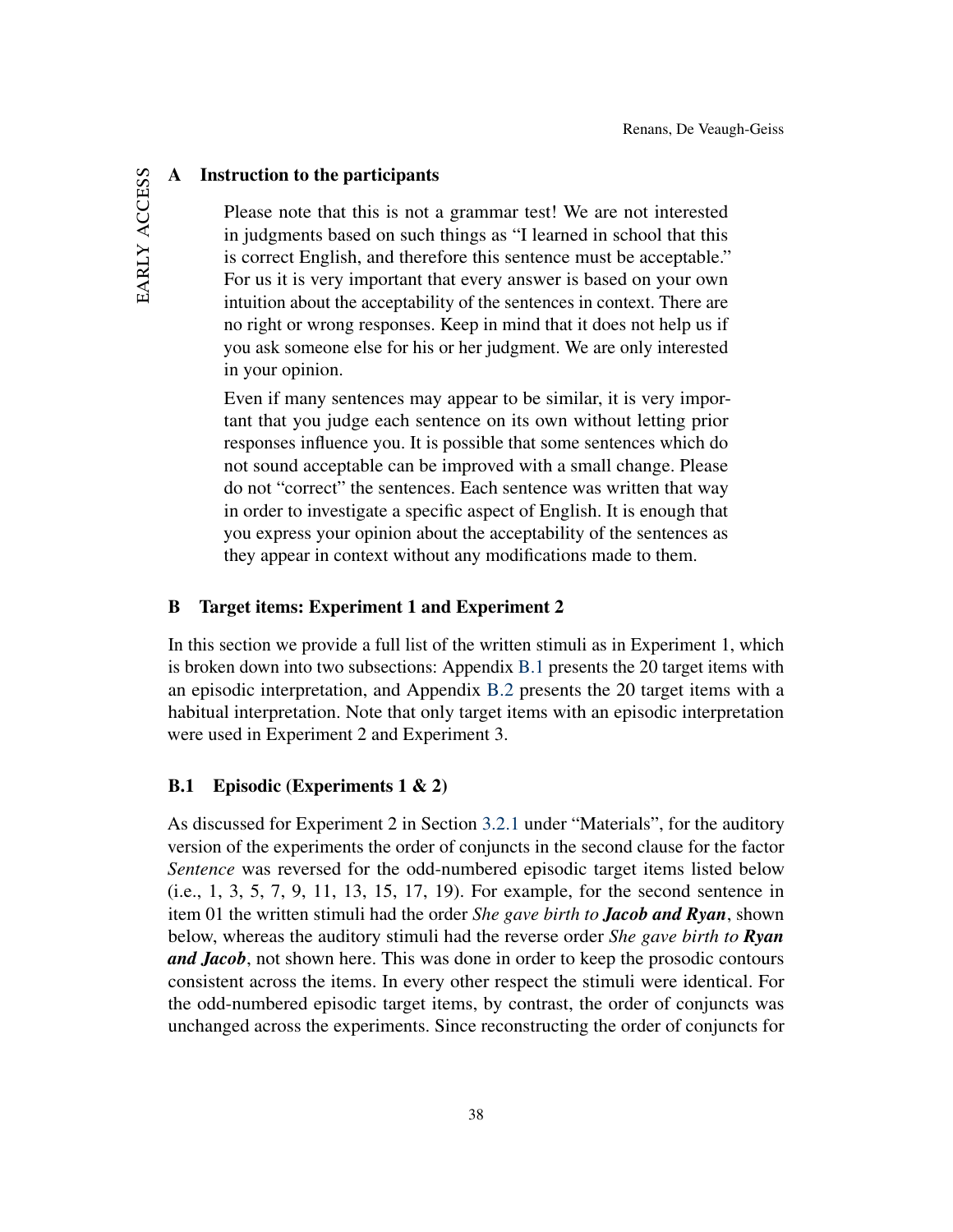the auditory stimuli is straightforward, we only present the written version of the items here.

|    | <i>Distributive:</i> Jacob and Ryan are Maria's children. Jacob is fifteen and Ryan is two.                                                           |
|----|-------------------------------------------------------------------------------------------------------------------------------------------------------|
|    | <i>Non-Distributive:</i> Jacob and Ryan are twins, sons of Maria.                                                                                     |
|    | <b>SENTENCE</b>                                                                                                                                       |
|    | it-Cleft: It's not Ryan Maria gave birth to. She gave birth to Jacob and Ryan.                                                                        |
|    | SVO: Maria didn't give birth to Ryan. She gave birth to Jacob and Ryan.                                                                               |
| 02 | <b>CONTEXT</b>                                                                                                                                        |
|    | Distributive: Marc died in a car accident last year, and Anthony, a fireman, died last week<br>while rescuing people.                                 |
|    | <i>Non-Distributive:</i> Marc and Anthony were firemen. They died last week while rescuing<br>people.                                                 |
|    | <b>SENTENCE</b>                                                                                                                                       |
|    | it- <i>Cleft</i> : It wasn't Marc who died. Marc and Anthony died.                                                                                    |
|    | <i>SVO</i> : Marc didn't die. Marc and Anthony died.                                                                                                  |
| 03 | <b>CONTEXT</b>                                                                                                                                        |
|    | Distributive: Sophia and Kathrine share a car. Sophia drove the car on Monday and<br>Kathrine drove the car on Friday.                                |
|    | <i>Non-Distributive:</i> Sophia and Kathrine tested a new invention of the automotive industry:<br>a car that is driven by two people simultaneously. |
|    |                                                                                                                                                       |

**SENTENCE** 

it-*Cleft*: It wasn't Sophia who drove the car. Kathrine and Sophia drove the car. *SVO*: Sophia didn't drive the car. Kathrine and Sophia drove the car.

### 04 CONTEXT

01 CONTEXT

*Distributive*: Emma and Samuel are causing a lot of trouble! Last week, Emma swallowed a coin on Monday and Samuel swallowed a coin on Wednesday.

*Non-Distributive*: Emma and Samuel are causing a lot of trouble! Last week, they miraculously managed to break a coin and swallow it (each one half).

#### **SENTENCE**

it-*Cleft*: It wasn't Emma who swallowed a coin. Emma and Samuel swallowed a coin. *SVO*: Emma didn't swallow a coin. Emma and Samuel swallowed a coin.

## 05 CONTEXT

*Distributive*: Isabella is a monogamist. She married her first husband, James, in 1985 and her second husband, Tyler, in 2001.

*Non-Distributive*: Isabella is a polygamist. She married her husbands, James and Tyler, in a small wedding ceremony in July 2015.

### **SENTENCE**

it-*Cleft*: It wasn't James Isabella married. She married Tyler and James. *SVO*: Isabella didn't marry James. She married Tyler and James.

06 CONTEXT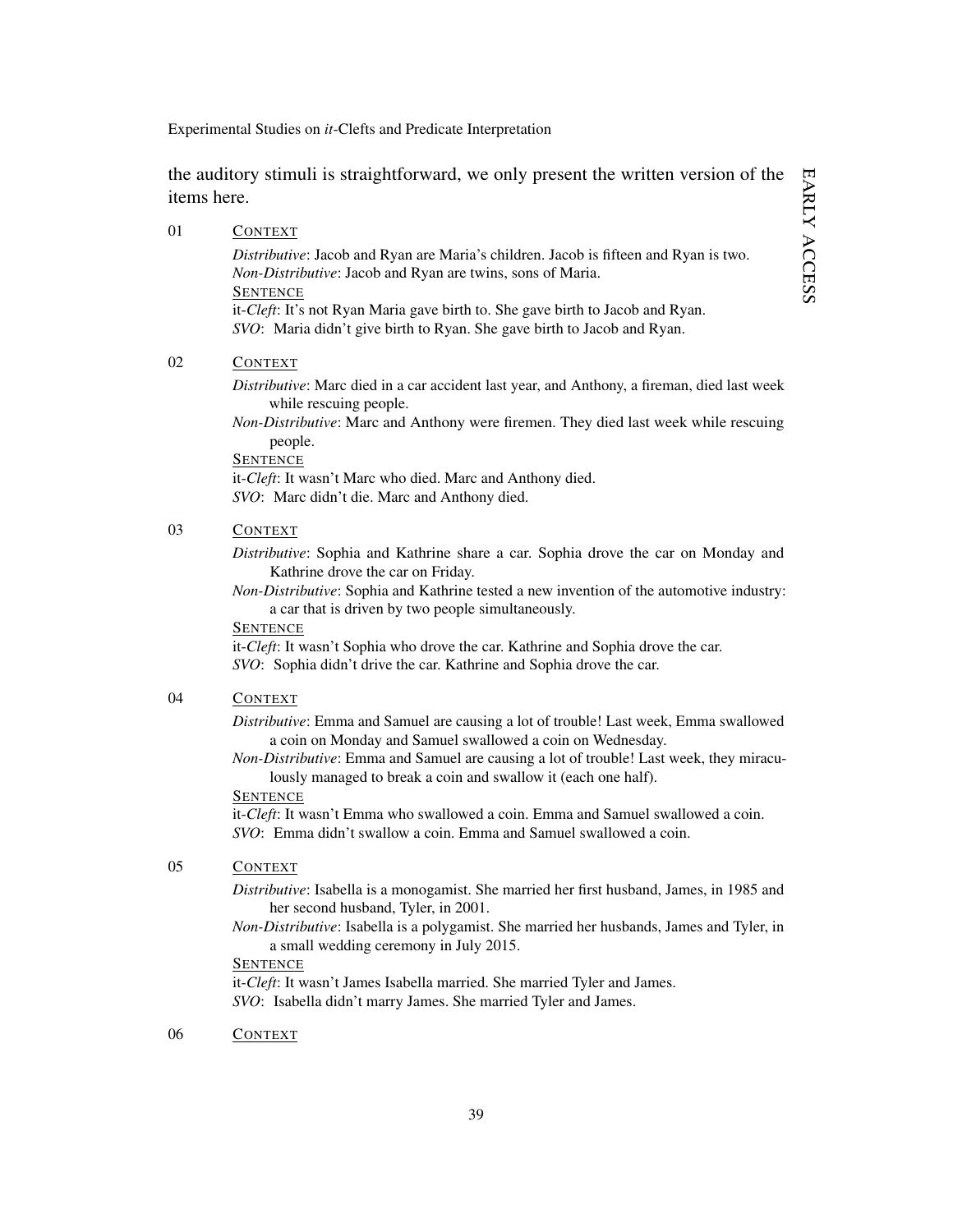- *Distributive*: Madison and Abigail are marathon runners. Madison won the New York marathon in 2001 and Abigail won the Boston marathon in 2005.
- *Non-Distributive*: Madison and Abigail are marathon runners. Last year, they both ran the New York marathon and they passed the finish line at exactly the same time.

### **SENTENCE**

it-*Cleft*: It wasn't Madison who won a marathon. Madison and Abigail won a marathon. *SVO*: Madison didn't win a marathon. Madison and Abigail won a marathon.

### 07 CONTEXT

- *Distributive*: Chloe is an astronomer. In 2000, she was writing a paper on the chemical reactions on the sun's surface, so she observed the sun. Recently, she was interested in the geology of the moon, so she observed the moon.
- *Non-Distributive*: Chloe is an astronomer. She tried to answer the question about what happens in the atmosphere when both the sun and the moon are visible at the same time. For this reason she made several observations of this phenomenon.

#### **SENTENCE**

it-*Cleft*: It wasn't the sun Chloe observed. She observed the moon and the sun. *SVO*: Chloe didn't observe the sun. She observed the moon and the sun.

# 08 CONTEXT

*Distributive*: Owen is not a lucky man. He proposed to Alice and he was rejected. So he proposed to Linda and he was rejected as well.

*Non-Distributive*: Owen thought he would be the happiest man in the world if he could marry both Alice and Linda. He wanted to give it a try and one winter evening he popped the question to both of them.

#### **SENTENCE**

it-*Cleft*: It wasn't Alice Owen proposed to. He proposed to Alice and Linda. *SVO*: Owen didn't propose to Alice. He proposed to Alice and Linda.

### 09 CONTEXT

*Distributive*: Kathy and Daniel are judges. In 1995 Kathy sentenced Bob to two years in prison and in 2003 Daniel sentenced Bob to three years in prison.

*Non-Distributive*: Kathy and Daniel are judges. Last autumn, they were judges on the case of Bob, a drug-dealer. They sentenced him to 10 years in prison.

#### **SENTENCE**

it-*Cleft*: It wasn't Kathy who sentenced Bob to prison. Daniel and Kathy sentenced Bob to prison.

*SVO*: Kathy didn't sentence Bob to prison. Daniel and Kathy sentenced Bob to prison.

### 10 CONTEXT

- *Distributive*: Carlos and Andrea like biking in a nearby forest. However, they have never seen each other there! Last week, Carlos biked on Monday and Andrea biked on Wednesday.
- *Non-Distributive*: Carlos and Andrea like biking. They own a tandem bike and they use it all the time! Last week, they biked in a nearby forest together.

#### **SENTENCE**

it-*Cleft*: It wasn't Carlos who biked. Carlos and Andrea biked.

*SVO*: Carlos didn't bike. Carlos and Andrea biked.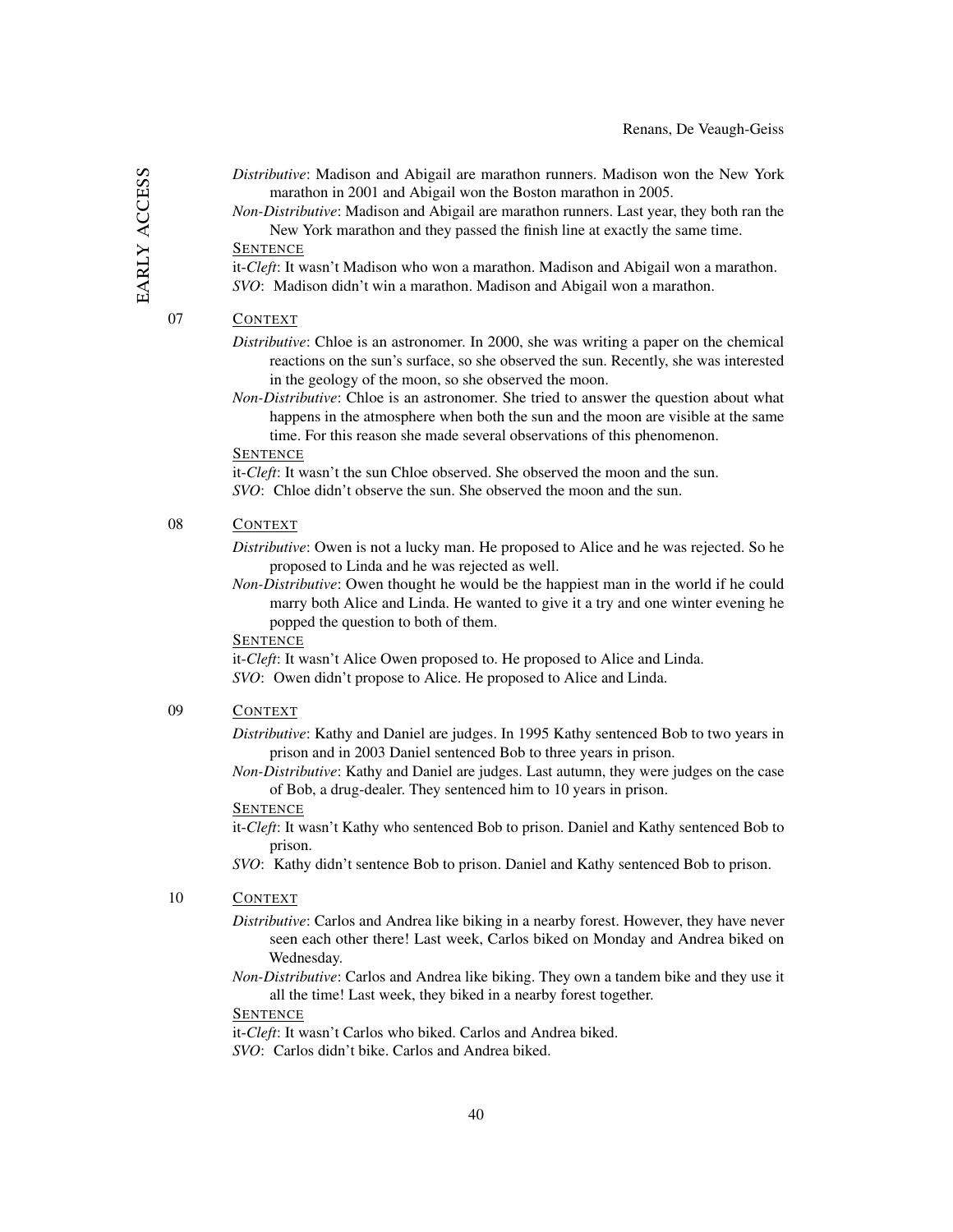### 11 CONTEXT

*Distributive*: Carter and Mason are a couple. Ava invited Carter to her birthday party and Mason to her graduation party.

*Non-Distributive*: Carter and Mason are a couple. Ava invited them to her birthday party. **SENTENCE** 

it-*Cleft*: It wasn't Carter she invited. She invited Mason and Carter.

*SVO*: She didn't invite Carter. She invited Mason and Carter.

## 12 CONTEXT

*Distributive*: Mia went to a party on Monday and she drank gin and tonic. Harper went to a party on Tuesday and she also drank gin and tonic.

*Non-Distributive*: Mia and Harper went to a party last night. They did not have too much money so they just shared one gin and tonic.

#### **SENTENCE**

it-*Cleft*: It wasn't Mia who drank gin and tonic. Mia and Harper drank gin and tonic. *SVO*: Mia didn't drink gin and tonic. Mia and Harper drank gin and tonic.

### 13 CONTEXT

*Distributive*: Zoe and Emily are sisters. Zoe visited their grandmother on Wednesday and Emily visited her on Friday.

*Non-Distributive*: Zoe and Emily are sisters. On Wednesday, they went to visit their grandmother together.

#### **SENTENCE**

it-*Cleft*: It wasn't Zoe who visited their grandmother. Emily and Zoe visited her. *SVO*: Zoe didn't visit their grandmother. Emily and Zoe visited her.

### 14 CONTEXT

*Distributive*: Lily and Ethan live together. Last week, Ethan cooked dinner on Tuesday and Lily cooked dinner on Friday.

*Non-Distributive*: Lily and Ethan live together. Last Friday, Ethan and Lily cooked dinner together.

### **SENTENCE**

it-*Cleft*: It wasn't Ethan who cooked dinner. Ethan and Lily cooked dinner. *SVO*: Ethan didn't cook dinner. Ethan and Lily cooked dinner.

#### 15 CONTEXT

*Distributive*: There was a song competition in Sarah's school. Sarah sang a song on Monday and William sang a song on Wednesday.

*Non-Distributive*: There was a song competition in Sarah's school. Sarah and her friend William sang a song together.

### **SENTENCE**

it-*Cleft*: It wasn't Sarah who sang a song. William and Sarah sang a song. *SVO*: Sarah didn't sing a song. William and Sarah sang a song.

### 16 CONTEXT

*Distributive*: Charlotte and Ella are arranging furniture in their new apartment. On Monday Charlotte moved a piano from the bedroom to the living room. On Friday, Ella moved the piano back to the bedroom.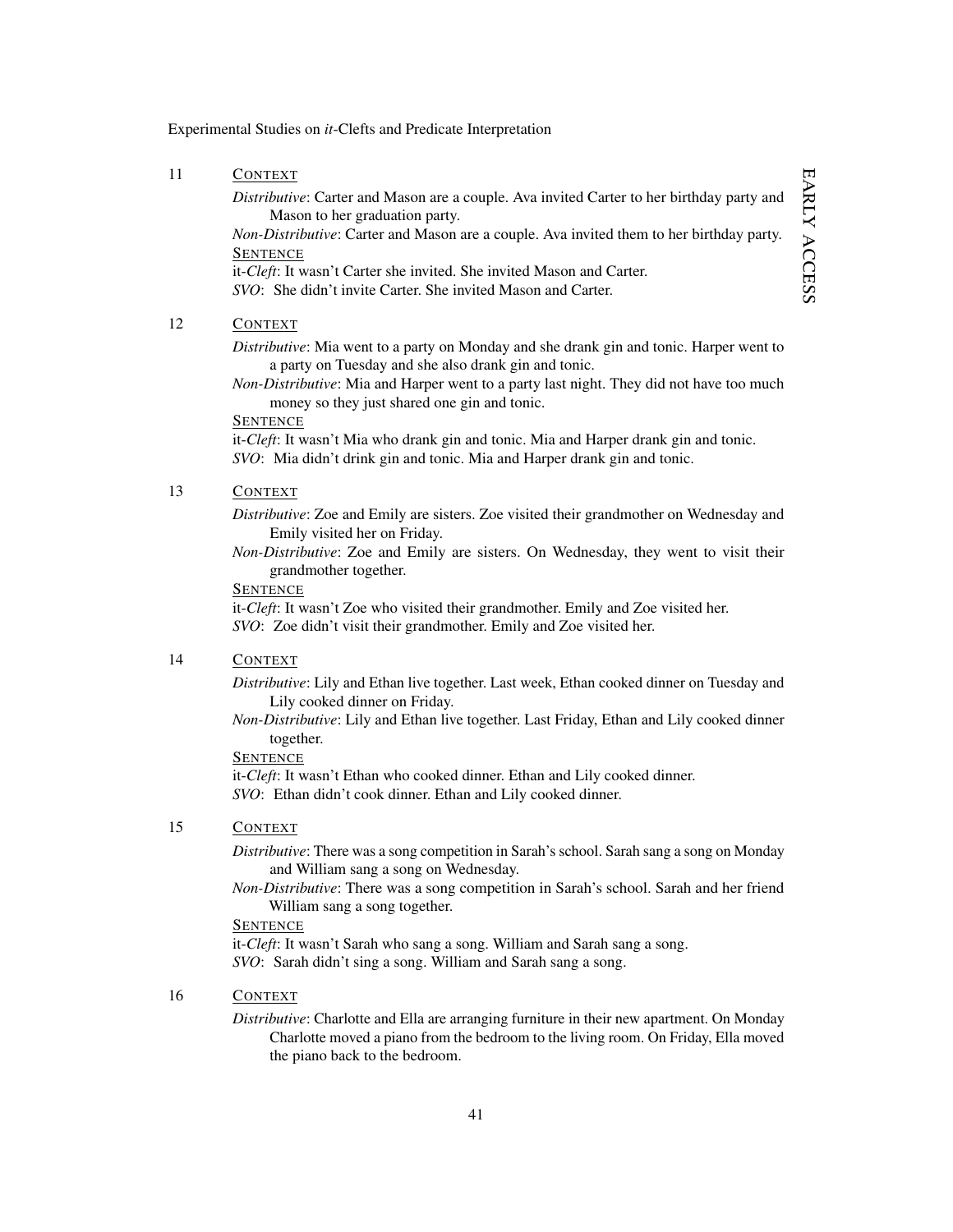*Non-Distributive*: Charlotte and Ella are arranging furniture in their new apartment. They are really happy now because when they combined forces they managed to move their heavy piano from the bedroom to the living room.

**SENTENCE** 

it-*Cleft*: It wasn't Charlotte who moved the piano. Charlotte and Ella moved the piano. *SVO*: Charlotte didn't move the piano. Charlotte and Ella moved the piano.

### 17 CONTEXT

*Distributive*: Olivia and Victoria are colleagues, but they never co-authored a paper. Olivia submitted a new paper in June and Victoria submitted a new paper in July.

*Non-Distributive*: Olivia and Victoria are colleagues. Recently, they co-authored a paper. **SENTENCE** 

it-*Cleft*: It wasn't Olivia who wrote a paper. Victoria and Olivia wrote a paper. *SVO*: Olivia didn't write a paper. Victoria and Olivia wrote a paper.

#### 18 CONTEXT

*Distributive*: Noah and Henry love sailing but they never do it together. Last week, Noah sailed on Saturday and Henry sailed on Sunday.

*Non-Distributive*: Noah and Henry love sailing together. Last Saturday they sailed together again.

**SENTENCE** 

it-*Cleft*: It wasn't Noah who sailed. Noah and Henry sailed. *SVO*: Noah didn't sail. Noah and Henry sailed.

### 19 CONTEXT

*Distributive*: Anne and Benjamin are wonderful speakers. Anne gave a great speech at Benjamin's wedding in May and Benjamin gave a great speech at Anne's wedding in August.

*Non-Distributive*: Anne and Benjamin are wonderful speakers. They gave an amazing speech at their best friend's wedding together.

## **SENTENCE**

it-*Cleft*: It wasn't Anne who gave a speech. Benjamin and Anne gave a speech. *SVO*: Anne didn't give a speech. Benjamin and Anne gave a speech.

#### 20 CONTEXT

*Distributive*: Kevin and Susanne feel really adult now. Two months ago Kevin bought an apartment and last month Susanne bought an apartment.

*Non-Distributive*: Kevin and Susanne feel really adult now. Two months ago they bought an apartment together.

#### **SENTENCE**

it-*Cleft*: It wasn't Kevin who bought an apartment. Kevin and Susanne bought an apartment. *SVO*: Kevin didn't buy an apartment. Kevin and Susanne bought an apartment.

### <span id="page-42-0"></span>B.2 Habitual (Experiment 1 only)

### 01 CONTEXT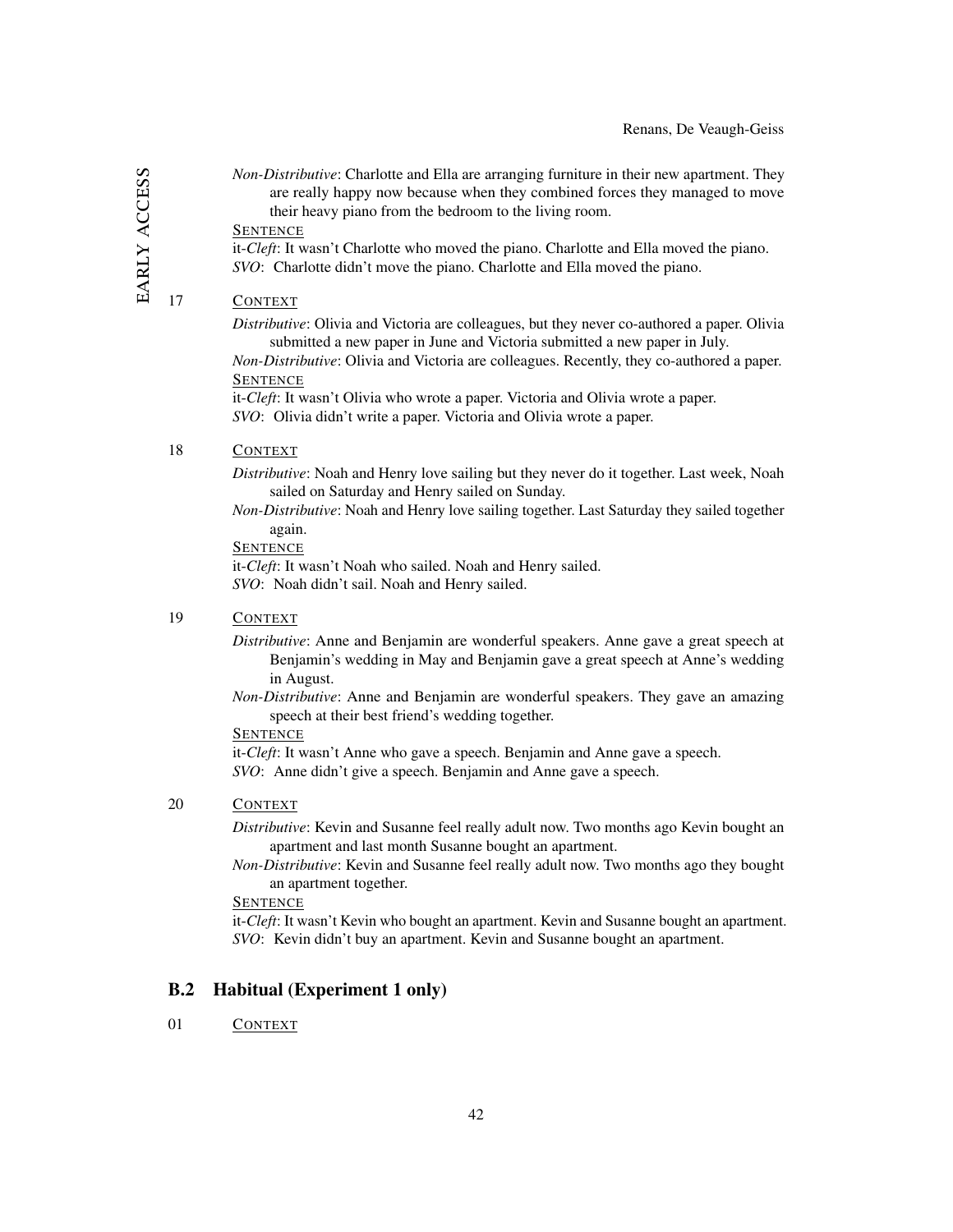*Distributive*: Matthew and Nicholas love swimming. Matthew swims on Mondays and Nicholas swims on Tuesdays.

*Non-Distributive*: Matthew and Nicholas love swimming. Every Monday they go swimming together.

**SENTENCE** 

it-*Cleft*: It's not Matthew who swims. Matthew and Nicholas swim. *SVO*: Matthew doesn't swim. Matthew and Nicholas swim.

### 02 CONTEXT

*Distributive*: Patricia plays computer games on the weekends and Martha plays computer games during the week.

*Non-Distributive*: Every Saturday Patricia and Martha play computer games together. **SENTENCE** 

it-*Cleft*: It's not Patricia who plays computer games. Martha and Patricia play computer games.

*SVO*: Patricia does not play computer games. Martha and Patricia play computer games.

## 03 CONTEXT

*Distributive*: Dorothy and Richard live together. Dorothy prepares breakfast from Monday to Wednesday and Richard prepares breakfast from Thursday to Sunday.

*Non-Distributive*: Dorothy and Richard are such a sweet couple! They always prepare their breakfast together.

#### **SENTENCE**

it-*Cleft*: It's not Dorothy who prepares breakfast. Dorothy and Richard prepare breakfast. *SVO*: Dorothy doesn't prepare breakfast. Dorothy and Richard prepare breakfast.

### 04 CONTEXT

*Distributive*: Steve and Carl are good friends but they never go shopping together. Steve loves shopping on Saturdays, but Carl only goes shopping on Mondays.

*Non-Distributive*: Steve and Carl are good friends and they always go shopping together. **SENTENCE** 

it-*Cleft*: It's not Steve who goes shopping. Carl and Steve go shopping. *SVO*: Steve doesn't go shopping. Carl and Steve go shopping.

# 05 CONTEXT

*Distributive*: Scott and Betty are swing dancers, but they never dance together! Whereas Scott dances on Mondays and Tuesday, Betty dances only on Sundays.

*Non-Distributive*: Scott and Betty are swing dancers and they always dance together. **SENTENCE** 

it-*Cleft*: It's not Betty who dances. Betty and Scott dance. *SVO*: Betty doesn't dance. Betty and Scott dance.

### 06 CONTEXT

*Distributive*: Cynthia and Nancy are birdwatchers. Cynthia always watches birds in July and Nina in October.

*Non-Distributive*: Cynthia and Nancy are birdwatchers and they always do it together. **SENTENCE** 

it-*Cleft*: It's not Cynthia who watches birds. Nina and Cynthia watch birds.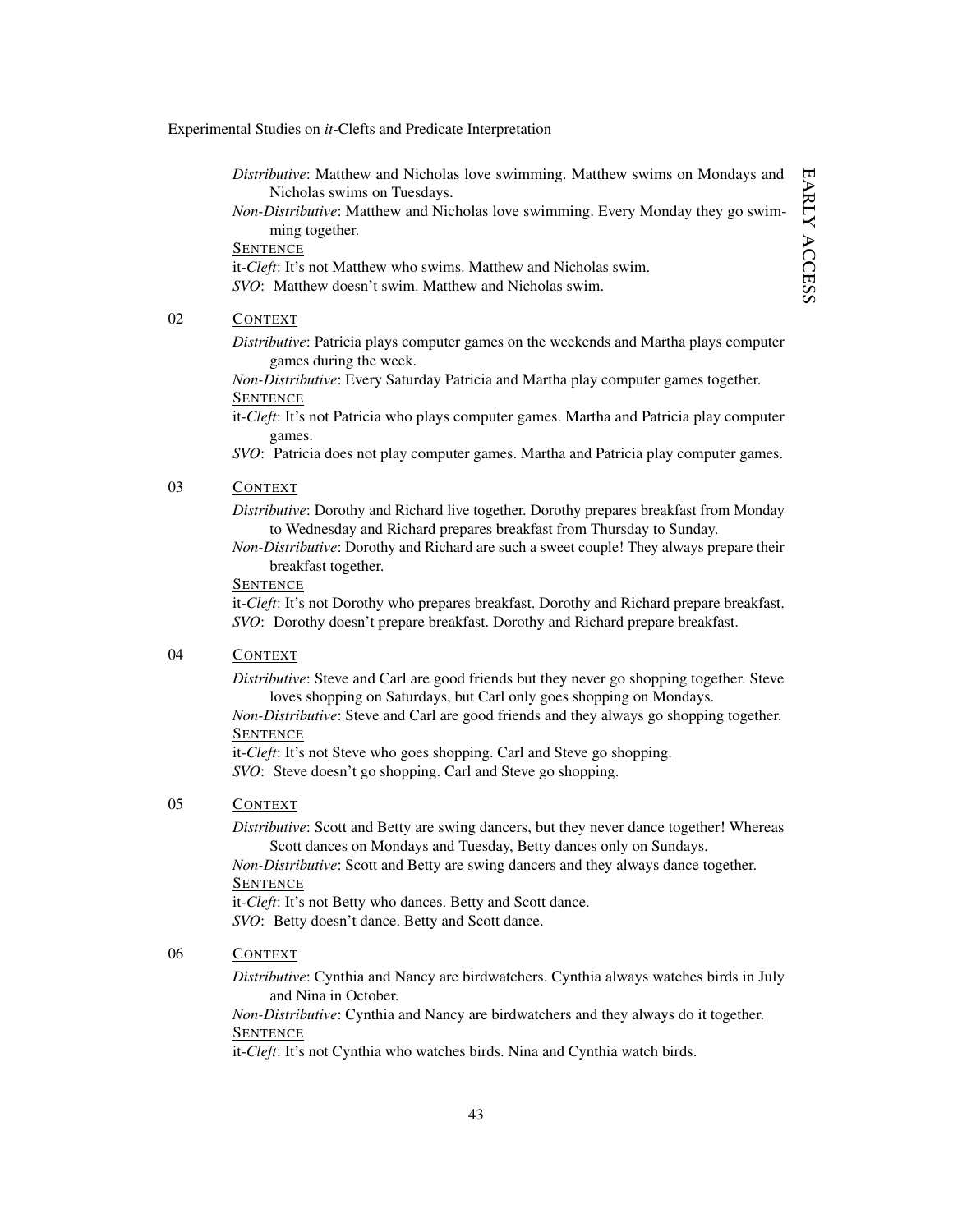EARLY ACCESS early access *SVO*: Cynthia doesn't watch birds. Nina and Cynthia watch birds.

# 07 CONTEXT

*Distributive*: Helen and Kimberly live together. Whenever Helen cooks, Kimberly does the dishes and whenever Kimberly cooks, Helen does the dishes.

*Non-Distributive*: Helen and Kimberly live together. They have one rule: it doesn't matter who cooks, they always do the dishes together.

### **SENTENCE**

it-*Cleft*: It's not Kimberly who does the dishes. Kimberly and Helen do the dishes. *SVO*: Kimberly doesn't do the dishes. Kimberly and Helen do the dishes.

### 08 CONTEXT

*Distributive*: Laura and Brian are preparing for their final exams. Whereas Laura always studies in the mornings and keeps her afternoons free, Brian sleeps late and studies in the evenings.

*Non-Distributive*: Laura and Brian are preparing for their final exams. People think they are crazy because they always study together.

#### **SENTENCE**

it-*Cleft*: It's not Laura who studies. Brian and Laura study. *SVO*: Laura doesn't study. Brian and Laura study.

### 09 CONTEXT

*Distributive*: Larry and Shirley like basketball. Larry plays basketball with his friends just after school and Shirley plays with her sisters on Sundays.

*Non-Distributive*: Larry and Shirley like basketball. They always play it together. **SENTENCE** 

it-*Cleft*: It's not Larry who plays basketball. Larry and Shirley play basketball. *SVO*: Larry doesn't play basketball. Larry and Shirley play basketball.

### 10 CONTEXT

*Distributive*: Once a year Nathalie and Chris go surfing on holidays. Nathalie surfs in Australia in March and Chris surfs in Hawaii in June.

*Non-Distributive*: Once a year Nathalie and Chris go surfing on holidays together. **SENTENCE** 

it-*Cleft*: It's not Nathalie who surfs. Chris and Nathalie surf. *SVO*: Nathalie doesn't surf. Chris and Nathalie surf.

## 11 CONTEXT

*Distributive*: Mike and Colin are travelers. However, they have never traveled together. *Non-Distributive*: Mike and Colin are travelers who always travel together. **SENTENCE** it-*Cleft*: It's not Mike who travels. Mike and Colin travel. *SVO*: Mike doesn't travel. Mike and Colin travel.

### 12 CONTEXT

*Distributive*: Doris and Eric run IT companies. Doris sells computers in California and Eric sells computers in Washington D.C.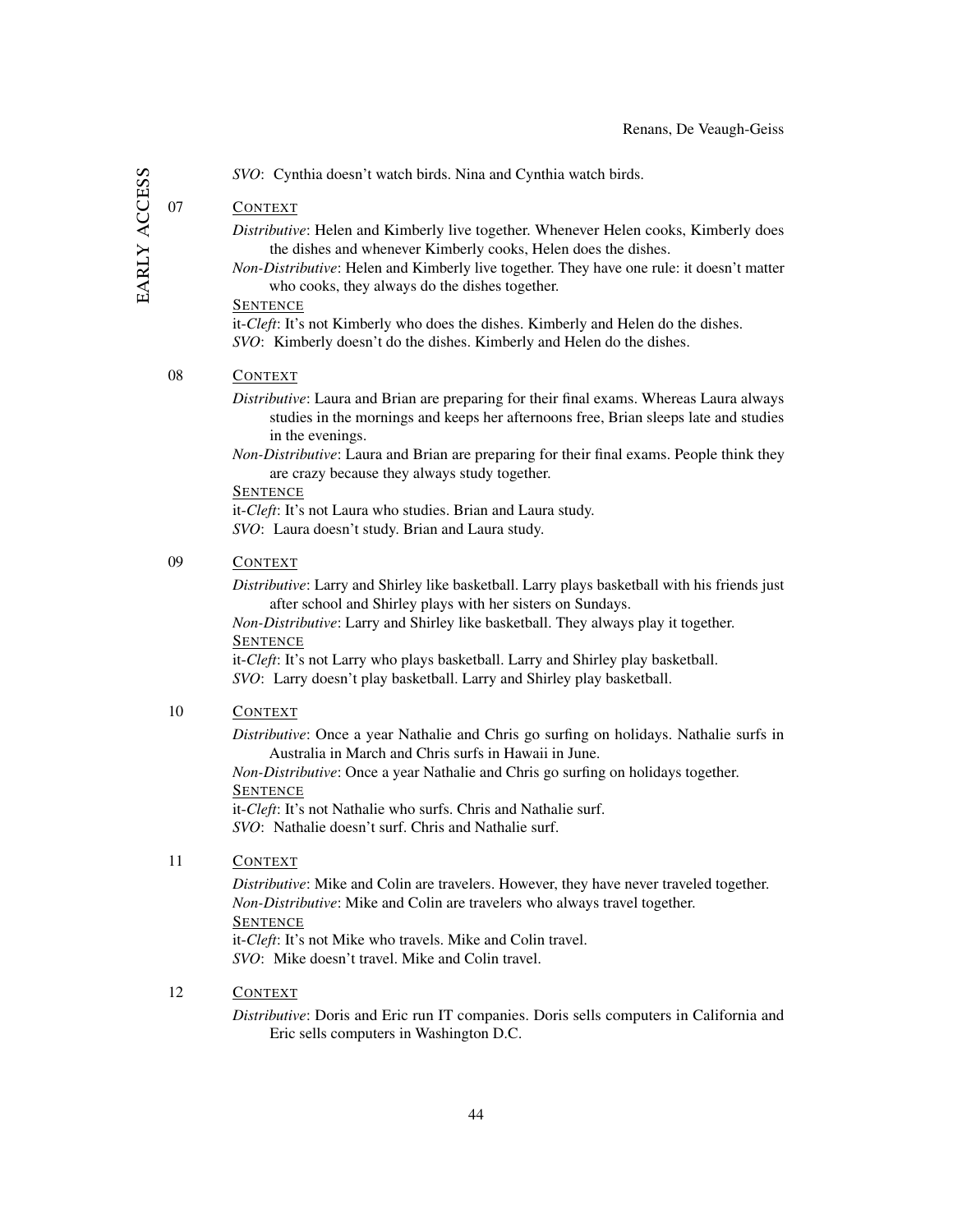*Non-Distributive*: Doris and Eric run an IT company together which sells computers in California. **SENTENCE** 

it-*Cleft*: It's not Doris who sells computers. Eric and Doris sell computers. *SVO*: Doris doesn't sell computers. Eric and Doris sell computers.

## 13 CONTEXT

*Distributive*: Peter and Sandra are film producers. Whereas Peter produces documentaries, Sandra produces action films, so they have never produced anything together.

*Non-Distributive*: Peter and Sandra produce films together.

**SENTENCE** 

it-*Cleft*: It's not Peter who produces films. Peter and Sandra produce films. *SVO*: Peter doesn't produce films. Peter and Sandra produce films.

### 14 CONTEXT

*Distributive*: Lisa and Willie are mechanics. They don't like each other so they always work alone.

*Non-Distributive*: Lisa and Willie are mechanics. They are a great team: together they can repair anything! They never work alone.

### **SENTENCE**

it-*Cleft*: It's not Lisa who repairs washing machines. Willie and Lisa repair washing machines.

*SVO*: Lisa doesn't repair washing machines. Willie and Lisa repair washing machines.

### 15 CONTEXT

*Distributive*: Lawrence and Bill are rivals. They are always quarreling over who bakes the best cupcakes in town.

*Non-Distributive*: Lawrence and Bill are wonderful. Together they bake the best cupcakes in town.

### **SENTENCE**

it-*Cleft*: It's not Lawrence who bakes cupcakes. Lawrence and Bill bake cupcakes. *SVO*: Lawrence doesn't bake cupcakes. Lawrence and Bill bake cupcakes.

### 16 CONTEXT

*Distributive*: Nina and Jane are biologists. Nina conducts experiments on frogs and Jane conducts experiments on birds, so they have never cooperated.

*Non-Distributive*: Nina and Jane are biologists who conduct experiments on frogs together. **SENTENCE** 

it-*Cleft*: It's not Nina who conducts experiments. Jane and Nina conduct experiments. *SVO*: Nina doesn't conduct experiments. Jane and Nina conduct experiments.

### 17 CONTEXT

*Distributive*: Carol and Jeffrey are working parents. Carol brings the children to kindergarten from Monday to Wednesday and Jeffrey from Thursday to Friday.

*Non-Distributive*: Carol and Jeffrey are working parents, but nevertheless they always bring their children to kindergarten together.

**SENTENCE**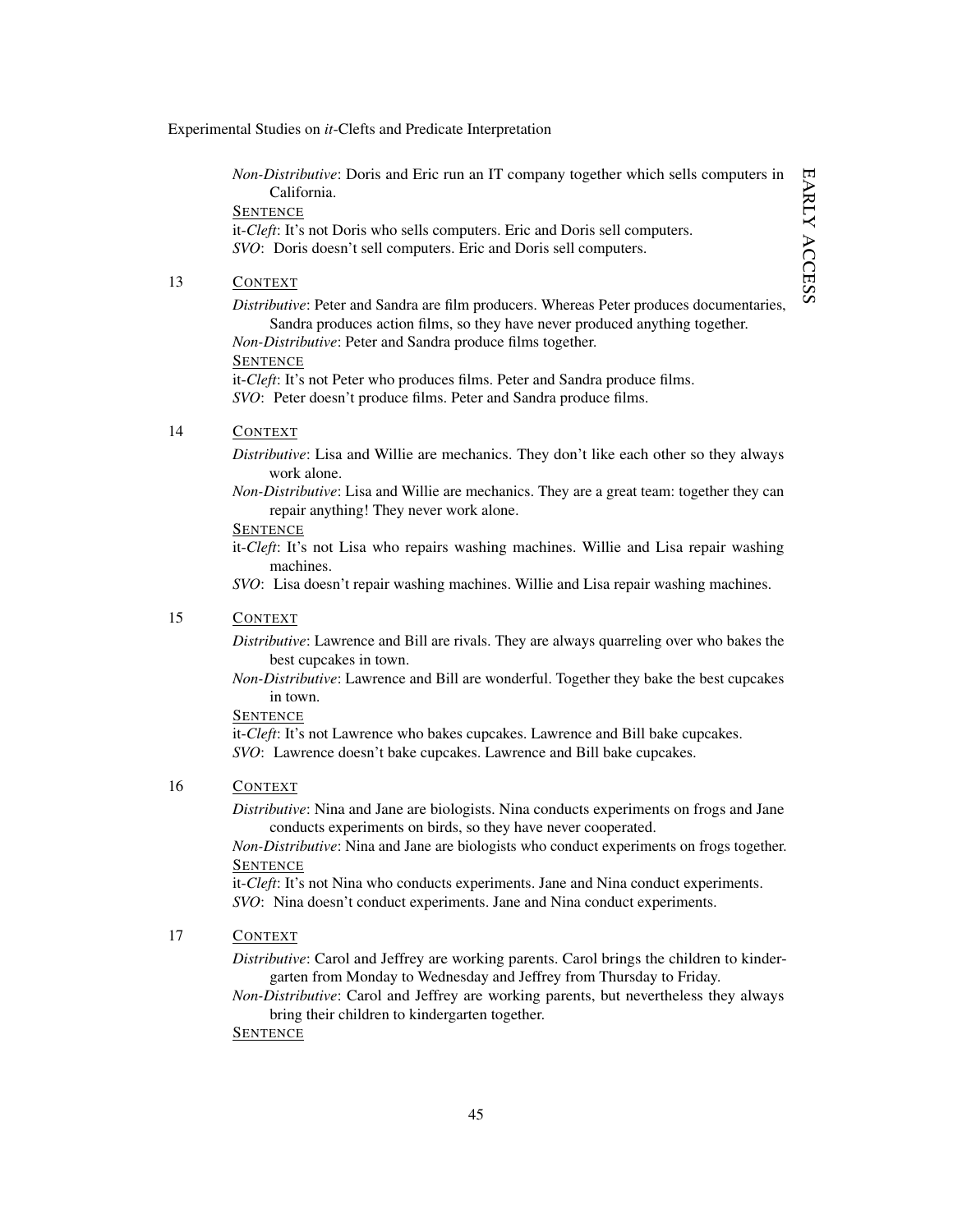- it-*Cleft*: It's not Carol who brings the children to kindergarten. Carol and Jeffrey bring the children to kindergarten.
- *SVO*: Carol doesn't bring the children to kindergarten. Carol and Jeffrey bring the children to kindergarten.

#### 18 CONTEXT

*Distributive*: Louis and Martin have a beautiful garden. Louis works in the garden on Tuesdays and Thursdays and Martin on Fridays and Saturdays.

*Non-Distributive*: Louis and Martin have a beautiful garden. On the weekends they always work in their garden together.

#### **SENTENCE**

it-*Cleft*: It's not Louis who works in the garden. Martin and Louis work in the garden. *SVO*: Louis doesn't work in the garden. Martin and Louis work in the garden.

### 19 CONTEXT

*Distributive*: Albert and Gloria are burglars. Albert robs banks in New York and Gloria robs banks in Los Angeles.

*Non-Distributive*: Albert and Gloria are burglars. They always work by robbing banks together.

**SENTENCE** 

it-*Cleft*: It's not Albert who robs banks. Albert and Gloria rob banks. *SVO*: Albert doesn't rob banks. Albert and Gloria rob banks.

### 20 CONTEXT

*Distributive*: Ralph and Janice love taking baths. They bath regularly but they never do it together!

*Non-Distributive*: Ralph and Janice love taking baths. They bath regularly and they always do it together!

**SENTENCE** 

it-*Cleft*: It's not Ralph who takes baths. Janice and Ralph take baths. *SVO*: Ralph doesn't take baths. Janice and Ralph take baths.

#### <span id="page-46-0"></span>C Sample filler items

### C.1 *wh*-Clefts

F01 [*wh*-cleft, +NEG, acceptable]

- a. *Context:* Diana is spending her holidays in California and Gary is spending his holidays in Texas.
- b. Where Diana and Gary are spending their holidays is not Canada. They're spending their holidays in the USA.

F02 [*wh*-cleft, +NEG, unacceptable]

- a. *Context:* Tracy is interested in physics and Dale is interested in medieval literature.
- b. What Tracy is interested in isn't medieval literature. She is interested in chemistry.
- F03 [*wh*-cleft, –NEG, acceptable]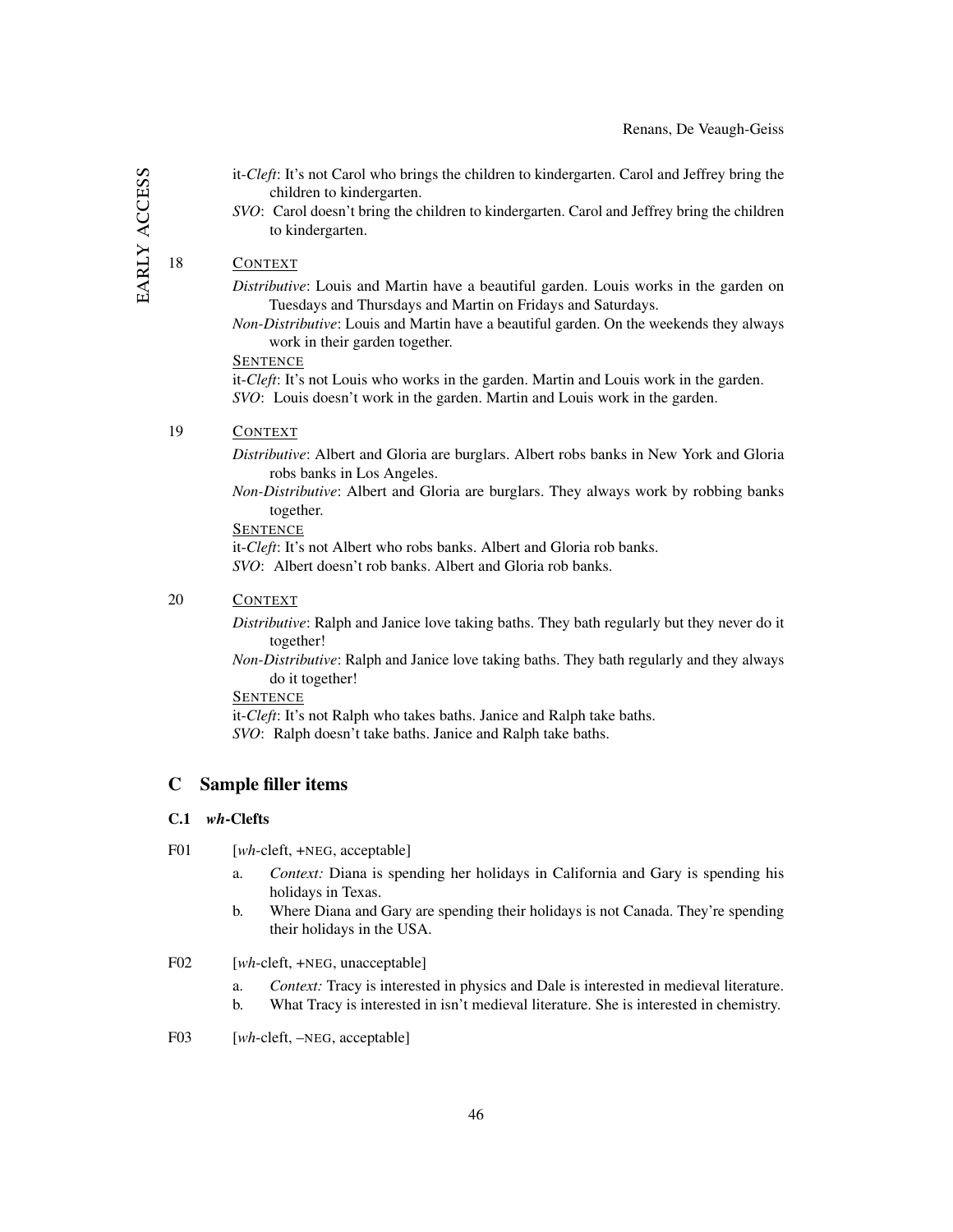- a. *Context:* Hazel and Randall are architects. Randall plans family homes and Hazel is specialized in skyscrapers.
- b. What Randall plans is family homes.
- F04 [*wh*-cleft, –NEG, unacceptable]
	- a. *Context:* Rosa isn't a good skier but she snowboards very well. Tom, on the other hand, is a great skier but is a very poor snowboarder.
	- b. What Rosa and Tom do best is snowboarding.

#### C.2 Expletive Sentences

- F05 [expletive, +NEG, acceptable]
	- a. *Context:* Bradley went shopping on Monday and bought a new pair of sandals. Walter went shopping on Wednesday and also bought a new pair of sandals.
	- b. It's clear that Bradley and Walter didn't buy new ties. They bought new sandals.

#### F06 [expletive, +NEG, unacceptable]

- a. *Context:* Kenneth and Brenda went to a toy shop with their parents and they could pick out whatever they wanted. Kenneth chose a toy car and Brenda chose a computer game.
- b. It's obvious that Brenda didn't choose a doll. She chose a toy car.

#### F07 [expletive, –NEG, acceptable]

- a. *Context:* George gave a radio interview in which he recommended two museums to visit: MoMA in New York and The Louvre in Paris.
- b. It's obvious that George recommended MoMA and The Louvre.

#### F08 [expletive, –NEG, unacceptable]

- a. *Context:* Lois is so British: she celebrates five o'clock tee and she never has coffee.
- b. It's clear that Lois drinks coffee at 5pm.

#### C.3 *it*-Clefts/Definite Pseudoclefts

Context: Michael is on his favorite social network each and every day.

- F09 It's a photo that Michael posted and he posted a video.
- F10 It's a ransom note that Michael posted and he posted a video.
- F11 The thing that Michael posted is a photo and he posted a video.
- F12 The thing that Michael posted is a ransom note and he posted a video.

#### <span id="page-47-0"></span>D Target items: Experiment 3

- 01 see episodic target item 10 (auditory version)
- 02 see episodic target item 14 (auditory version)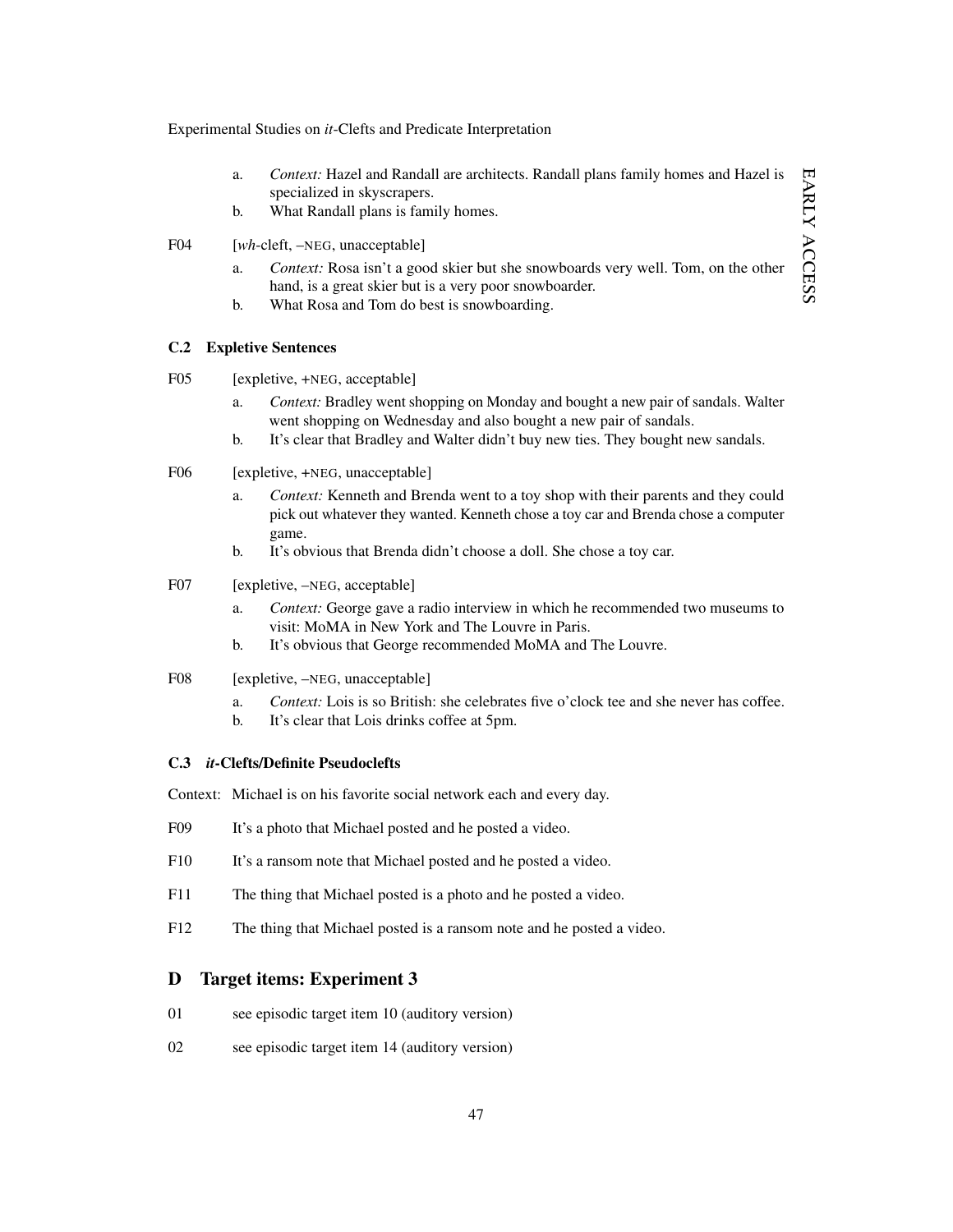EARLY ACCESS early access

03 see episodic target item 15 (auditory version)

04 see episodic target item 16 (auditory version)

05 see episodic target item 17 (auditory version)

06 see episodic target item 19 (auditory version)

07 see episodic target item 20 (auditory version)

## 08 CONTEXT

*Distributive*: Liam and Noah were helping their friend Anna move. They divided the work between them: Liam carried a wardrobe from Anna's old apartment to the truck and Noah carried it from the truck to Anna's new

*Non-Distributive*: Liam and Noah were helping their friend Anna move last weekend. Anna's wardrobe was so heavy that Liam and Noah had to carry it together. apartment.

#### **SENTENCE**

it-*Cleft*: It wasn't Liam who carried the wardrobe. Liam and Noah carried the wardrobe. *SVO*: Liam didn't carry the wardrobe. Liam and Noah carried the wardrobe.

### 09 CONTEXT

*Distributive*: Ava's car keeps breaking down and she would not be able to start the engine if not for her friends. Last Wednesday, James pushed the car and last Saturday Logan pushed the car.

*Non-Distributive*: Ava's car broke down last week and it had to be pushed. The car was so heavy that her two friends James and Logan had to push it.

#### **SENTENCE**

it-*Cleft*: It wasn't Logan who pushed the car. Logan and James pushed the car. *SVO*: Logan didn't push the car. Logan and James pushed the car.

#### 10 CONTEXT

*Distributive*: Isabella and Sophia are carpenters. Isabella built a beautiful table for her mother and Sophia built a table for her sister.

*Non-Distributive*: Isabella and Sophia are carpenters. Recently, they built a beautiful table together for their dining room.

# **SENTENCE**

it-*Cleft*: It wasn't Isabella who built a table. Isabella and Sophia built a table. *SVO*: Isabella didn't build a table. Isabella and Sophia built a table.

## 11 CONTEXT

*Distributive*: Mason and Elijah were betting who is stronger by lifting different objects. Mason lifted the fridge and then Elijah lifted the fridge.

*Non-Distributive*: Mason and Elijah were betting who is stronger by lifting different objects. None of them managed to lift the fridge alone but they were strong enough to lift it together.

#### **SENTENCE**

it-*Cleft*: It wasn't Elijah who lifted the fridge. Elijah and Mason lifted the fridge. *SVO*: Elijah didn't lift the fridge. Elijah and Mason lifted the fridge.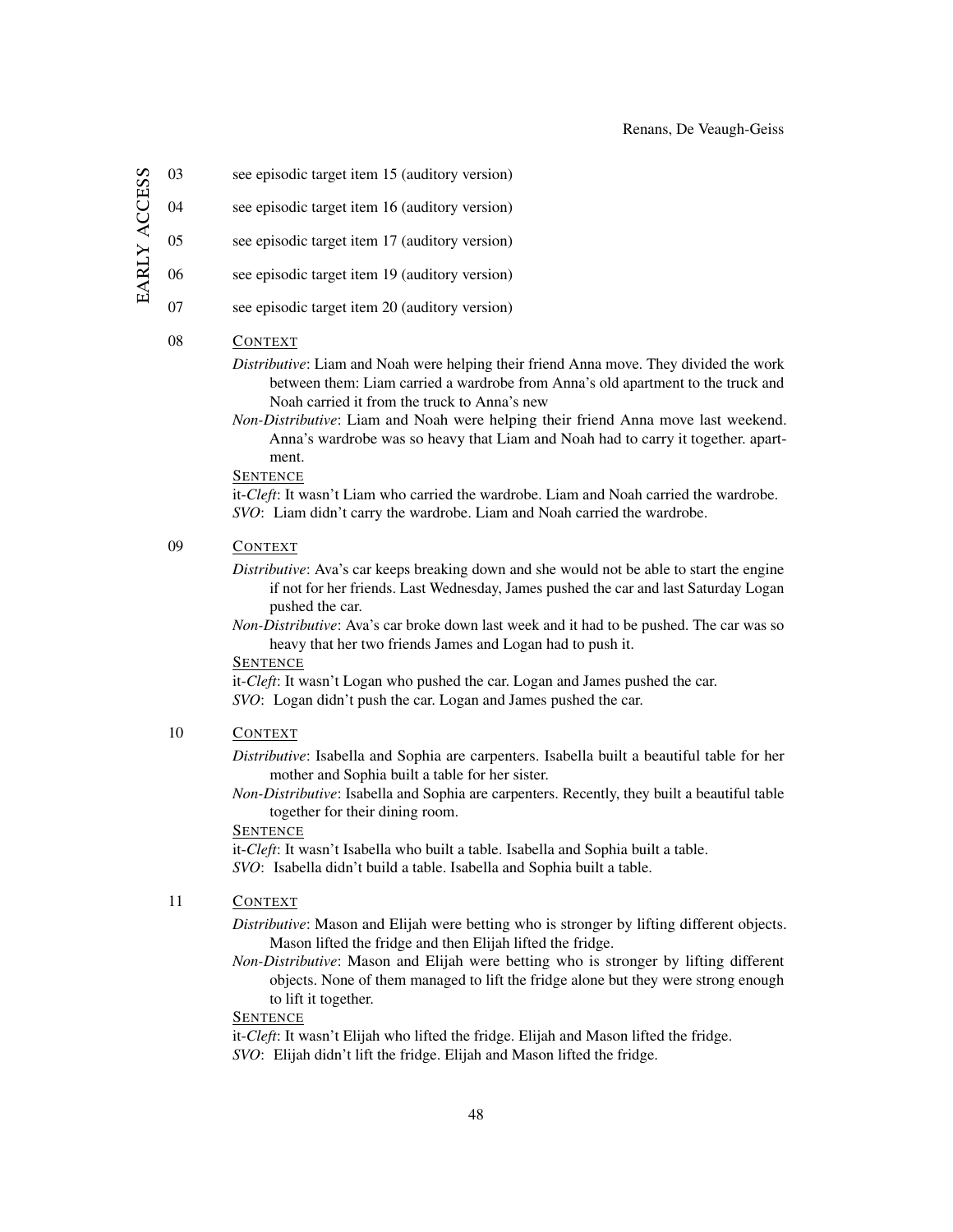#### 12 CONTEXT

*Distributive*: Helen and Kimberly live together. On Saturday Kimberly did the dishes and yesterday Helen did the dishes.

*Non-Distributive*: Helen and Kimberly live together. Yesterday Helen cooked, but they did the dishes together.

#### **SENTENCE**

it-*Cleft*: It wasn't Kimberly who did the dishes. Kimberly and Helen did the dishes. *SVO*: Kimberly didn't do the dishes. Kimberly and Helen did the dishes.

### 13 CONTEXT

*Distributive*: Albert and Gloria are burglars. Yesterday, Albert robbed a bank in New York and Gloria robbed a bank in Los Angeles.

*Non-Distributive*: Albert and Gloria are burglars. Yesterday, they robbed a bank together. **SENTENCE** 

it-*Cleft*: It wasn't Albert who robbed a bank. Albert and Gloria robbed a bank. *SVO*: Albert didn't rob a bank. Albert and Gloria robbed a bank.

### 14 CONTEXT

*Distributive*: Jacob and Lucas are brothers and they love baking. Jacob baked a cake for their mother last Monday and Lucas baked a cake for their sister last Saturday.

*Non-Distributive*: Jacob and Lucas are brothers and they love baking together. Last Saturday they baked a birthday cake for their mother together.

#### **SENTENCE**

it-*Cleft*: It wasn't Lucas who baked a cake. Lucas and Jacob baked a cake. *SVO*: Lucas didn't bake a cake. Lucas and Jacob baked a cake.

### 15 CONTEXT

*Distributive*: Mia and Henry are well organized with their household duties. Mia cleaned the garage last week and Henry cleaned the garage this week.

*Non-Distributive*: Mia and Henry hate their household duties so they always do them with each other. Last week, Mia and Henry cleaned the garage together.

#### **SENTENCE**

it-*Cleft*: It wasn't Mia who cleaned the garage. Mia and Henry cleaned the garage. *SVO*: Mia didn't clean the garage. Mia and Henry cleaned the garage.

#### 16 CONTEXT

*Distributive*: Abigail and Madison are talented math students. Yesterday, they solved on their own and independently from each other the very difficult equation their teacher gave them.

*Non-Distributive*: Abigail and Madison are talented math students. Yesterday, they joined forces and solved the very difficult equation their teacher gave them together.

## **SENTENCE**

it-*Cleft*: It wasn't Madison who solved the equation. Madison and Abigail solved the equation.

*SVO*: Madison didn't solve the equation. Madison and Abigail solved the equation.

#### 17 CONTEXT